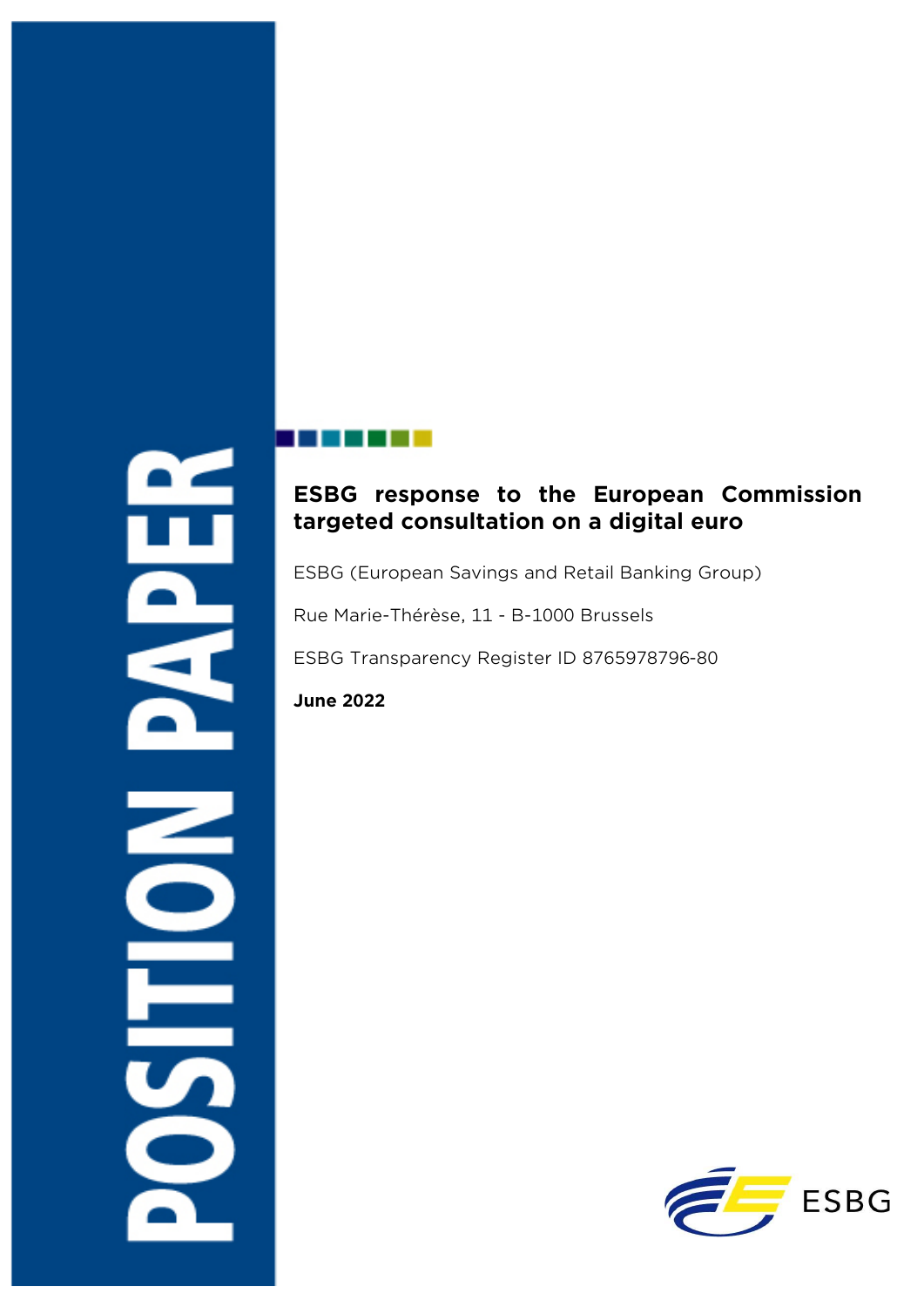

#### **ESBG response to the EC targeted consultation on a digital euro**

The European Savings and Retail Banking Group (ESBG) welcomes the opportunity to respond to the European Commission targeted consultation on a digital euro. As a general remark, ESBG and its members believe Europe is at the forefront of innovation for retail payments. Banks and other Payment Service Providers (PSPs) already provide European citizens with an efficient and secure payment system. Over the time, full accessibility has been provided both in terms of physical access and financial inclusion. Commercial solutions already exist and meet user's needs in all use cases – modifying them is not only expensive but also inefficient, without a clear added value for the customer. From this point of view, ESBG and its members believe it should be further assessed what gaps could be filled by a digital euro and it should be analysed whether current payments solutions could not be simply adjusted to achieve said goals.

As another general remark, citizens are not aware of the difference between central bank money and commercial bank money. Therefore, they do not appreciate the different level of risk inherent in the two forms of money. ESBG and its members consider there are also risks associated with overemphasizing the safety of the digital euro, as this may lead to a decrease in the confidence in the financial sector among the general public. It should be noted that new regulations implemented after the great financial crisis of 2008 have significantly increased the resilience in the banking sector by ensuring that banks always have enough liquidity and capital reserves. Additionally, in the EU deposits are protected up to €100.000 thanks to the Deposit Guarantee Scheme (DSG) Directive and the Bank Recovery and Resolution Directive (BRRD) ensures that banks and authorities have proper crisis management plans. After all, despite Central Bank Digital Currencies (CBDCs) being central bank money in a digital form, they would still be subject to risks, such as fraud, theft, and loss – just like cash stored in a physical wallet. Moreover, we believe a digital euro should comply with the Revised Payment Services Directive (PSD2), the Payment Account Directive (PAD) and all the Anti-Money Laundering (AML) regulations, as the same rules must apply to all digital payment methods. As such, the digital euro should not be more or less "private" in the process of payment than other means of payment.

To ensure financial stability and avoid disintermediation, ESBG and its members believe there must be mechanisms in place that ensure the European Central Bank (ECB) can manage the quantity of digital euro in circulation used for transactions. A digital euro must be designed as an instrument for retail payments only, thus avoiding any possible use of it as an investment tool. Therefore, ESBG and its members are in favour of limits to individual holdings of digital euro – ideally in the form of €1,500 cap. More in general, said limit should take into consideration not only the cash needs for payment purposes in the euro area, but also the net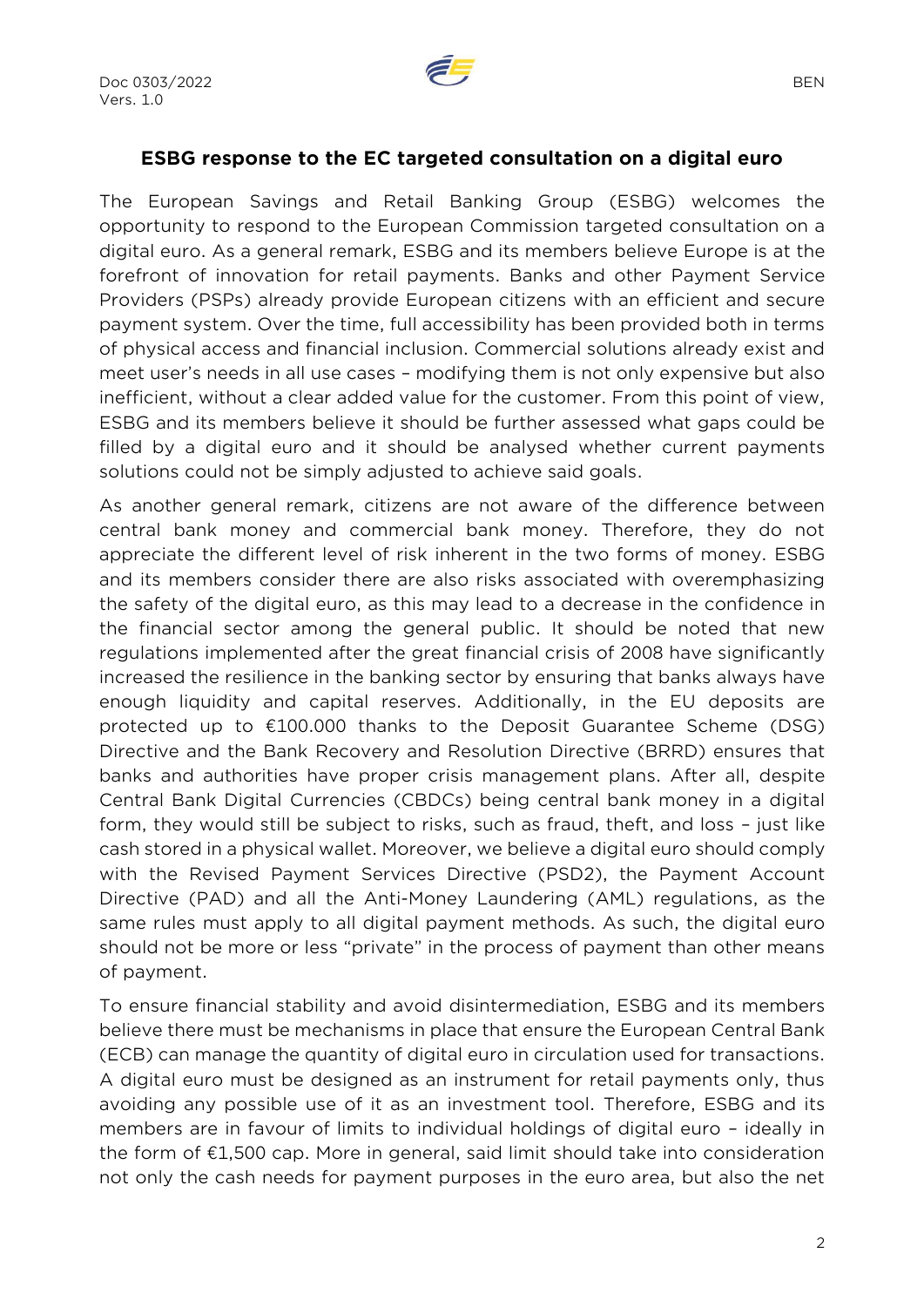

salary differences that exist between European countries. Without holding limits, EU citizens may convert all their deposits into digital euro in a matter of seconds, with catastrophic consequences on the banking system. A limit of €3,000 would imply a deposit flight up to 18% and a limit of  $£10,00$  could mean the loss of 30% of deposits. This deposit outflow would not be manageable for most banking business model in the EU and would likely force banks to deleverage massively. The impact on balance sheet would be even more severe for savings and retail banks that have currently little to no access to market funding. The deposit outflow would not only impact liquidity, but also the volume of credit provision. The substitution of deposit accounts or the reduced use of bank deposit accounts by customers will inevitably lead to a reduced knowledge of customers and their solvency. This would impact client scoring and banks' risk management with ultimately more stringent lending conditions for some categories of lower-income customers or even a risk of eviction of these populations from bank lending.

For a digital euro to be successful, it must provide a user-friendly onboarding process and it should be secure, easy to access and use, and adapted to the general public. The main features of a digital euro should make it easy to understand and to distinguish it from other forms of euro payments. Some functionalities that are currently offered as part of value-added payment services (e.g., payment guarantee, chargebacks or dispute resolution in card-based payments) should also be considered as 'advanced' functionalities in a digital euro arrangement (and thus with the possibility of them being monetized). Besides, consumers will only use a digital euro if it is widely accepted for payments, and merchants will want to be reassured that enough consumers want to use it. In this respect, the acceptance of merchants will be key and will require an understanding for onboarding of existing Point Of Sale (POS) terminals via enhanced functionality, aiming for acceptance of all devices and wallets. However, any measure aimed at introducing mandatory acceptance – and any eventual exemption – should be carefully assessed and designed at EU level to not affect the level playing field between different means of payment and crowdout currently existing solutions.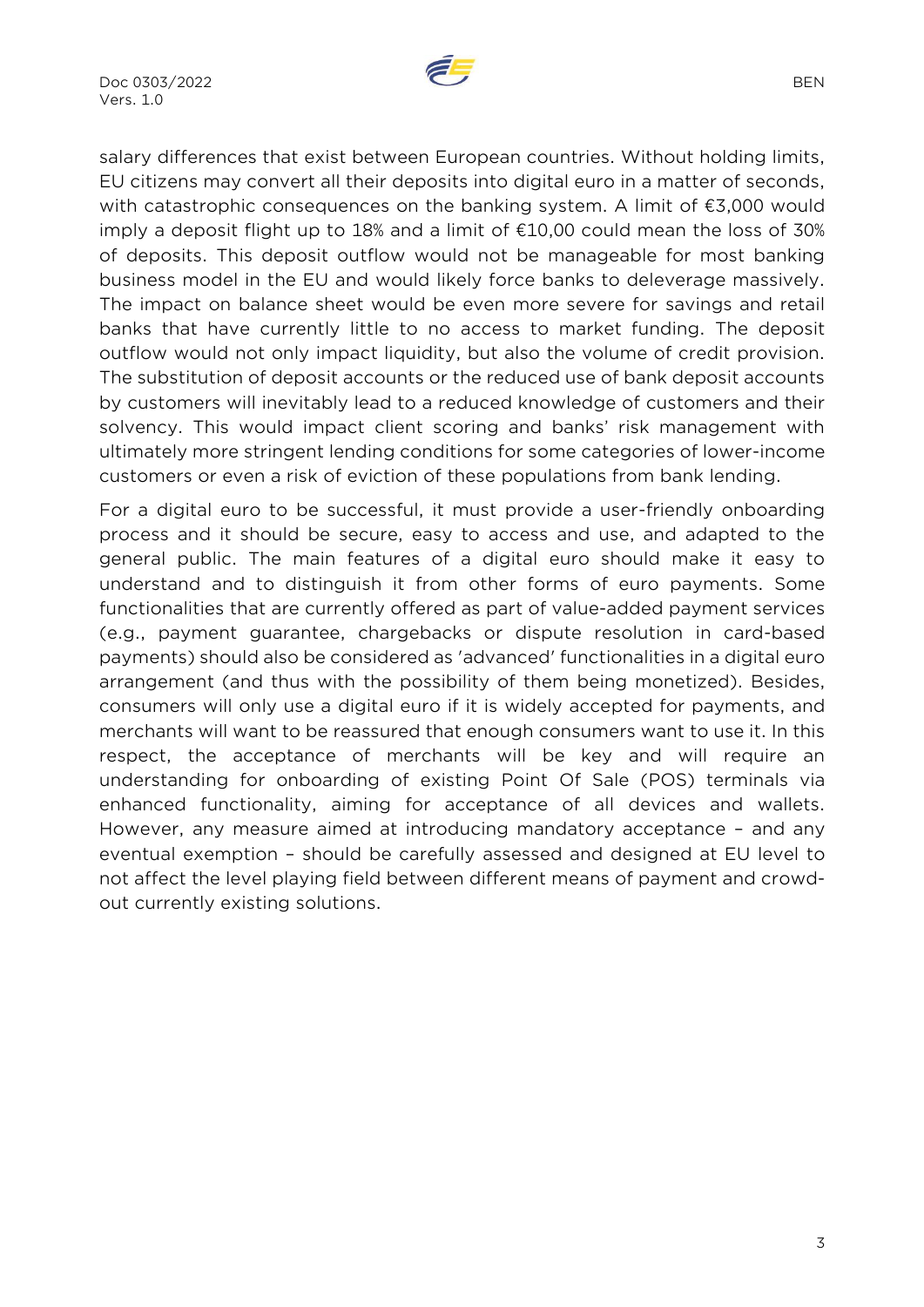

#### **CONSULTATION QUESTIONS**

#### **1. USERS' NEEDS AND EXPECTATIONS**

The digital euro would be available for retail payments. Like cash, it would be public money (a direct central bank liability), but in electronic/digital form. The overarching policy objective of digital euro is to preserve the role of public money in the digital age by providing a digital public money alongside cash. This would protect the role of public money as a stabilising anchor for the payments system even as cash use declines, preserve monetary sovereignty and support the competitive provision of financial services. The digital euro may bring benefits to the retail payment market, financial inclusion, the digitalisation of the economy, the EU's open strategic autonomy and the international role of the euro among others.

Achieving these objectives requires in turn that a digital euro is widely adopted and thus that it fulfils the needs and expectations of prospective users. It is therefore important to identify these.

#### **1. How important do you think the possible following aspects of the digital euro would be for people?**

*Please rate each aspect from 1 to 5, 1 standing for 'not important' and 5 for 'very important'.* 

|                                                                                                        | $\mathbf{1}$ | 2 | 3 | 4 | 5 | Don't<br>know/not<br>applicable |
|--------------------------------------------------------------------------------------------------------|--------------|---|---|---|---|---------------------------------|
| Availability of flexible privacy settings that<br>can be adjusted to suit the payment<br>occasion      |              |   | X |   |   |                                 |
| Wide availability and user-friendly<br>onboarding process                                              |              |   |   |   | X |                                 |
| Always an option for the payer to pay<br>anywhere $/$ to anybody in the euro area with<br>digital euro |              |   |   | X |   |                                 |
| Easy to use payment instrument (e.g.<br>contactless, biometric authentication)                         |              |   |   |   | X |                                 |
| Account-based payment instrument                                                                       |              |   | X |   |   |                                 |
| Bearer-based payment instrument                                                                        |              |   | X |   |   |                                 |
| Real time settlement / Instant reception of<br>funds                                                   |              |   |   |   | X |                                 |
| Cost-free for payers                                                                                   |              |   | X |   |   |                                 |
| Payment asset is credit risk-free (central<br>bank liability)                                          | X            |   |   |   |   |                                 |
| Offline payments (face to face without<br>connectivity)                                                |              |   |   | X |   |                                 |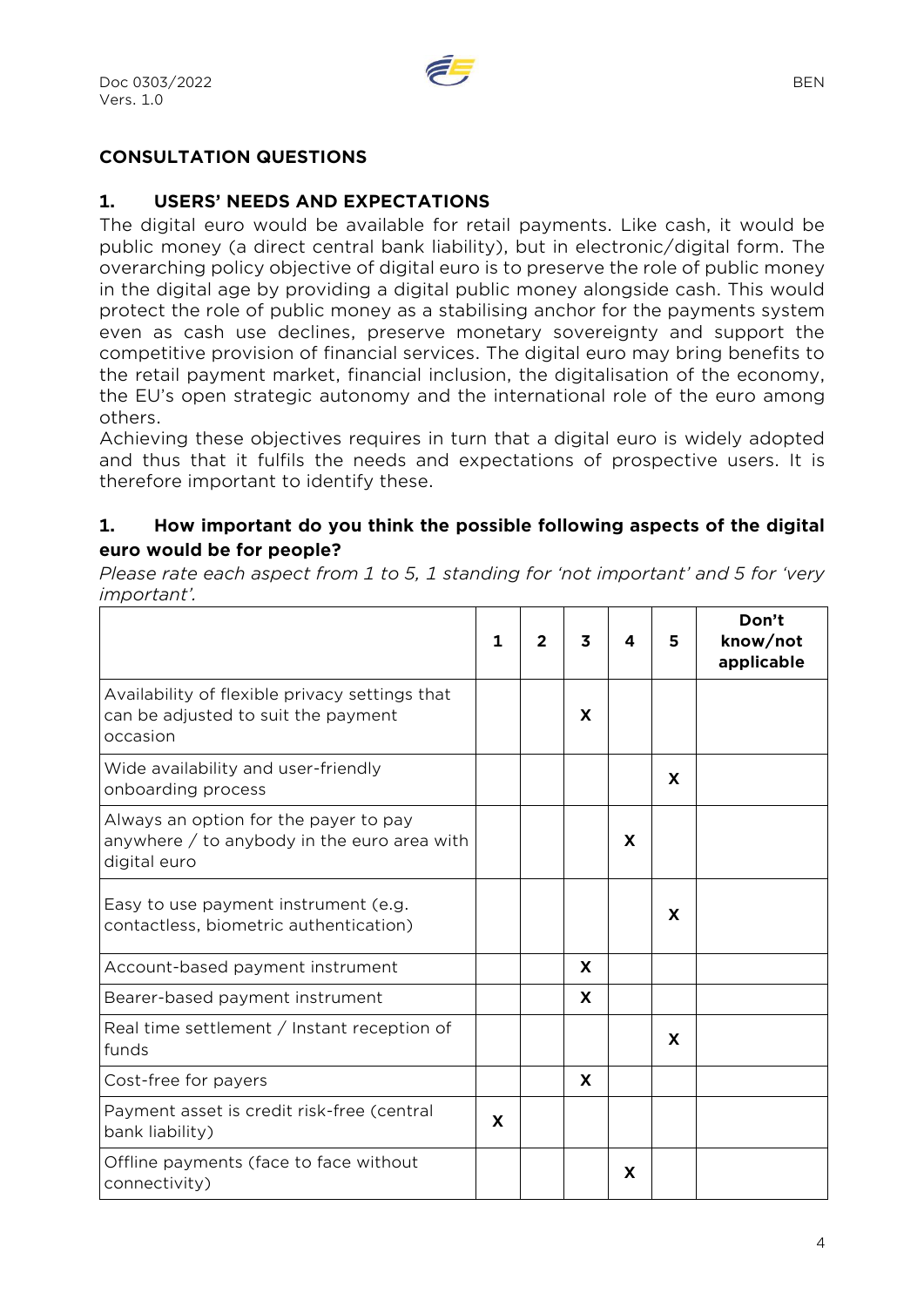| Ability to program conditional payments |  | $\mathbf{v}$<br>Λ |  |                                              |
|-----------------------------------------|--|-------------------|--|----------------------------------------------|
| Other benefits (please specify)         |  |                   |  | Charge back<br>possibilities<br>(like cards) |

#### **To the extent you deem it necessary, please explain the reasoning of your answers to question 1:**

Most of the criteria above are not specific to the digital euro and already met in the provision of digital solutions by Payment Service Providers (PSPs). Regarding the choice between account-based and bearer-based instrument, it very much depends on privacy setting and the link with use of cash. With an account-based solution, it would be easier for PSPs to include a digital euro in their offer and thus to provide added value services. However, a bearer-based instrument would be similar to cash, possibly better meeting citizens' needs. Moreover, we believe a digital euro should comply with the PSD2, the Payment Account Directive (PAD) and all the Anti-Money Laundering (AML) regulations, as the same rules must apply to all digital payment methods. The digital euro should not be more or less "private" in the process of payment than other means of payments are, mostly because of regulatory requirements (KYC, AML/CFT, fight fraud capacity).

On a more general note, as also pointed out in the Kantar report recently published by the ECB, citizens are not aware of the difference between central bank money and commercial bank money. Therefore, they do not appreciate the different level of risk inherent in the two forms of money (especially when referring to counterparty risk), because this difference is close to zero when the latter is covered by deposit guarantee schemes. There are also risks associated with overemphasizing the safety of the digital euro, as this may lead to a decrease in the confidence in the financial sector among the general public. It should be noted that new regulations implemented after the great financial crisis (GFC) of 2008 have significantly increased the resilience in the banking sector by ensuring that banks always have enough liquidity and capital reserves. Additionally, in the EU deposits are protected up to  $\epsilon$ 100.000 thanks to the Deposit Guarantee Scheme Directive and the Bank Recovery and Resolution Directive ensures that banks and authorities have proper crisis management plans. After all, despite CBDCs being central bank money in a digital form, they would still be subject to risks, such as fraud, theft, and loss. Just like cash stored in a physical wallet, citizens may lose their money if CBDCs are stored locally on a physical device that is lost or stolen. Moreover, forcing mandatory acceptance would be anti-competitive, as it would crowd out other digital means of payments.

Other benefits would include charge back possibilities.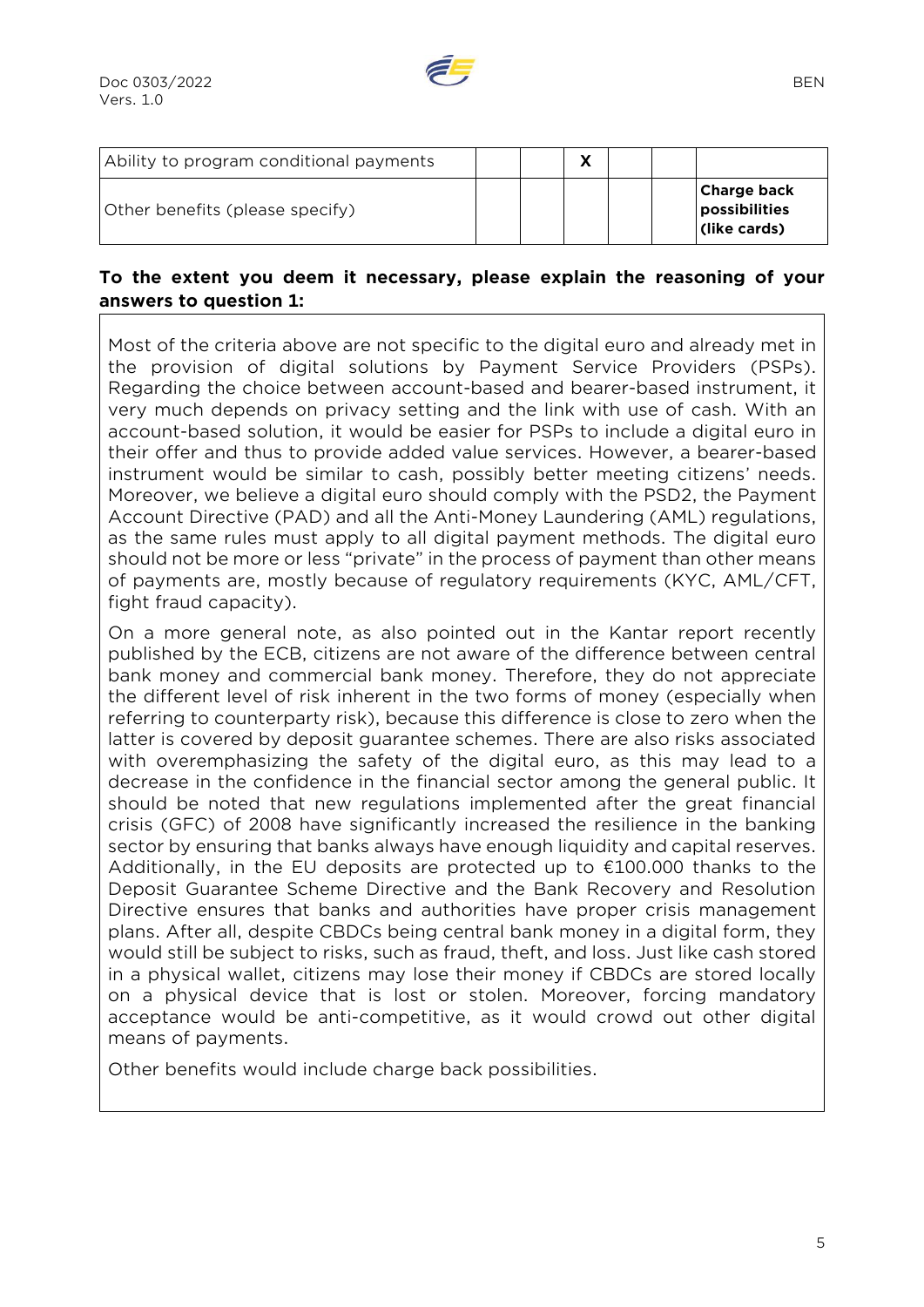# **2. How important do you think the following aspects of the digital euro would be for merchants?**

*Please rate each aspect from 1 to 5, 1 standing for 'not important' and 5 for 'very important'.* 

|                                                                                                   | 1 | 2 | 3 | 4 | 5 | Don't<br>know/not<br>applicable |
|---------------------------------------------------------------------------------------------------|---|---|---|---|---|---------------------------------|
| Low acquiring/merchant fees                                                                       |   |   |   | X |   |                                 |
| Better acquiring services                                                                         |   |   | X |   |   |                                 |
| Standards for EU wide acceptance infrastructure<br>(e.g. POS), allowing for pan-European payments |   |   |   | X |   |                                 |
| Account-based payment instrument                                                                  |   |   |   | X |   |                                 |
| Bearer-based payment instrument                                                                   |   |   |   | X |   |                                 |
| Real time settlement / Instant reception of<br>funds                                              |   |   |   |   | X |                                 |
| Offline payments (face to face without<br>connectivity)                                           |   |   |   | X |   |                                 |
| Other benefits (please specify)                                                                   |   |   |   | X |   |                                 |

## **To the extent you deem it necessary, please explain your reasoning and provide quantitative evidence or estimates.**

For a digital euro to be successful, it must provide a user-friendly onboarding process and it should be secure, easy to access and use, and adapted to the general public. The main features of a digital euro should make it easy to understand and to use for all kind of customers. Besides, consumers will only use a digital euro if it is widely accepted for payments, and merchants will want to be reassured that enough consumers want to use it. In this respect, the acceptance of merchants will be key and will require an understanding for onboarding of existing POS terminals via enhanced functionality, aiming for acceptance of all devices and wallets. The business model of the digital euro should also include merchant/corporate acceptance of digital euro, as they will need to have their costs covered. As part of the digital euro framework, the Eurosystem should carefully determine how businesses would be able to receive payments in digital euro and to implement an efficient procedure for conversion into commercial bank money. Nevertheless, on the acquiring side, new features will have to be developed and it is not conceivable these new services be costfree.

On the consumer side, it should be considered that the underlying technology of a digital euro will not matter to citizens. Rather, they will appreciate the intermediation of banks that they already trust. As the surveys have shown, privacy is another fundamental feature for citizens in the event of the issuance of a digital euro. Therefore, availabilities of flexible privacy settings that give them control over their data will be another attractive factor. Users of the digital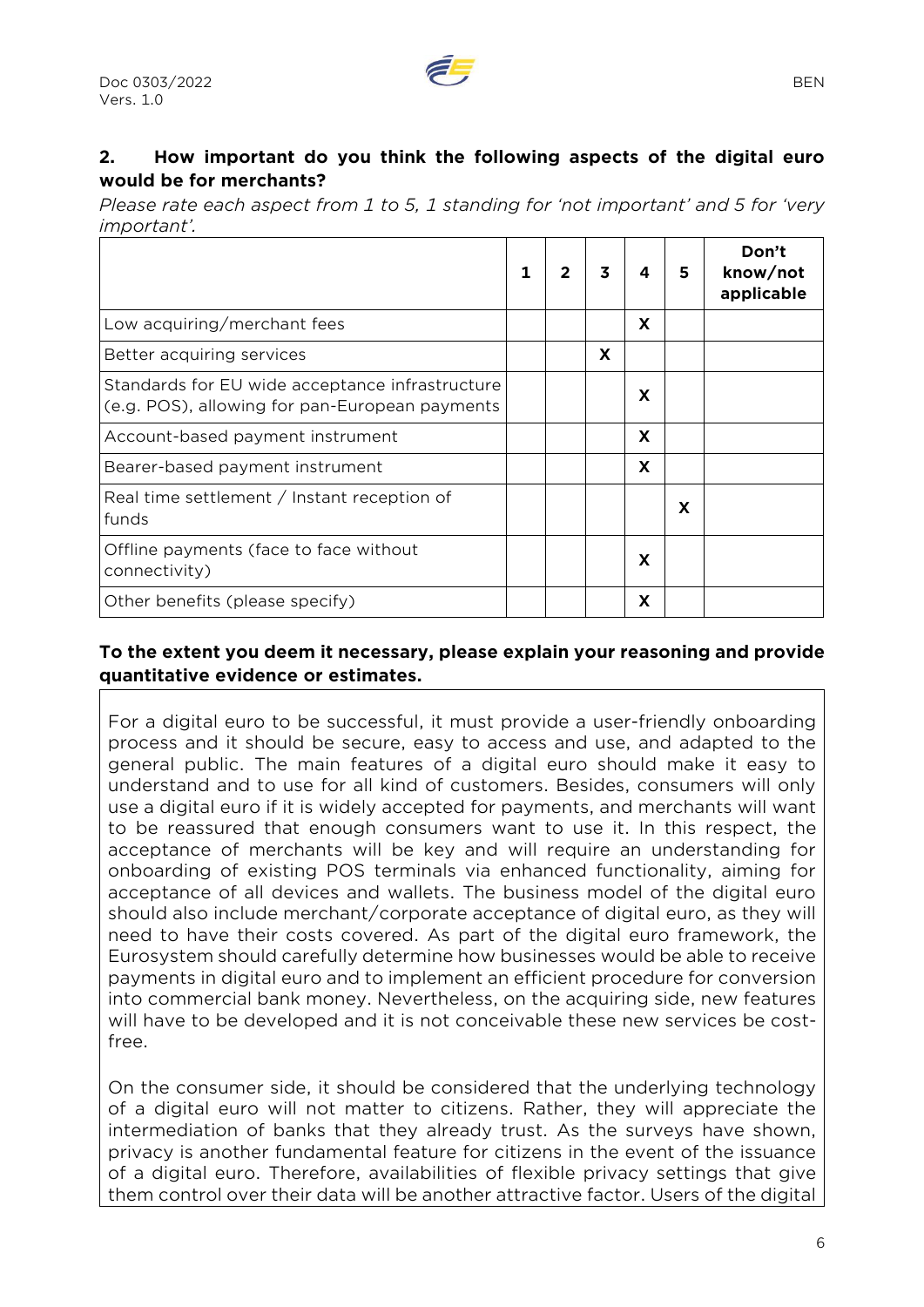

euro should be able to decide the data they want to share, when and with whom (always in compliance with AML/CFT measures and data protection regulation, following the model set forth by PSD2). Instant and free of charge payments will also be basic features for a digital euro to be attractive for consumers – and as a consequence, for merchants. For the success of a digital euro, it will be crucial to have a clear understanding of the features that would distinguish a digital euro from other forms of euro payments and that would make it attractive for both corporates and consumers (offline payments or programmability).

Offline capabilities might also be important to design a cash-like CBDC. Other benefits of a digital euro would include fraud control.

#### **3. In view of the most important value-added features you consider a digital euro may bring to people (see question 1), in which payment situations do you think the digital euro would bring that added value for people?**

*Please rate each scenario from 1 to 5, 1 standing for 'no added value' and 5 for 'very significant added value'.* 

|                                                                                | 1 | 2 | 3 | 4 | 5 | Don't<br>know/not<br>applicable |
|--------------------------------------------------------------------------------|---|---|---|---|---|---------------------------------|
| Paying with / transferring digital euros to a<br>(natural) person face-to-face |   |   |   | X |   |                                 |
| Paying with/transferring digital euros to a<br>(natural) person remotely       |   |   | X |   |   |                                 |
| Paying for goods or services at a point of sale<br>(face-to-face)              |   |   | X |   |   |                                 |
| Paying for goods or services remotely<br>(ecommerce)                           |   | x |   |   |   |                                 |
| Machine to machine Payments (Industry 4.0,<br>IoT)                             |   | X |   |   |   |                                 |
| Paying in situations without connectivity -<br>offline face to face payments   |   |   |   | X |   |                                 |
| Other situations (please specify)                                              |   |   |   |   |   | X                               |

#### **To the extent you deem it necessary, please explain your reasoning and provide quantitative evidence or estimates.**

On a general note, commercial solutions already exist and meet user's needs in all these use cases. These solutions are already efficient and secure and modifying them is not only expensive but also inefficient, without a clear added value for the customer. Therefore, it will be crucial to have a clear and easy understanding of the features that would distinguish a digital euro from other forms of euro payments and that would make it attractive for both corporates and consumers. From this point of view, we believe it should be further assessed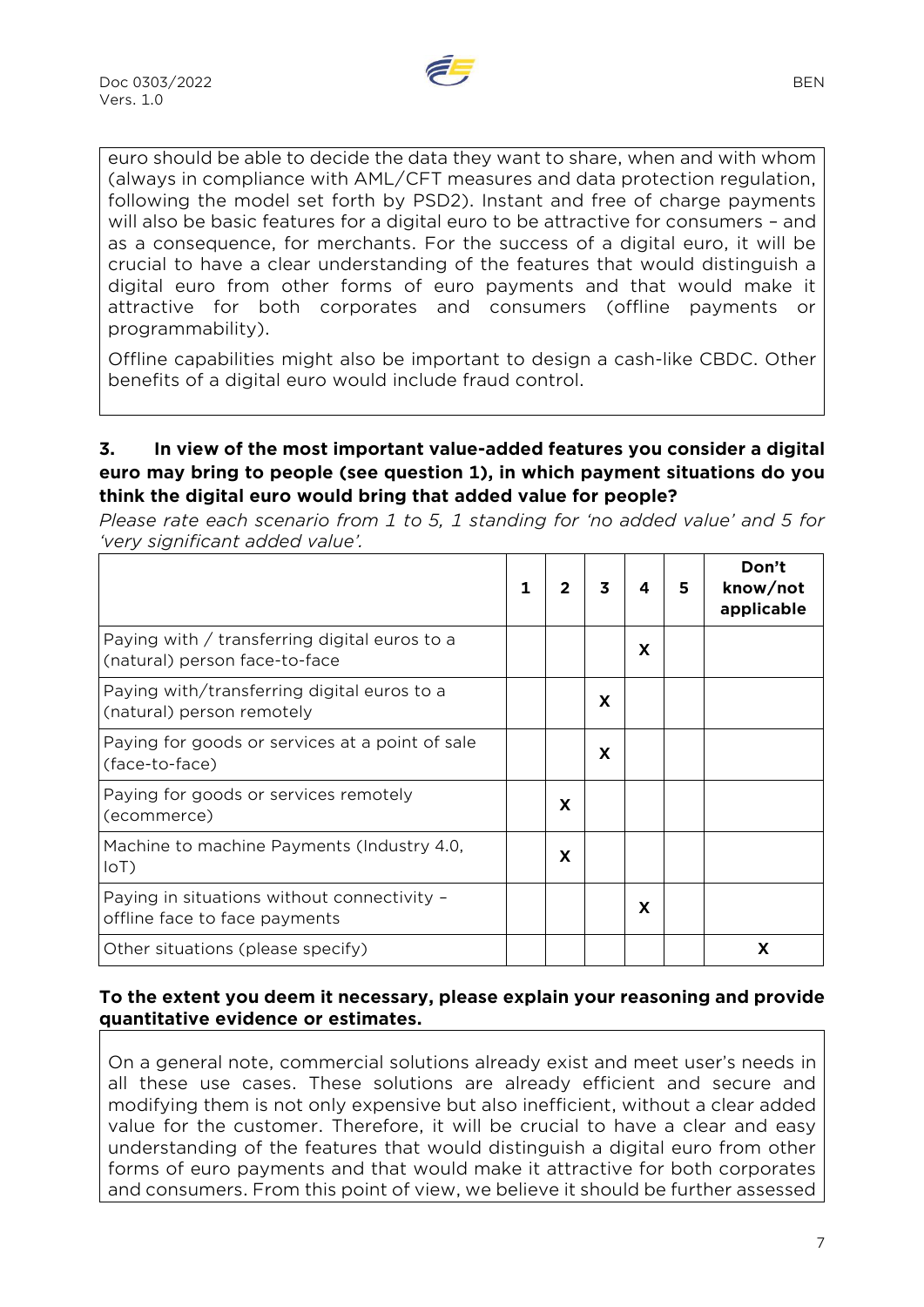

what gaps would be filled by a digital euro and it should be analysed whether current payments solutions could not be simply adjusted to achieve said goals. A digital euro should be built as a complement to cash and to existing means of payments. As a consequence, a digital euro should only focus on those use cases that have room for improvement in the EU in the current ecosystem, i.e., face-to-face payments (although only in some jurisdictions) and offline payments for low value transactions. However, it should be noted that offline capabilities can also be achieved via private solutions like EMVCo and we see few use cases where this feature is actually necessary. Switching to a digital euro for other use cases like in e-commerce journeys will require further incentives.

# **4. In view of the most important value-added features you consider a digital euro may bring to businesses/merchants (see question 2), in which payment situations do you think the digital euro would bring added value for businesses/merchants?**

*Please rate each scenario from 1 to 5, 1 standing for 'no added value' and 5 for 'very significant added value'.* 

|                                                                              |   |   | 3 | 4 | 5 | Don't<br>know/not<br>applicable |
|------------------------------------------------------------------------------|---|---|---|---|---|---------------------------------|
| Getting paid in physical shops, marketplaces,<br>etc.                        |   |   | X |   |   |                                 |
| Getting paid in e-commerce                                                   |   | X |   |   |   |                                 |
| Paying invoices                                                              | X |   |   |   |   |                                 |
| Trade finance                                                                | X |   |   |   |   |                                 |
| Machine to Machine payments                                                  |   | X |   |   |   |                                 |
| Paying in situations without connectivity -<br>offline face to face payments |   |   |   | X |   |                                 |
| Others (please specify)                                                      |   |   |   |   |   |                                 |

#### **To the extent you deem it necessary, please explain your reasoning and provide quantitative evidence.**

As previously stated, the development of a digital euro should focus on those use cases that have room for improvement in the EU. Otherwise, their adoption will be costly and inefficient. The only real benefit of a digital euro from a merchant's perspective would be to reduce the costs associated with the handling of cash. Other use cases for POS and e-commerce usage would mostly replicate existing private payment instruments, and as such would not create extra benefits for merchants.

However, merchant/corporate acceptance will be crucial for the success of a digital euro and requires an understanding for onboarding of existing POS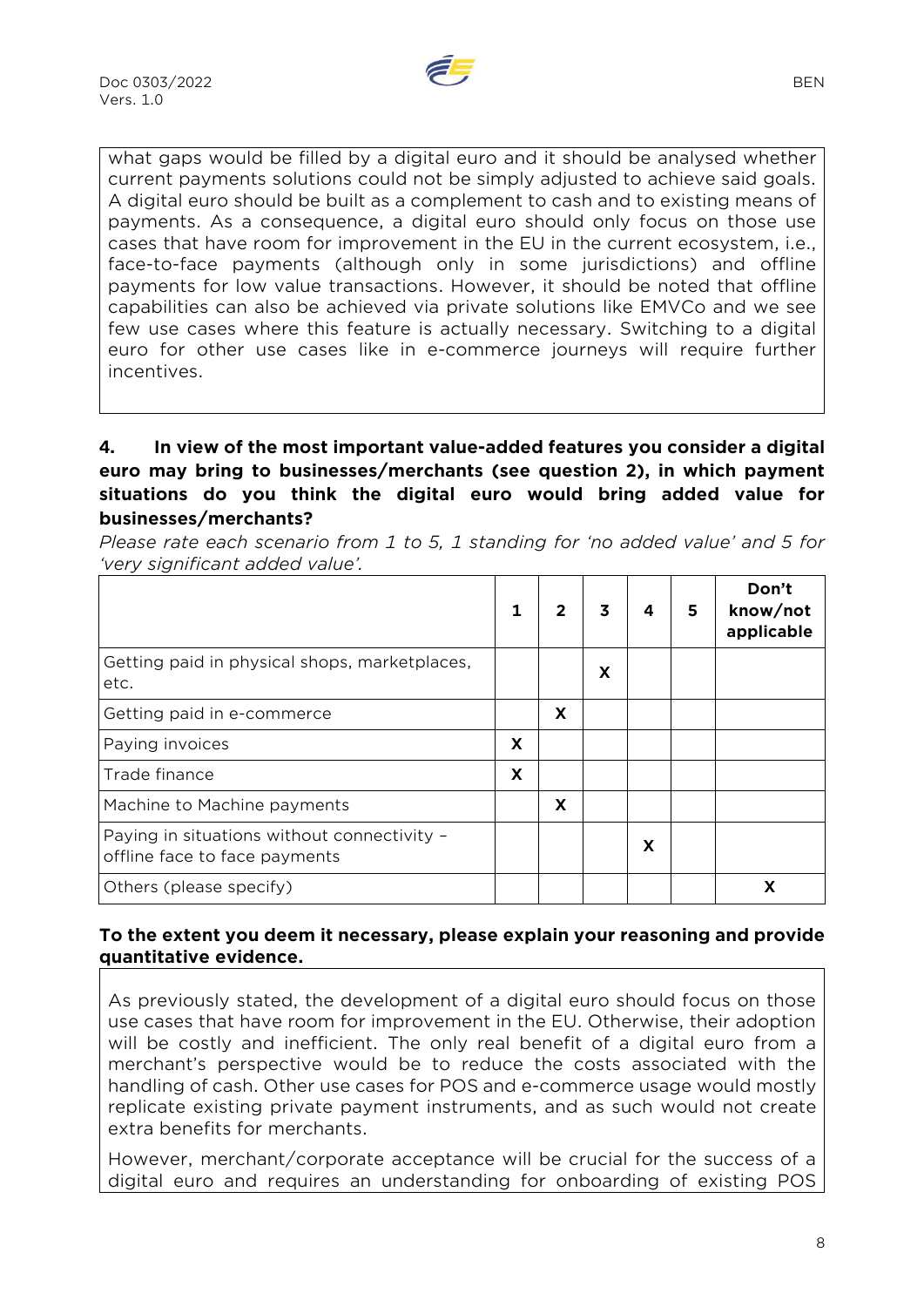

terminals via enhanced functionality, aiming for acceptance of all devices and wallets. Payment functionalities which are currently offered as part of valueadded payment services (e.g., payment guarantee, chargebacks or dispute resolution in card-based payments) should also be considered as 'advanced' functionalities in a digital euro arrangement (and thus with the possibility of them being monetized).

Regarding machine-to-machine (M2M) payments the market is still evolving and is in an early phase. This development should be carefully monitored. It should also be considered that M2M payments can also be accommodated using existing payments methods, meaning that a CBDC is not a prerequisite for such payments.

Finally, a digital euro should not be used for large-value payments in trade finance, as it should be designed for retail payments only.

# **5. How important would the following policy outcomes related to the possible issuance of a digital euro be in your opinion?**

*Please rate each objective from 1 to 5, 1 standing for 'not important at all' and 5 for 'very important '.* 

|                                                                                                                                          | 1 | $\overline{2}$ | 3 | 4 | 5 | Don't<br>know/not<br>applicable |
|------------------------------------------------------------------------------------------------------------------------------------------|---|----------------|---|---|---|---------------------------------|
| Providing access to public money in digital<br>form for everyone                                                                         |   |                |   | X |   |                                 |
| Monetary sovereignty                                                                                                                     |   |                | X |   |   |                                 |
| Stronger open strategic autonomy for the EU                                                                                              |   |                | X |   |   |                                 |
| A broader access to digital payments for<br>people with less digital skills, disabilities or<br>other physical vulnerabilities           |   |                |   | X |   |                                 |
| A broader access to digital payments for<br>unbanked people (i.e. without bank account)                                                  |   |                | X |   |   |                                 |
| Enabling for pan-European payments                                                                                                       |   | X              |   |   |   |                                 |
| Preserving privacy and data protection in<br>payments                                                                                    |   |                | X |   |   |                                 |
| Development of the EU's digital economy<br>innovation                                                                                    |   |                | X |   |   |                                 |
| Facilitating the provision of Europe-wide<br>private payment solutions                                                                   |   | X              |   |   |   |                                 |
| Providing a European public alternative to the<br>emerging new payment solutions such as<br>crypto assets, stablecoins and foreign CBDCs |   |                |   | X |   |                                 |
| Decrease payment costs                                                                                                                   | X |                |   |   |   |                                 |
| Other (please specify)                                                                                                                   |   |                |   |   |   | X                               |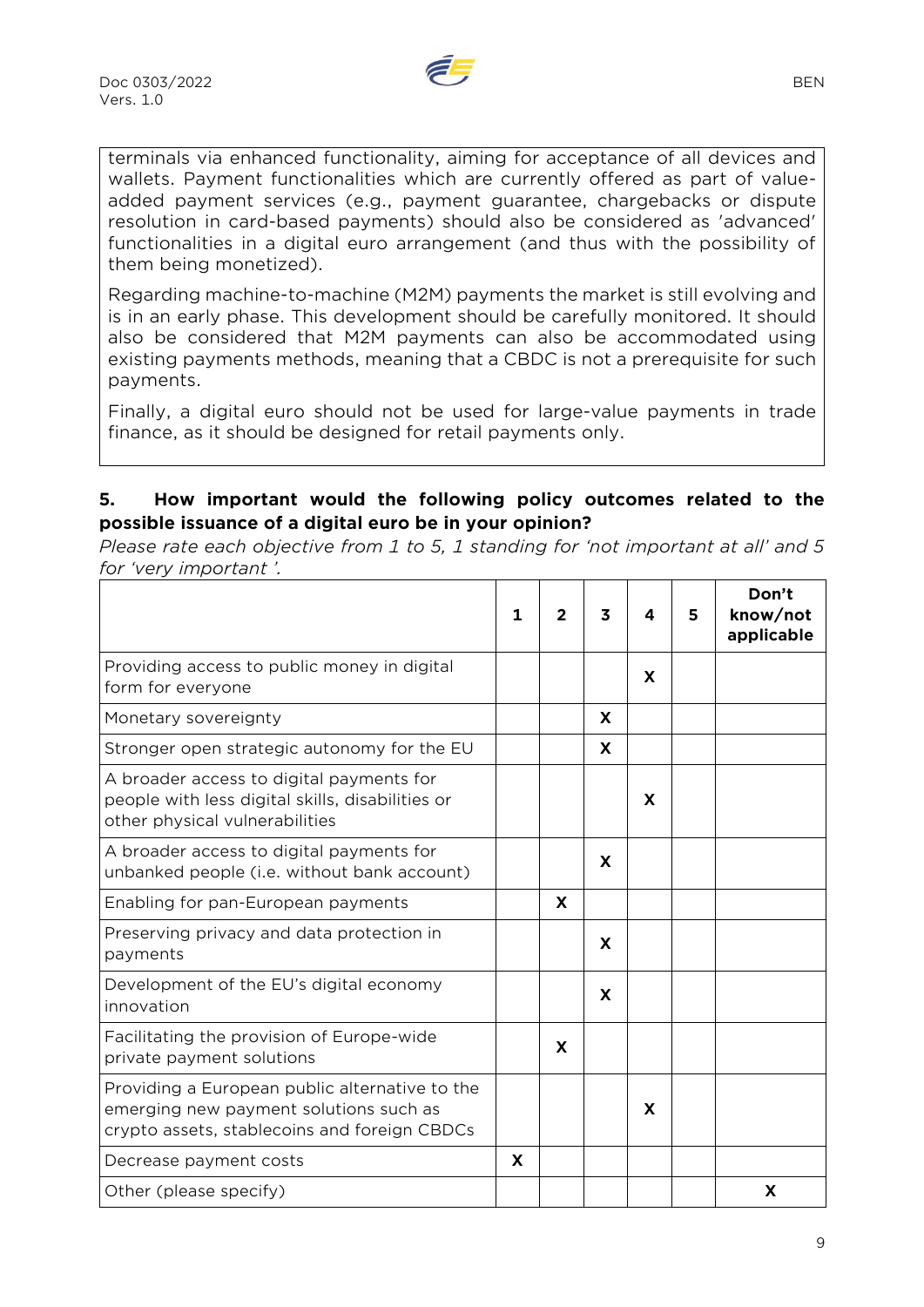

#### **To the extent you deem it necessary, please explain your reasoning and provide quantitative evidence or estimates.**

Europe is at the forefront of innovation for retail payments. Banks and other PSPs provide European citizens with an efficient and secure payment system. Over the time, full accessibility has been provided both in terms of physical access and financial inclusion. If issued, a digital euro must complement gaps in the existing electronic payments services provided by banks and a proper framework must be put in place to ensure that a digital euro does not take the role of the deposit account services.

A digital currency may bring benefits to financial inclusion and privacy; at the same time, it may help foster innovation and fight the threats to financial stability and sovereignty posed by global private initiatives. However, while a digital euro could serve several different policy goals, each objective would require specific design features. A one-size-fits-all approach will not work. Instead, policymakers will have to decide what goal to focus on and design a digital euro accordingly. The most fundamental goal for a digital euro would be to provide the general public with central bank money in a digitised economy. Considering that the share of unbanked in the EU is very low, the focus should be on ensuring a digital euro is easy to access and use for all. This may mean a simple, low-tech, possibly bearer-based wallet that supports both offline and online transactions.

Finally, we would like to point out that the strengthening of the EU's strategic autonomy and sovereignty in payments do not necessarily have to be solved with a digital euro. Instead, this could for example be achieved via instant payments schemes. In a public-private joint effort this could also enable pan-European payments, where the public is responsible for the infrastructure layer. Such a solution could potentially offer the same use cases/user experience and achieve some of the strategic goals of a CBDC, without leading to disintermediation and financial stability risks.

#### **6. What aspects or features of the digital euro would be important to support financial inclusion?**

*Please rate each aspect from 1 to 5, 1 standing for 'not important' and 5 for 'very important.* 

|                                                                               | 2 |   | 5 | Don't<br>know/not<br>applicable |
|-------------------------------------------------------------------------------|---|---|---|---------------------------------|
| Easy process of onboarding                                                    |   |   | х |                                 |
| No need for bank account                                                      |   |   | χ |                                 |
| Easy payment process (initiating and<br>authenticating a payment transaction) |   | x |   |                                 |
| Accessible device for payments (e.g. chipcards)                               |   |   |   |                                 |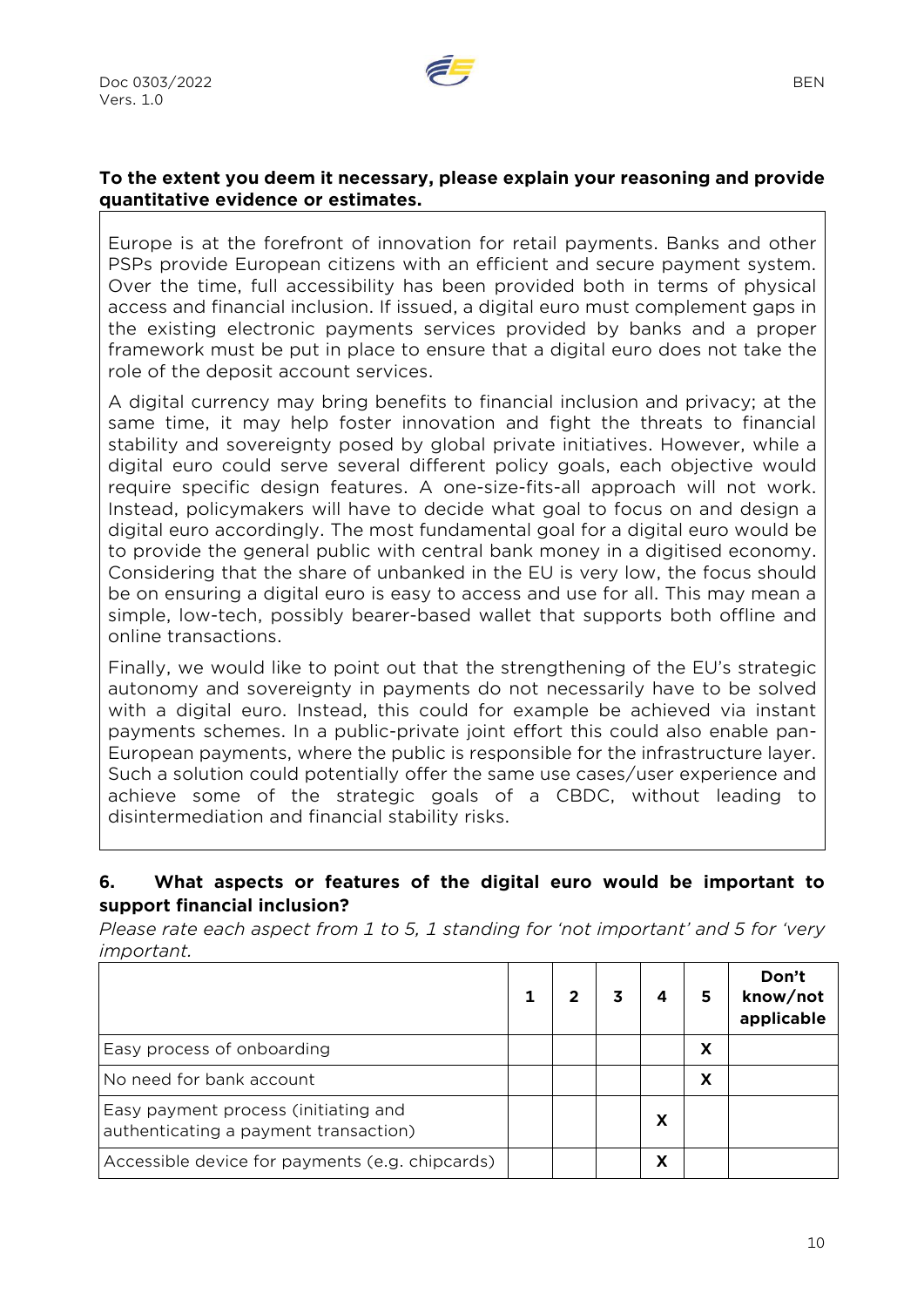

#### **To the extent you deem it necessary, please explain your reasoning and provide quantitative evidence or estimates.**

Generally speaking, we agree these features support financial inclusion. However, legal provisions (e.g., PAD) are already in place to ensure not only citizens, but also asylum seekers and refugees are entitled to a basic payment account with all the related banking services. These provisions need to be balanced with other regulatory obligations, most importantly related to AML, CFT, and KYC obligations (for this reason, we would support a limit to the number and amount of transactions that can be performed offline, see also answer to Q44). Since these legal obligations shall apply to CBDCs as well, we expect little to no impact on financial inclusion, especially considering that bank accounts already provide customers with the same services of a possible digital euro. Even if a digital euro enabled P2P offline transactions, we consider this would not massively influence the adoption of digital currency within the un-banked population.

On a more general note, it should be taken into account that in several instances not having a bank account is a matter of choice rather than the consequence of the impossibility to open it. Therefore, the motivation of this group will be strong enough not to go for a digital euro "account" as well.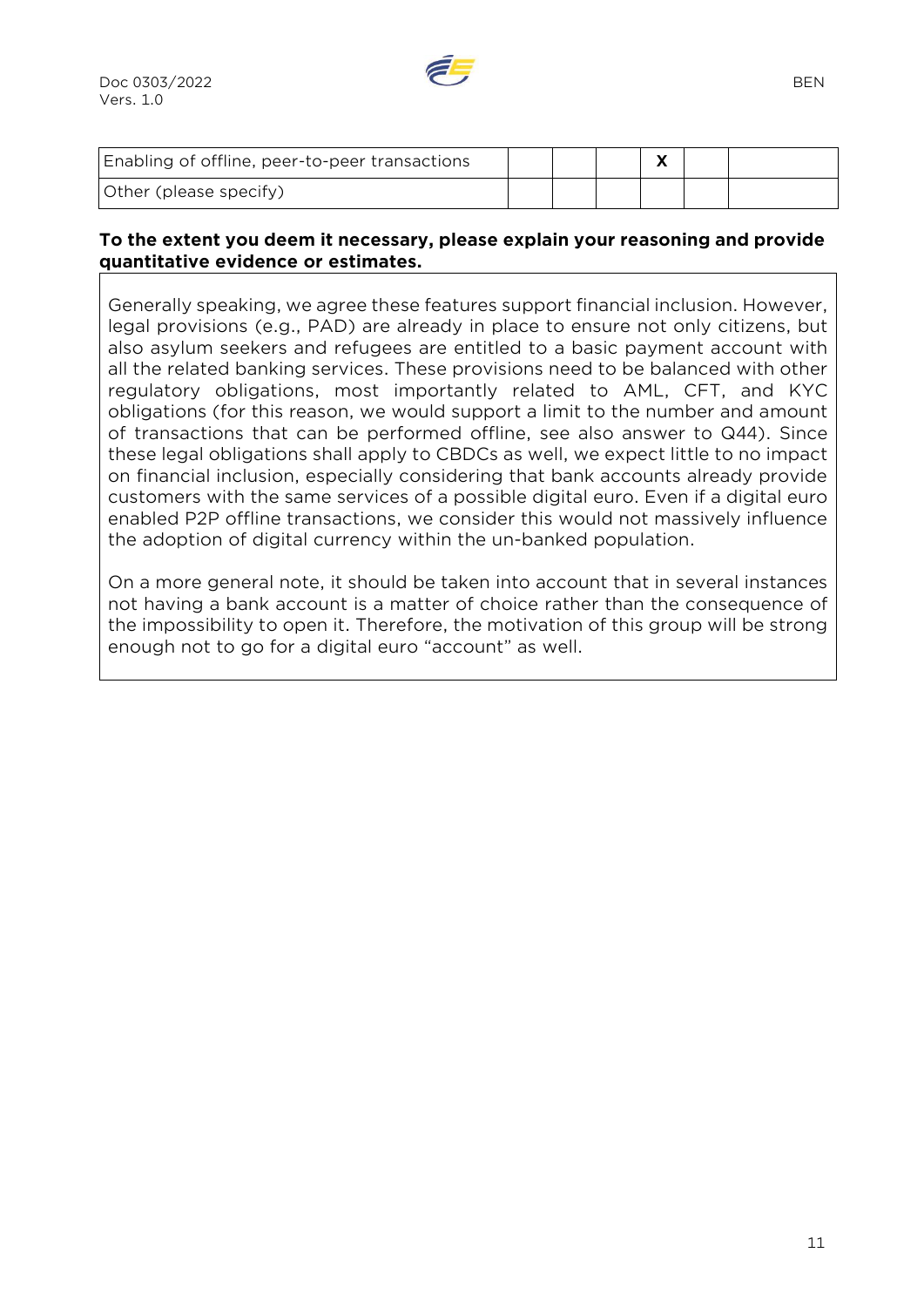

# **2. THE DIGITAL EURO'S ROLE FOR THE EU'S PAYMENT SYSTEMS AND THE DIGITAL ECONOMY**

Over the past decades, the EU's retail payment market has significantly developed and the offering of payment solutions has broadened, with faster, safer and more secure payment solutions being offered to wider segments of the population. The access to payment accounts has also been facilitated by legislation granting the right to every citizens to a payment account with basic services. However, as stated in the Commission's Retail Payments Strategy, the market is still fragmented and is highly dependent on very few global players to provide payment solutions that work across border in the euro area, even though there are some new promising market initiatives. The digitalisation of the economy has also created new payment needs. Crypto-assets, stable coins and foreign CBDCs may also carve out a part in the EU's retail payment market. A digital Euro can have various design features. We would like to better understand how the digital euro could further improve pan-European payments, strengthen Europe's open strategic autonomy, improve competition and support the needs of the digital economy while encouraging private innovation.

#### **2.1. The digital euro's role in supporting pan-European payments and strengthening Europe's open strategic autonomy**

#### **7. What aspects or features of the digital euro would be important to support pan-European payments and to strengthen Europe's open strategic autonomy?**

*Please rate each aspect from 1 to 5, 1 standing for 'not important' and 5 for 'very important.* 

|                                                                                                                                                                                                                                                    | 1 |   | 3 | 4 | 5 | Don't<br>know/not<br>applicable |
|----------------------------------------------------------------------------------------------------------------------------------------------------------------------------------------------------------------------------------------------------|---|---|---|---|---|---------------------------------|
| A new form of pan-European instant digital<br>payment complementing the existing offer<br>for point of sale (POS, face to face payments<br>in e.g. shops) and e-commerce without a<br>(quasi) universal acceptance in physical and<br>online shops |   | X |   |   |   |                                 |
| A new form of pan-European instant digital<br>payment complementing the existing offer<br>for point of sale (POS, face <b>with</b> a (quasi)<br>universal acceptance in physical and online<br>shops                                               |   |   | X |   |   |                                 |
| A public digital means of payments that can<br>be offered through all available payment<br>solutions                                                                                                                                               |   |   |   | X |   |                                 |
| A digital payment means allowing for online<br>third-party validation of transactions                                                                                                                                                              |   |   |   | X |   |                                 |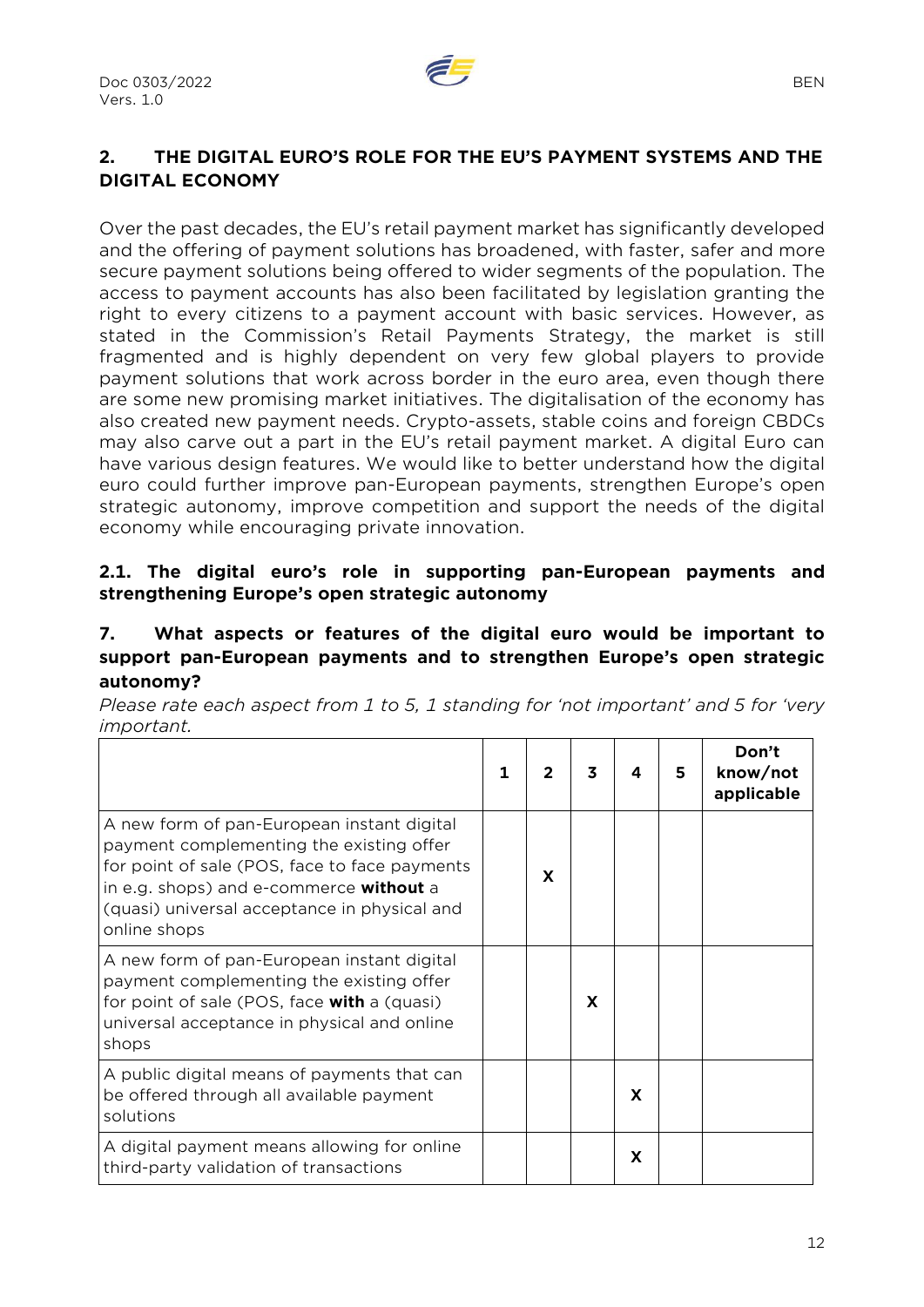

| A digital payment means allowing for offline<br>peer-to-peer transactions |  |  | χ |  |
|---------------------------------------------------------------------------|--|--|---|--|
| A digital means of payment offering<br>programmable payment features      |  |  |   |  |
| Other (please specify)                                                    |  |  |   |  |

#### **For those aspects you deem most important, can you explain why?**

Any measure aimed at introducing mandatory acceptance should be carefully assessed and designed in order not to affect the level playing field between different means of payment and to not crowd-out currently existing solutions. A universal acceptance would imply the mandatory set-up of an exchange and acceptance pan-European infrastructure, which would require high costs. Interoperability is an important feature in the digital edge indeed, but it does not have to be achieved with a digital euro. Setting standards for already existing solutions and the implementation of ongoing projects in the EU would be more effective.

It is true consumers will only use a digital euro if it is widely accepted for payments. However, as already pointed out in our answers to previous questions, it is difficult for us to see how a digital euro could complement that use cases without suffering high costs and inefficiency.

Offline payments could serve as a fall-back option. However, it should be noted that offline capabilities could be developed also on private payments solutions, supporting increased resilience in the European payment ecosystem.

#### **8. How would the following aspects of a digital euro support a diversified and competitive retail payments market, where a variety of payment service providers offer a broad range of payment solutions?**

|                                                                                                                                                     | <b>Positively</b><br>affect | <b>Negatively</b><br>affect | Does not<br>affect | Don't<br>know/not<br>applicable |
|-----------------------------------------------------------------------------------------------------------------------------------------------------|-----------------------------|-----------------------------|--------------------|---------------------------------|
| Allowing for the distribution of the<br>digital euro to take place through<br>regulated financial intermediaries<br>(Payment Service)<br>Providers) | X                           |                             |                    |                                 |
| Offering another form of central bank<br>money in the context of a declining<br>use of cash for payments                                            | X                           |                             |                    |                                 |
| Existence of holding caps or interest<br>and fees on large holdings to limit the                                                                    | x                           |                             |                    |                                 |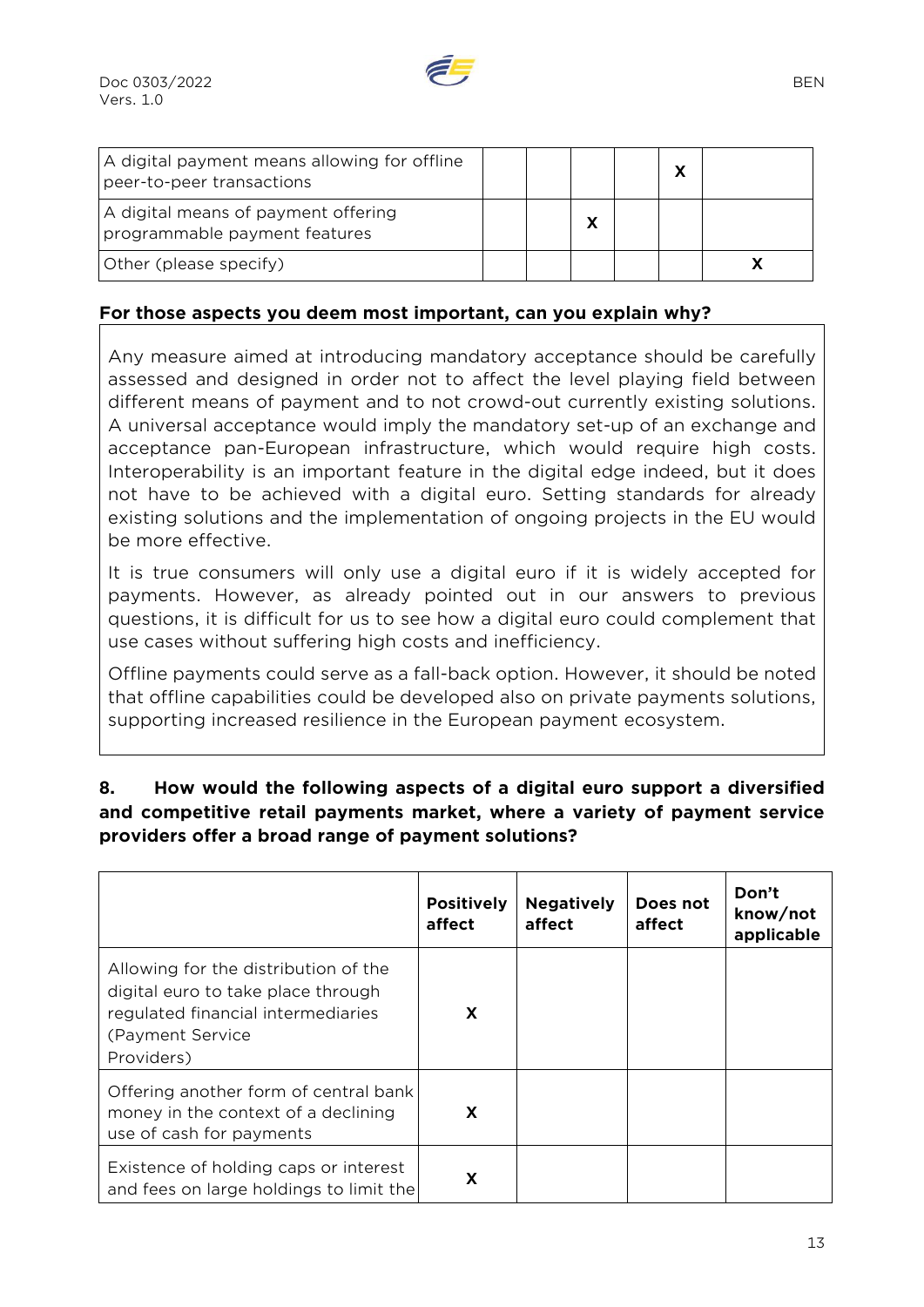| store of value in the form of digital<br>euros (for<br>financial stability reasons)               |  |  |
|---------------------------------------------------------------------------------------------------|--|--|
| Using the digital euro acceptance<br>network to foster pan-European<br>private sector initiatives |  |  |
| Other (please specify)                                                                            |  |  |

#### **To the extent you deem it necessary, please explain your reasoning and provide quantitative evidence or estimates.**

A clear governance framework needs to be agreed upon to ensure that end-toend payment solutions rely on supervised private institutions in the distribution and provision of user-facing services. We believe only commercial banks (or better, Account Servicing Payment Service Providers under PSD2) should be licensed to provide the services of opening an account or wallet of digital euro. In other words, only banks should distribute the digital euro as it happens with cash today. Moreover, banks already have all regulatory mechanisms in place (AML monitoring, KYC, CDD, customer relations, administrative management, etc.). It is also crucial to implement restrictions under a framework that ensures that the tools cannot be easily changed due to political pressure.

To ensure financial stability and credit entities intermediation, we believe there must be mechanisms in place that ensure the ECB can manage the quantity of digital euro in circulation used for transactions. A digital euro must be designed as an instrument for retail payments only, thus avoiding any possible use of it as an investment tool. This, in turn, would ensure financial stability. We are in favour of limits to individual holdings of digital euro. Said limits to holdings should take into consideration not only the cash needs for payment purposes in the euro area, but also the net salary differences that exist between European countries. In this respect, we suggest €1,500 as a maximum limit to individual holdings. We are also of the opinion that limit on individual transactions might be necessary, both at the transaction level and on a cumulative monthly or weekly basis.

Moreover, a cap to digital euro holding would prevent a sudden shift from commercial bank deposits to central bank money. Caps would also help banks in the negative interest rate environment. During 2020, we collected some data that can be useful to determine the amount of cash that citizens in the euro zone use monthly for transactional purposes though the average number of ATM withdrawals for each EU Country and the average value per ATM withdrawal. Based on the above, we have determined that every month, on average, each European citizen withdraws  $\epsilon$ 271.93 in cash from ATMs (with a maximum of €483.15 in Austria and a minimum of €176.30 in France). This indicates that a cap of €1500 would serve its purpose with a good margin. We do not consider limits on holdings/transactions as hampering the uptake of a digital euro, as limits on individual transactions already exist in different member states for different payment methods, such as cash and instant payments. In addition, there are limits for pre-paid cards in terms of AML controls in the existing EU regulation.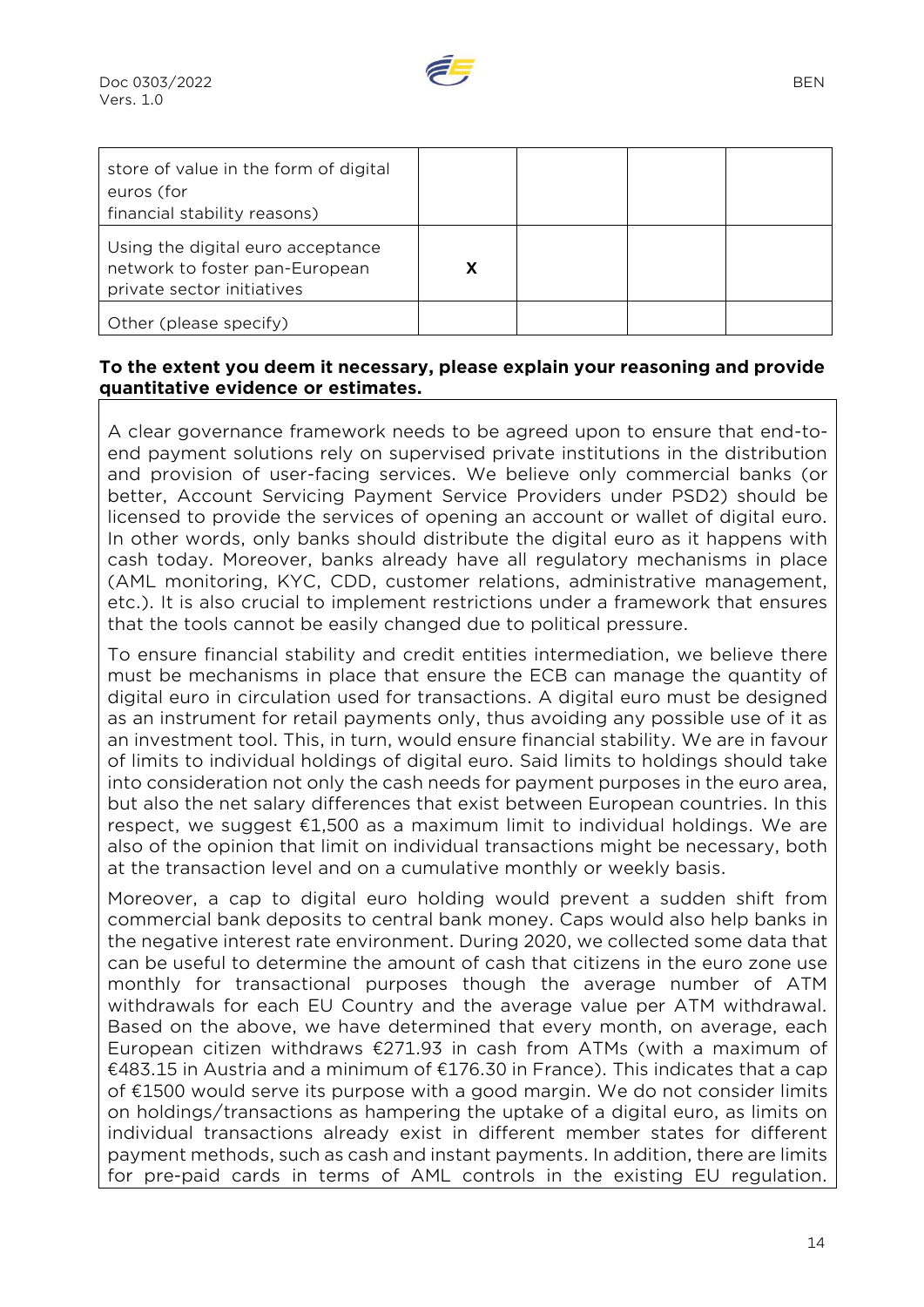

Therefore, we believe those limits and changes in the regulation can be applicable to the digital euro without significantly impacting its acceptance or usage. In this regard, policy framework limiting the holding of digital euro should be robust and transparent, ensuring that it cannot be changed for example due to political pressure in a crisis situation.

# **2.2. The digital euro's role for the digital economy**

#### **9. How important the following possibilities for the use of a digital euro would be to support the development of the EU's digital economy?**

*Please rate each aspect from 1 to 5, 1 standing for 'not capable at all' and 5 for 'very capable'*.

|                                                                                                                                                  |   | 3 |   | 5 | Don't<br>know/not<br>applicable |
|--------------------------------------------------------------------------------------------------------------------------------------------------|---|---|---|---|---------------------------------|
| Possibility for programmable payment<br>functionalities provided through the digital<br>euro solution                                            |   |   | X |   |                                 |
| Possibility for integration with other payments<br>solutions (independent of what technology<br>they use)                                        |   |   |   | X |                                 |
| Integration with platforms relying on<br>distributed ledger technology<br>(DLT)/blockchain for smart contracts<br>applications (beyond payments) |   | X |   |   |                                 |
| Possibility for micro and stream payments                                                                                                        | X |   |   |   |                                 |
| Machine to Machine payments (Industry 4.0,<br>internet of things (IoT))                                                                          | X |   |   |   |                                 |
| A digital euro that connects with the European<br>Digital Identity Wallet ecosystem                                                              |   | X |   |   |                                 |
| Other (please specify)                                                                                                                           |   |   |   |   |                                 |

**To the extent you deem it necessary, please explain your reasoning including whether the elements of a digital economy outlined above would be better achieved if the digital euro is a bearer-based instrument or an account-based system, and provide quantitative evidence or estimates.** 

All these possibilities are key to develop the EU's digital economy, but we would like to highlight that it is not necessary to issue a digital euro to achieve them. Moreover, it must be very carefully investigated if a digital euro should be interoperable with other DLT/blockchain solutions. If these solutions are properly regulated it might be relevant to consider, but there could be substantial risks (central bank reputational risk, AML/fraud risks) associated with interoperability with some of the already existing solutions.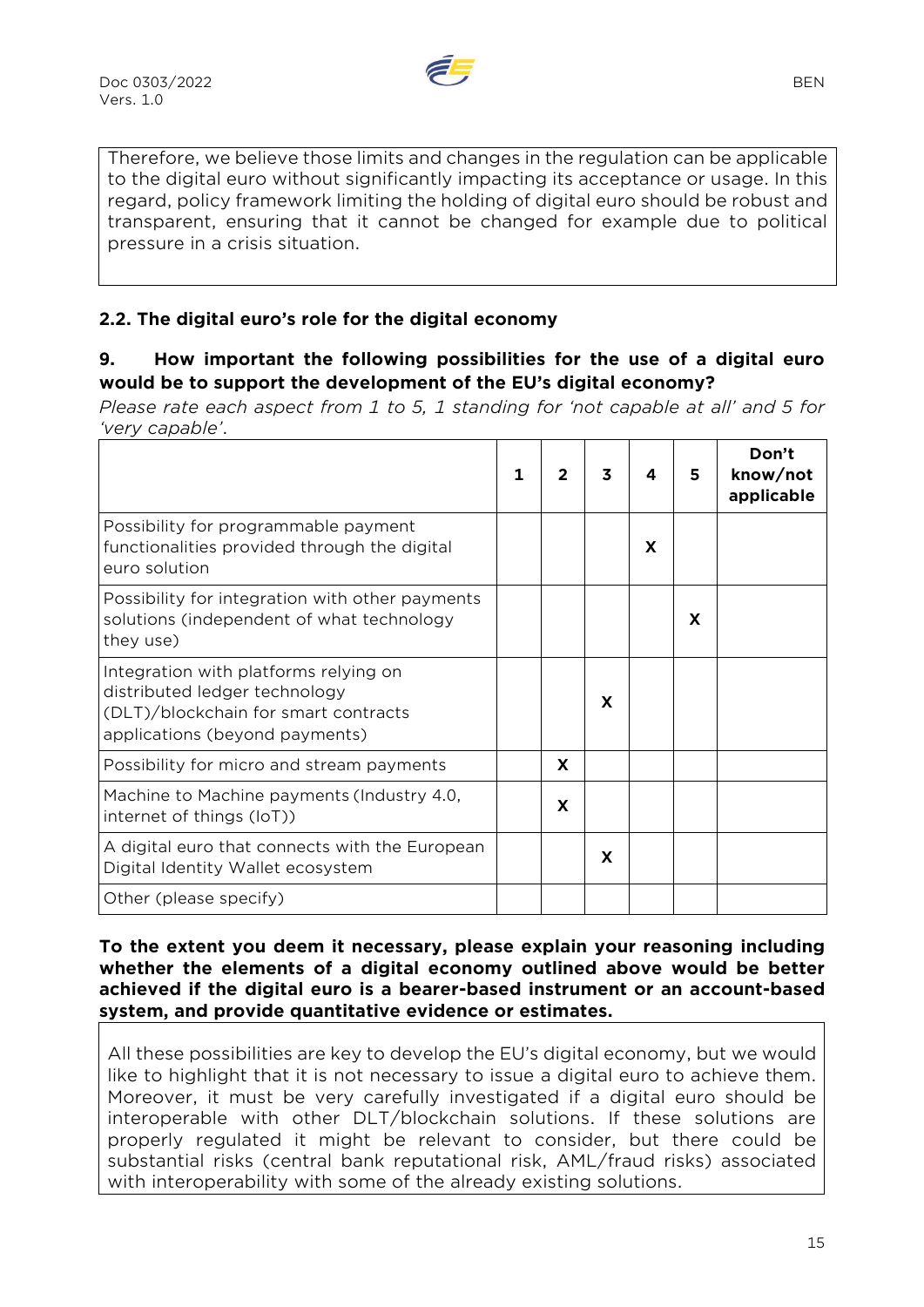

# **10. What use cases in your sector would you see for a digital euro? Please briefly explain the use case(s) you see pertinent.**

Starting from the assumption that two of the main policy goals of the introduction of a digital euro would be (i) to preserve the role of public money in a digital economy, and (ii) to address emerging alternatives such as cryptoassets and foreign CBDCs, we believe a higher priority should be given to use cases where these new payment solutions could provide added value – such as programmability – rather than focus on use cases already covered by solutions provided by PSPs. As a starting point, a digital euro may be issued in a small scale to only enable P2P low-value transactions. Then it could be further investigated the option to offer additional features like the settlement of smart contracts/nano transactions in digital euro and how such use cases could be offered via public/private partnership or fully via commercial bank money. As stated above, these use cases are still in an early phase and it should be further investigated how this market will evolve, regulatory and legal uncertainty and whether it would be efficient or not for central banks to enter this market segment.

It should also be noted that as of today 90% of payment transactions are of domestic nature and as such are served by existing services. Therefore, one other possible attractive market would be that of cross border transactions.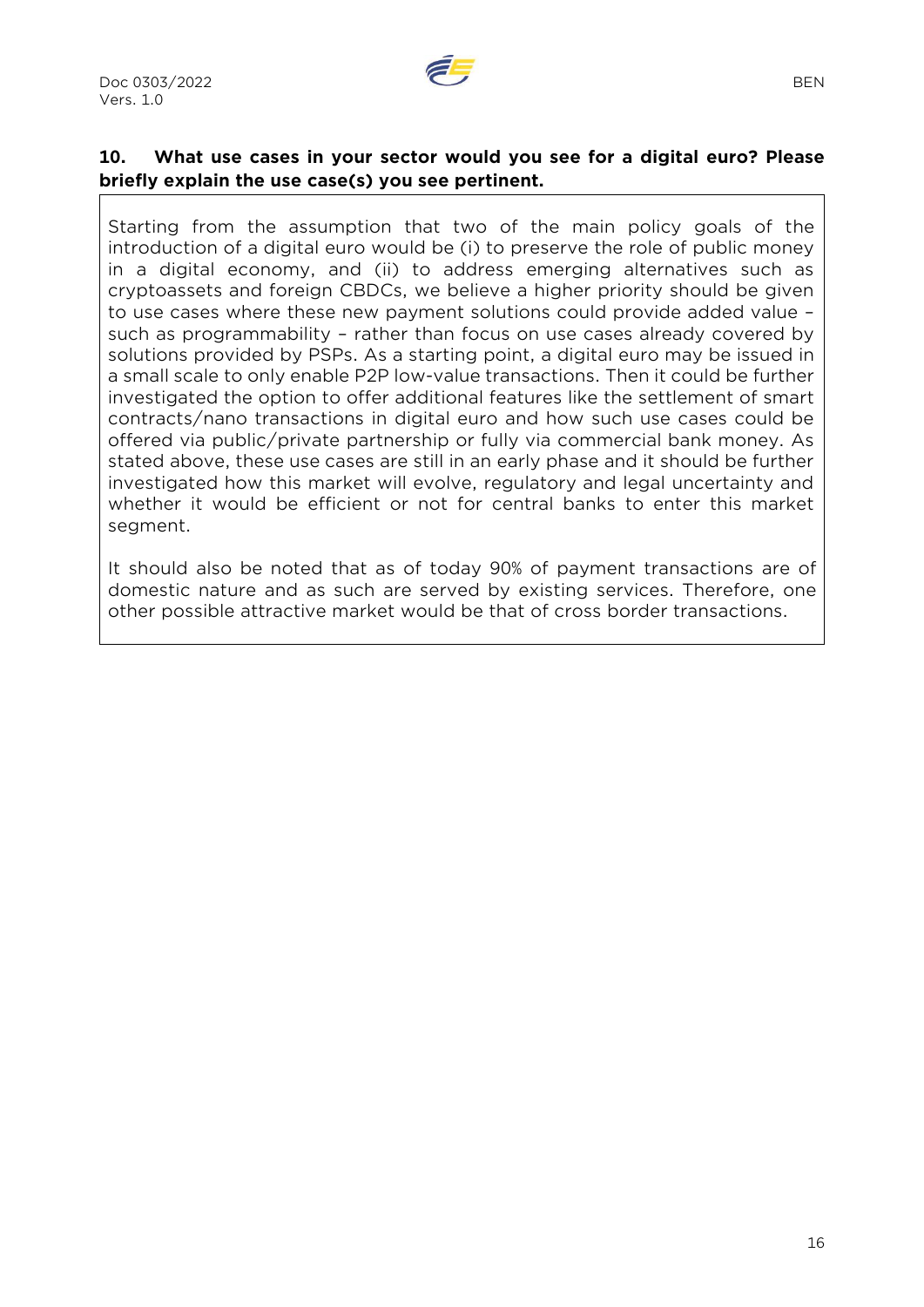

# **3. MAKING THE DIGITAL EURO AVAILABLE FOR RETAIL USE WHILE CONTINUING TO SAFEGUARD THE LEGAL TENDER STATUS OF EURO CASH**

In the Euro area, the euro banknotes have the status of legal tender as stipulated by th[e Treaty on](https://eur-lex.europa.eu/legal-content/EN/TXT/?uri=CELEX:12012E/TXT) [the Functioning of the European Union.](https://eur-lex.europa.eu/legal-content/EN/TXT/?uri=CELEX:12012E/TXT) The status of legal tender of coins denominated in euro is laid down in [Council Regulation No 974/98.](https://eur-lex.europa.eu/legal-content/EN/TXT/?uri=CELEX:31998R0974) The concept of legal tender of euro cash as interpreted by the CJEU implies: (i) a general obligation in principle of acceptance of cash by the payee (ii) at full face value (iii) for the settlement of the monetary debt by a payer.

#### **3.1. The digital euro's role for the digital economy**

Since a retail digital euro would be another form (digital, not physical) of central bank money, it could also be given legal tender status, as is the case for banknotes and coins. Legal tender status should ensure a wide acceptance of the digital euro. This would however have implications on its distribution and acceptance. In particular, legal tender status could imply that a payee cannot generally refuse a payment by a payer in digital euro and that the digital euro would have to be universally accessible.

The concept of legal tender is enshrined in Union law but not defined in detail. According to the ECJ, the status of legal tender implies that a means of payment having legal tender involves a default obligation to accept it at full face value in payments and a corresponding default right to pay with it, unless that obligation and right are restricted for reasons of public interest, or waived by contractual agreement. In principle, the status of legal tender does not preclude the parties from agreeing to use other means of payment or other currencies. If the concept of legal tender was defined in EU legislation, this would regulate legal tender in detail at Union level, and any exceptions could be specified.

This section seeks to address these issues and seeks to get your views as regards the potential impacts of the legal tender status in general and on your institution.

#### **Possible introduction of legal tender for the digital euro**

#### **11. To achieve the digital euro objectives, how important do you consider it is that a payer always has the option to pay with a digital euro as a form of currency having legal tender status?**

Please rate your answer from 1 to 5, 1 standing for 'not important' and 5 for 'very important'.

3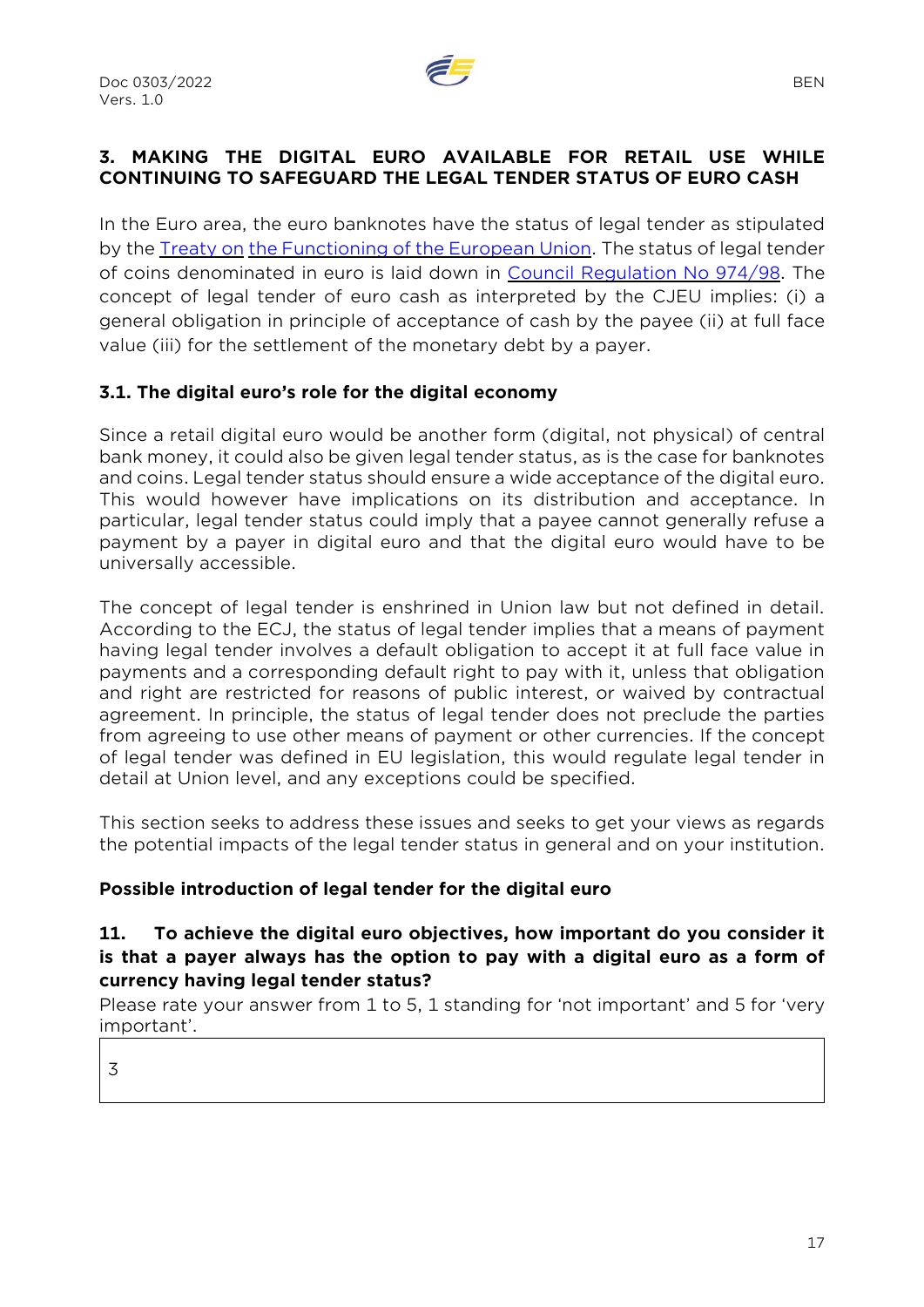

#### **Please explain why. To the extent you deem it necessary, please consider how this could be better achieved.**

First of all, it has to be defined what is meant with legal tender. If legal tender would mean a compulsion to accept or use the digital euro, this could lead to a competition issue with private alternatives.

On a general note, it should be highlighted that the consequences of legal tender may largely differ across Europe depending on national legislations. For instance, in some Member States (MS) a digital euro with the status of legal tender would imply that its acceptance will be mandatory for merchants. The attribution of the status of legal tender status must be carefully evaluated, since it may create an unlevel playing field between the digital euro and other digital payment means.

Moreover, it should be further clarified what legal obligations would follow for both merchants and intermediaries. For instance, although cash is a legal tender, there are shops where it is not accepted, with little to no practical consequences. Consumers are already used to not be able to pay cash and they can expect that digital euro might not be accepted.

#### **12. Do you see advantages in regulating legal tender in detail at Union level, including any possible acceptance exceptions, by including a definition of legal tender status for the digital euro in EU legislation?**

| Yes                   |  |
|-----------------------|--|
| ∩ו⁄'                  |  |
| Don't know/no opinion |  |

#### **To the extent you deem it necessary, please explain your reasoning and the advantages/disadvantages.**

Including a definition of legal tender status for the digital euro may not be necessary in the introductory phase. However, it could foster adoption in the long-run, especially if the reduction of cash continues and any clarification on this issue is welcome. Different interpretations are detrimental for consumers and businesses.

#### **13. Should the legal tender status of the digital euro take inspiration from the current legal tender status of banknotes and coins, while addressing the specificities of a digital form of payment?**

| Yes                   |  |
|-----------------------|--|
| ง∩                    |  |
| Don't know/no opinion |  |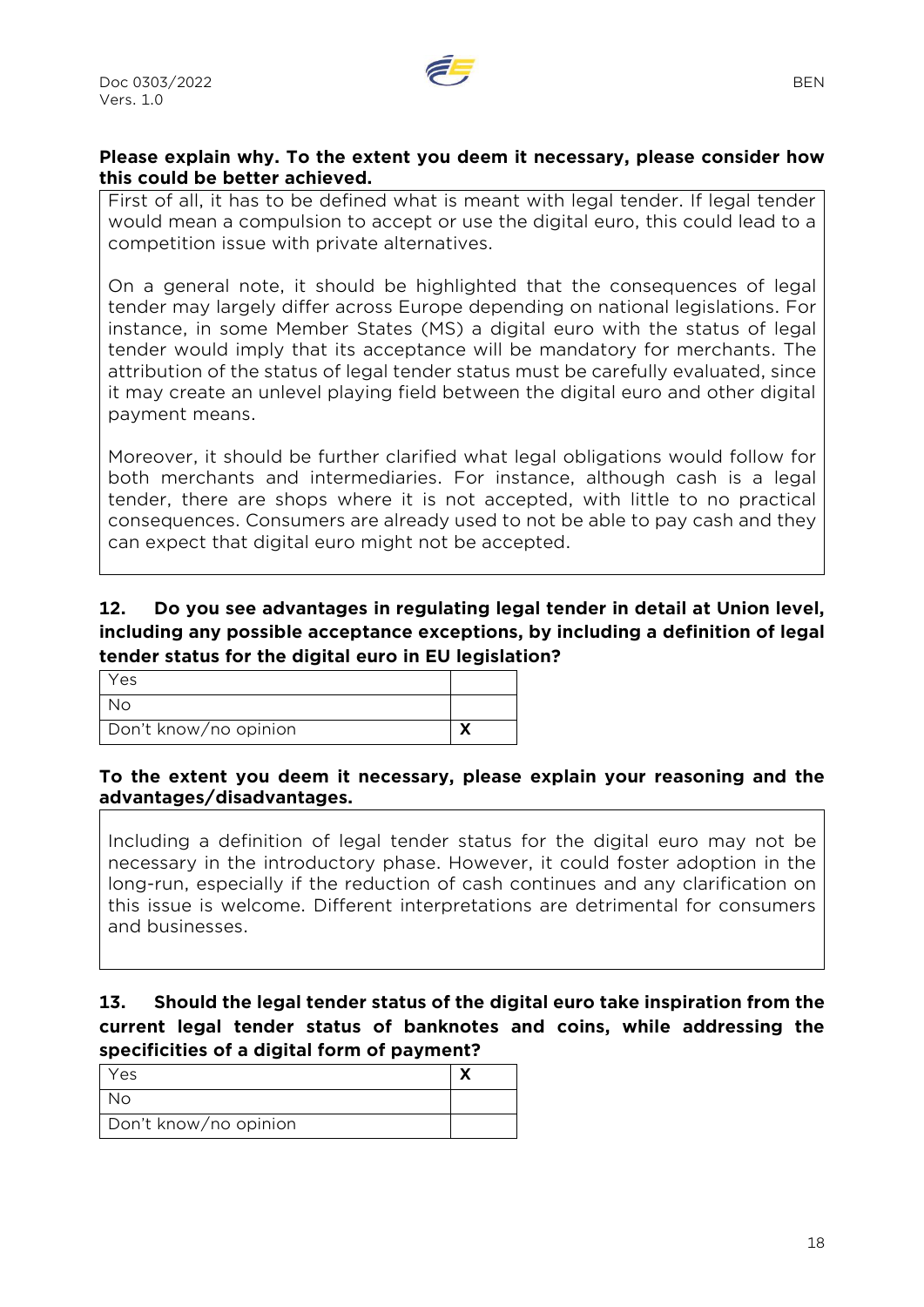

#### **To the extent you deem it necessary, please explain your reasoning for and against.**

The interconnection between the physical and digital euro would be bolstered by harmonisation. If the digital euro aims at replicating cash, their legal status must be as similar as possible.

# **14. If the legal tender of the digital euro was defined in EU legislation, would there be a need for (justified and proportionate) exceptions to its acceptance?**

 $N<sub>0</sub>$ 

Yes, for merchants not accepting digital means of payment **X**

Yes, for small merchants

Yes, but exceptions should be further specified by Member

States

Others, please specify

#### **To the extent you deem it necessary, please explain your reasoning and provide quantitative evidence or estimates.**

As a preliminary observation, the question around exceptions can only be clearly answered once the design of the legal tender status becomes clearer. More in general, enough time for adapting terminals should be given to merchants. Moreover, we consider that in some cases, acceptance of digital payments cannot be expected from merchants (e.g., flee market, farm shop). Entry barriers nevertheless should be kept low in general, so that market demand will increase the digital euro acceptance of all merchants. In any case, the freedom of contract that exists today for citizens and businesses should remain unaffected.

it should also be considered that some countries (e.g., in Austria) citizens are very demanding and vocal on civil rights. If a digital euro has legal tender status, people will demand merchants accept it as a means of payment. However, if the legislation is not clear, merchants may decide not to accept it.

#### **15. Should there be a provision to require that the additional exceptions proposed by Member States are subject to approval by the European Commission after consulting the ECB?**

| Yes                   |  |
|-----------------------|--|
| Nο                    |  |
| Don't know/no opinion |  |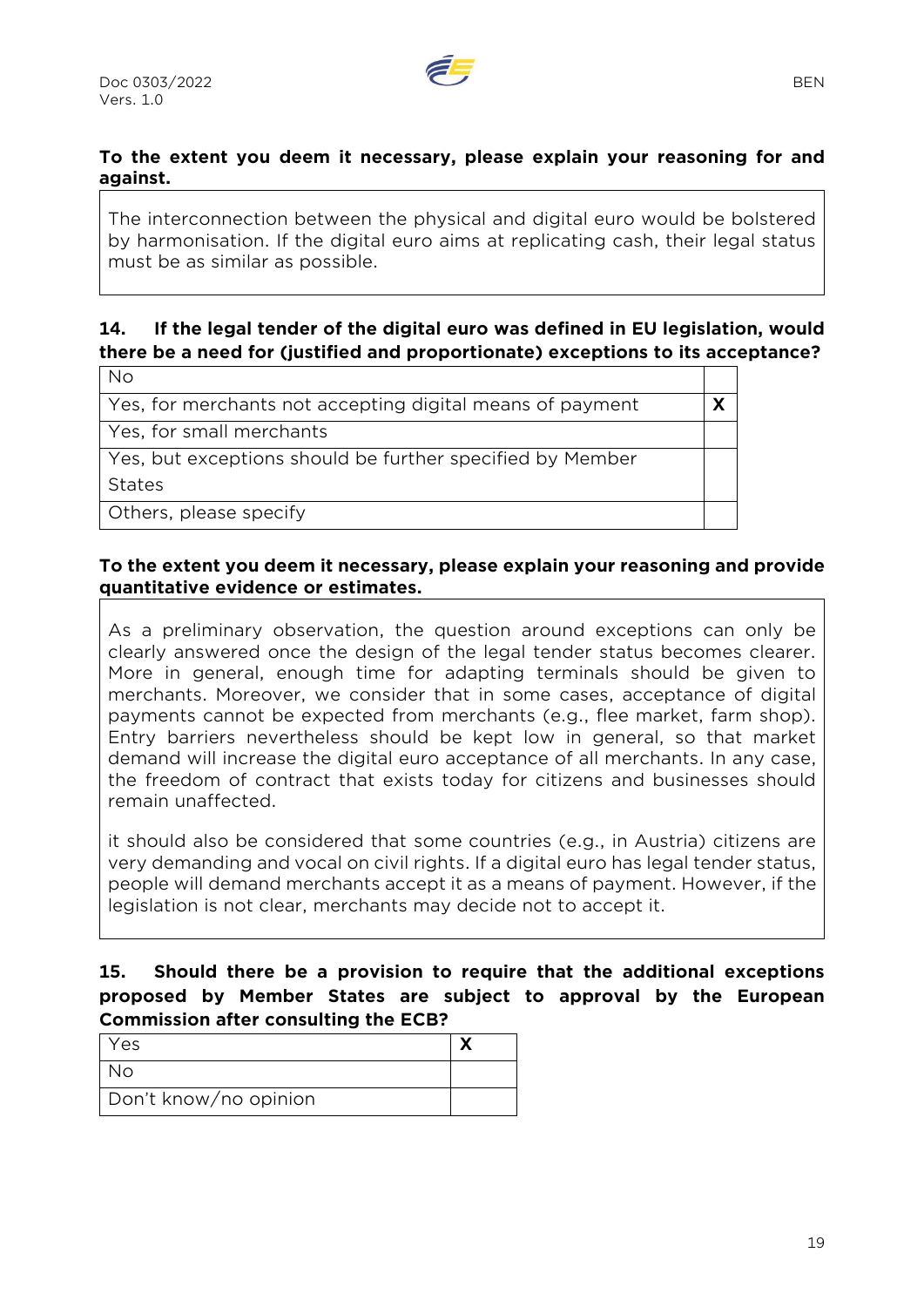

#### **Please explain.**

Exemptions only at EU level, no additional exemptions at MS level. Any additional exceptions by only certain member states in the euro area can increase costs and legal uncertainty for market participants and should therefore be kept at a minimum. Adoption greater in case of certainty of same facility/rules in all EU.

#### **16. Should there be a provision for administrative sanctions for digital euro non acceptance?**

| Yes                   |  |
|-----------------------|--|
| No                    |  |
| Don't know/no opinion |  |

#### **Please explain.**

Administrative sanctions are not part of the current arrangement.

**17. If the legal tender status of the digital euro was defined in EU legislation, should it include rules that ensure digital euro is always an option for the payer, so following categories of payees cannot unilaterally exclude digital euro acceptance within its general contractual terms and conditions?** 

|                                                              | <b>Yes</b> | No | Don't<br>know/not<br>applicable |
|--------------------------------------------------------------|------------|----|---------------------------------|
| Government                                                   |            |    | X                               |
| Utilities providers                                          |            |    | X                               |
| Large companies                                              |            |    | X                               |
| Merchants that accept private electronic means of<br>payment |            |    | X                               |
| Others, please specify                                       |            |    |                                 |

#### **To the extent you deem it necessary, please explain your reasoning and provide quantitative evidence or estimates.**

Legal tender status should not automatically imply mandatory acceptance, as it currently happens with coins and notes. However, we do not exclude that some categories of payees may be forced to accept payments in digital euro.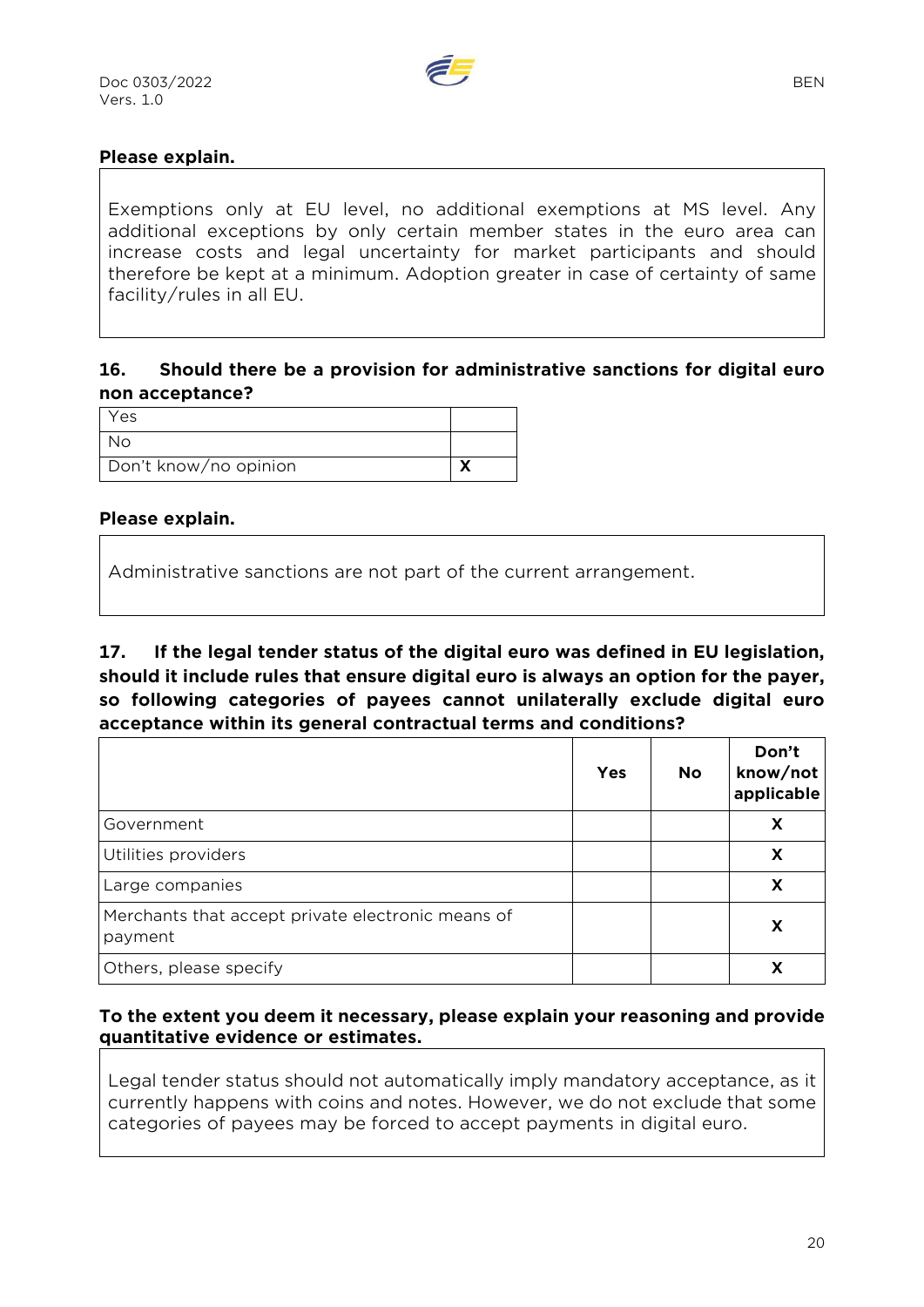

#### **Estimation of costs**

This section mainly aims at assessing the costs incurred by stakeholders should the digital euro receive legal tender. While costs would very much depend on the design and functionalities of a digital euro, we are looking at broad estimates and further explanation, including on cost drivers, which will inform Commission impact assessment.

**18. Technological and business developments might radically change the current way of payment acceptance (e.g. phones used as terminals). Irrespective of digital euro, how do you expect the cost of the acceptance infrastructure (not the transaction fees) to change with technological developments over the next 5 years?**

| 1 significant decrease in cost |  |
|--------------------------------|--|
| 2 some decrease in cost        |  |
| 3 no change in cost            |  |
| 4 some increase in cost        |  |
| 5 significant increase in cost |  |
| Don't know/ no opinion         |  |

#### **Please explain your reasoning and provide quantitative evidence or estimates.**

Although it would depend completely on the design options, the technological development and implementation of new payments methods requires huge costs, not only in terms of investments, but also in terms of human resources and time. As an example, the current domestic instant schemes have evolved over many years and the European payments card schemes has been fine-tuned over several decades. Even if current infrastructure is flexible enough to adapt to technological changes, it has never been "tested" for digital currencies, thus requiring costly updates. Moreover, we consider that the new acceptance model will have to coexist with the current ones. So overall the acceptance costs are not expected to decrease.

#### **19. The digital euro might be granted legal tender status that merchants would need to adhere to. Which and what type of additional costs would merchants face when starting to accept payments in digital euro?**

|                          | With legal tender status                                                                                                                           | <b>Without legal tender</b><br>status                    |
|--------------------------|----------------------------------------------------------------------------------------------------------------------------------------------------|----------------------------------------------------------|
| Type of additional costs | New POS terminals or<br>mandatory upgrade of<br>POS terminals for all the<br>merchants (device,<br>software or app-based);<br>Marketing; Training. | Upgrade only for<br>merchants who accept<br>digital euro |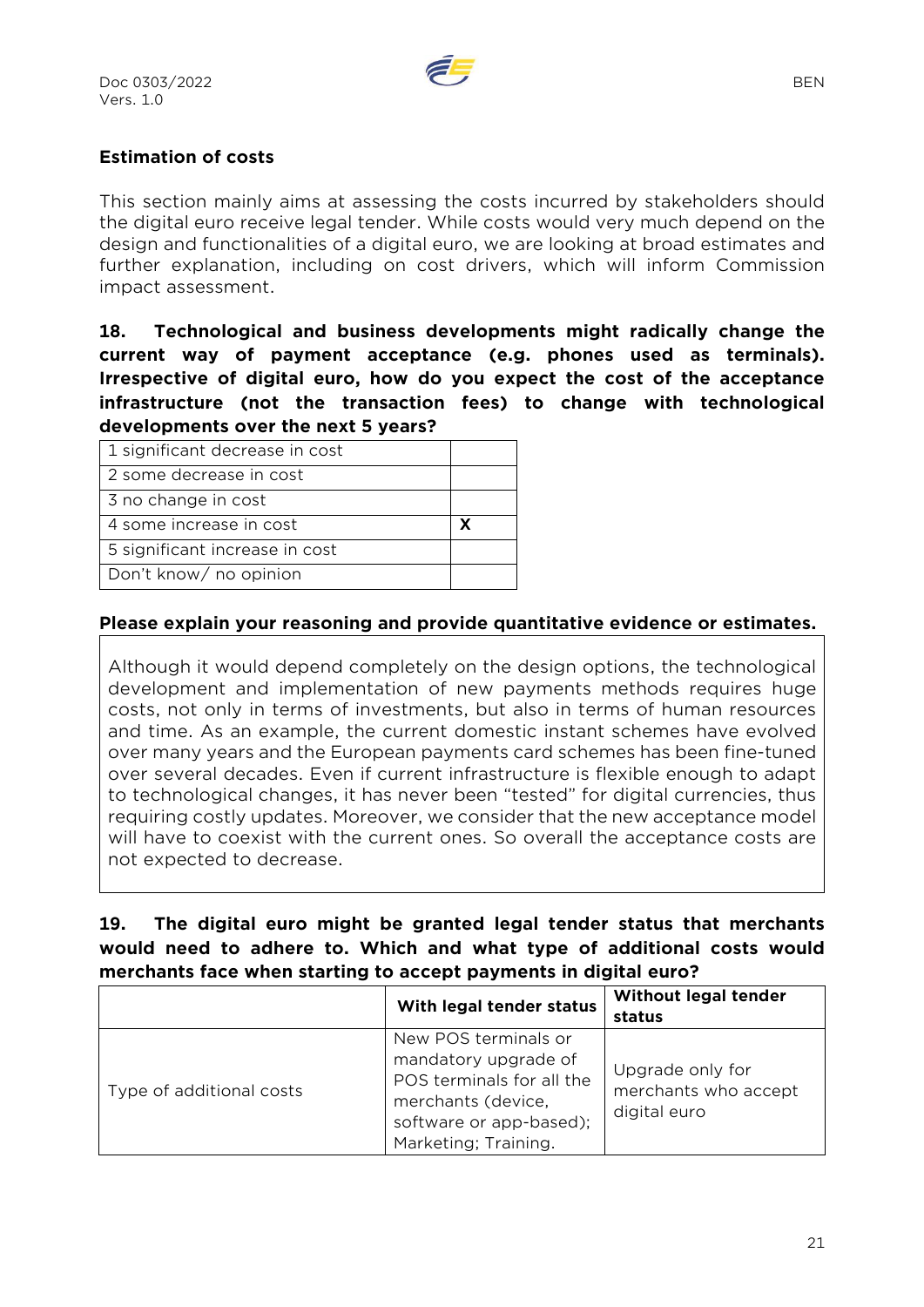

# **20. For merchants to be equipped to accept the digital euro, new POS terminals, new software or new app-based POS solutions may be needed. Please provide an estimate of the incremental costs necessary to accept payments in digital euro**

|                                                                                         | <b>Merchants already</b><br>accepting<br>electronic<br>payments | <b>Merchants not yet</b><br>accepting<br>electronic<br>payments |
|-----------------------------------------------------------------------------------------|-----------------------------------------------------------------|-----------------------------------------------------------------|
|                                                                                         | In EUR per<br>terminal                                          | In EUR per<br>terminal                                          |
| One off costs related to (new) POS terminals<br>for accepting payments in digital euro: |                                                                 |                                                                 |
| One-off costs related to software:                                                      |                                                                 |                                                                 |
| Annual cost for maintenance, licences etc.                                              |                                                                 |                                                                 |
| Others please specify                                                                   |                                                                 |                                                                 |

#### **Please explain your reasoning and provide quantitative evidence or estimates/ranges.**

Since the answer will depend on the concrete design of a digital euro, it is not possible to provide a response at this stage.

#### **21. Would these costs differ depending on whether the digital euro would be account based or bearer based?**

| Yes, account-based would be less costly |  |
|-----------------------------------------|--|
| Yes, bearer-based would be less costly  |  |
| l No difference                         |  |
| Don't know/ no opinion                  |  |

#### **Please explain your reasoning and provide quantitative evidence or estimates.**

It is quite difficult to answer this question now, as it will depend on the concrete implementation. More in general, we could consider a bearer-based digital euro to be less costly.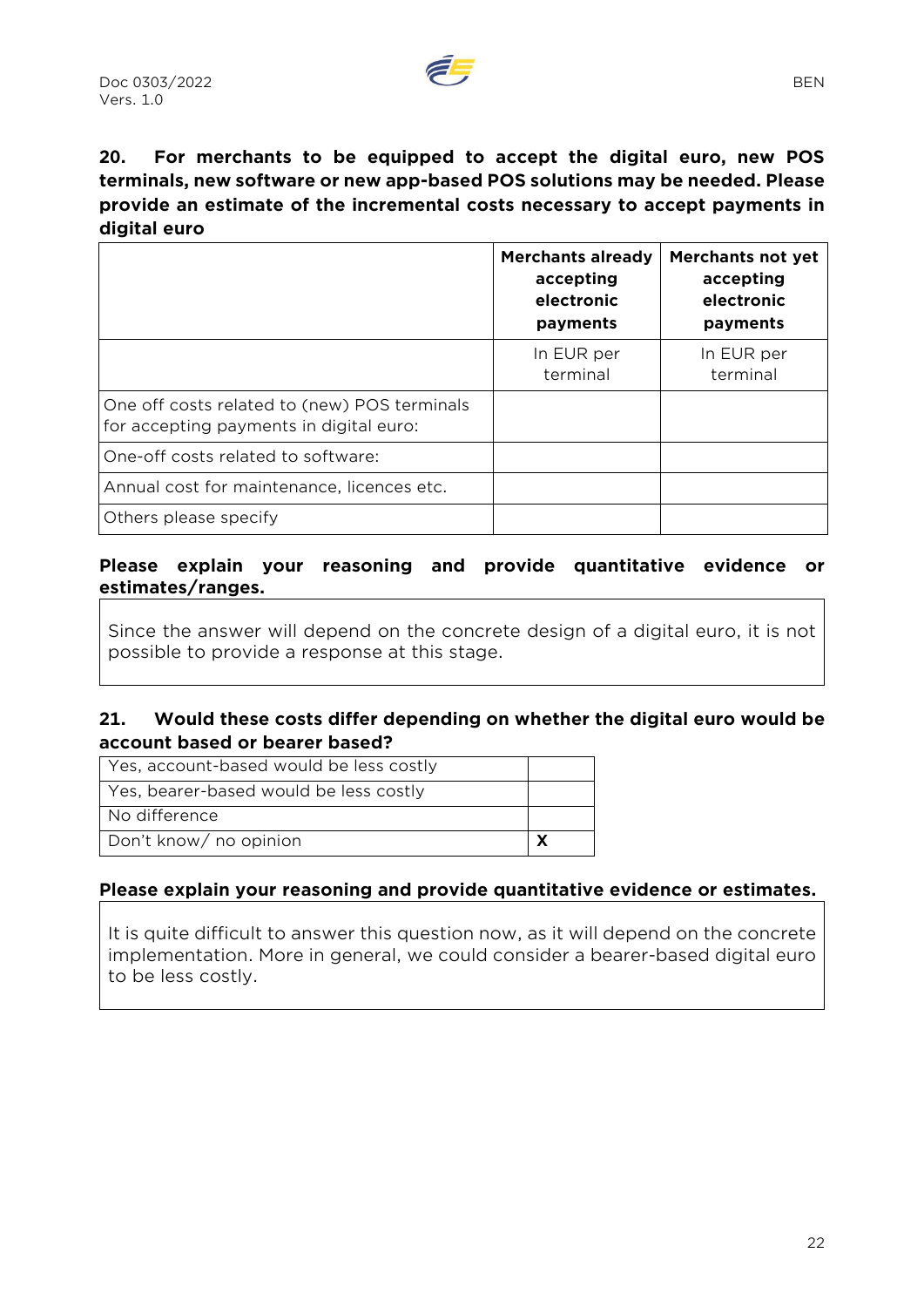Please rate each aspects from 1 to 5, 1 standing for 'not important' and 5 for 'very important'.

|                                                                                                                                                                                                                           |  | 3 |   | 5 | Don't<br>know/not<br>applicable |
|---------------------------------------------------------------------------------------------------------------------------------------------------------------------------------------------------------------------------|--|---|---|---|---------------------------------|
| Possible savings on the transaction costs of<br>digital euro payments                                                                                                                                                     |  | X |   |   |                                 |
| With the same (new) POS terminals purchased<br>for digital euro payments, the possibility for<br>merchants to accept other payment solutions<br>offered by supervised private intermediaries                              |  |   | X |   |                                 |
| The possibility for merchant to accept digital<br>euro payments from payers using a variety of<br>devices e.g. smartphones, chipcards,<br>wearables or other devices and contactless<br>functionality (e.g. NFC antennas) |  | X |   |   |                                 |
| Others (Please specify)                                                                                                                                                                                                   |  |   |   |   |                                 |

**To the extent you deem it necessary, please explain your reasoning and provide quantitative evidence or estimates.** 

It is important for merchant to have multi-solutions POS terminals. Thus, there is no reason to believe that digital euro transaction should be less costly than commercial euro transactions. Moreover, merchants should support the costs incurred by banks for developing the infrastructure and pay transaction fees.

#### **Merchant fees**

**23. For merchants to be equipped to accept the digital euro, services of intermediaries may be needed. Taking into account the (possible) mandatory acceptance of the digital euro in case it has legal tender status, should any boundaries to the fees that may be applied to merchants be set?** 

| Yes                   |  |
|-----------------------|--|
| ง∩                    |  |
| Don't know/no opinion |  |

**To the extent you deem it necessary, please explain your reasoning and provide quantitative evidence or estimates.** 

The business model and pricing related to the introduction of the digital euro should be market driven. The pricing of these services should be competitive,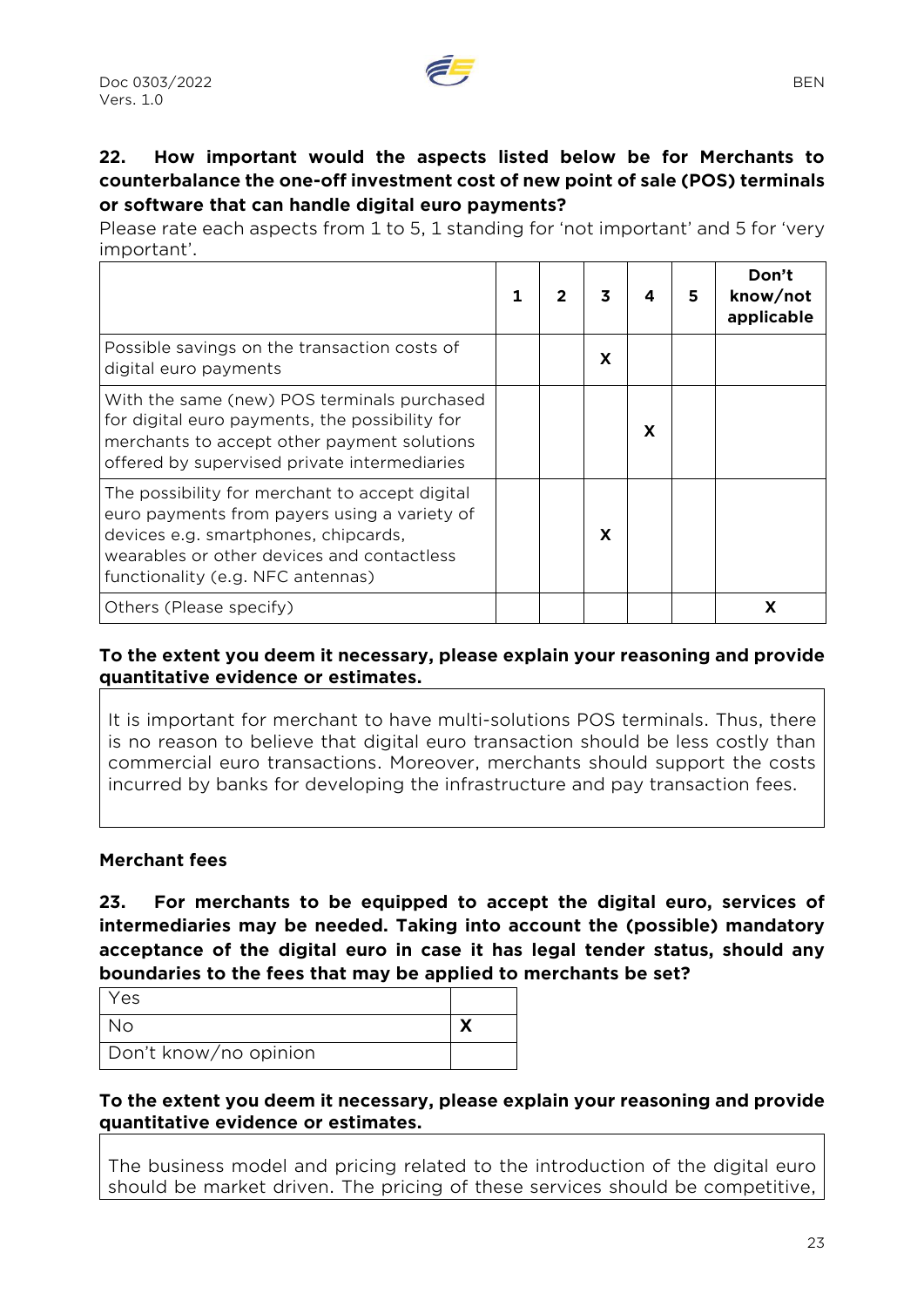

while a limit fixed by law could lead to competitiveness issues. It should also be noted that there are no limits on cards, only interchange fees are regulated.

#### **24. Please qualify the following statements with regard to how merchant fees could be designed**

Please rate each aspect from 1 to 5, 1 standing for 'strongly disagree' and 5 for 'strongly agree'.

|                                                                                                                                                                                       | 2 | 3                     |   | 5 | Don't<br>know/not<br>applicable |
|---------------------------------------------------------------------------------------------------------------------------------------------------------------------------------------|---|-----------------------|---|---|---------------------------------|
| Fees on digital euro payments should be<br>based on real costs and a reasonable profit                                                                                                |   |                       |   | X |                                 |
| Fees on digital euro payments could be<br>based on the volume or value of<br>transactions, if and insofar the volume or<br>value has an impact on the real costs of<br>intermediation |   |                       | X |   |                                 |
| Multilateral interchange fees consistent with<br>the Interchange Fee Regulation may be<br>taken into account in the initial calibration of<br>the fees on digital euro payments       |   |                       | X |   |                                 |
| Fees calculated in another way (please<br>specify)                                                                                                                                    |   | Query<br>fee<br>model |   |   |                                 |

#### **To the extent you deem it necessary, please explain your reasoning and provide quantitative evidence or estimates.**

The different approaches would be reasonable and complementary. Merchants have cost to accept digital payments (instant payments, direct debits or card payments) and to manage cash.

It could be a business model comparable to Bizum, where there is no exchange, no other transactional fees, the business model is based on the use of information to make it universal and interoperable, what we call "Query Fee", use of directory data to provide value-added services, where you only pay a "Query fee" for the use of this information.

#### **25. Should there be a prohibition on surcharges on payments with digital euro?**

| Yes                   |  |
|-----------------------|--|
| No                    |  |
| Don't know/no opinion |  |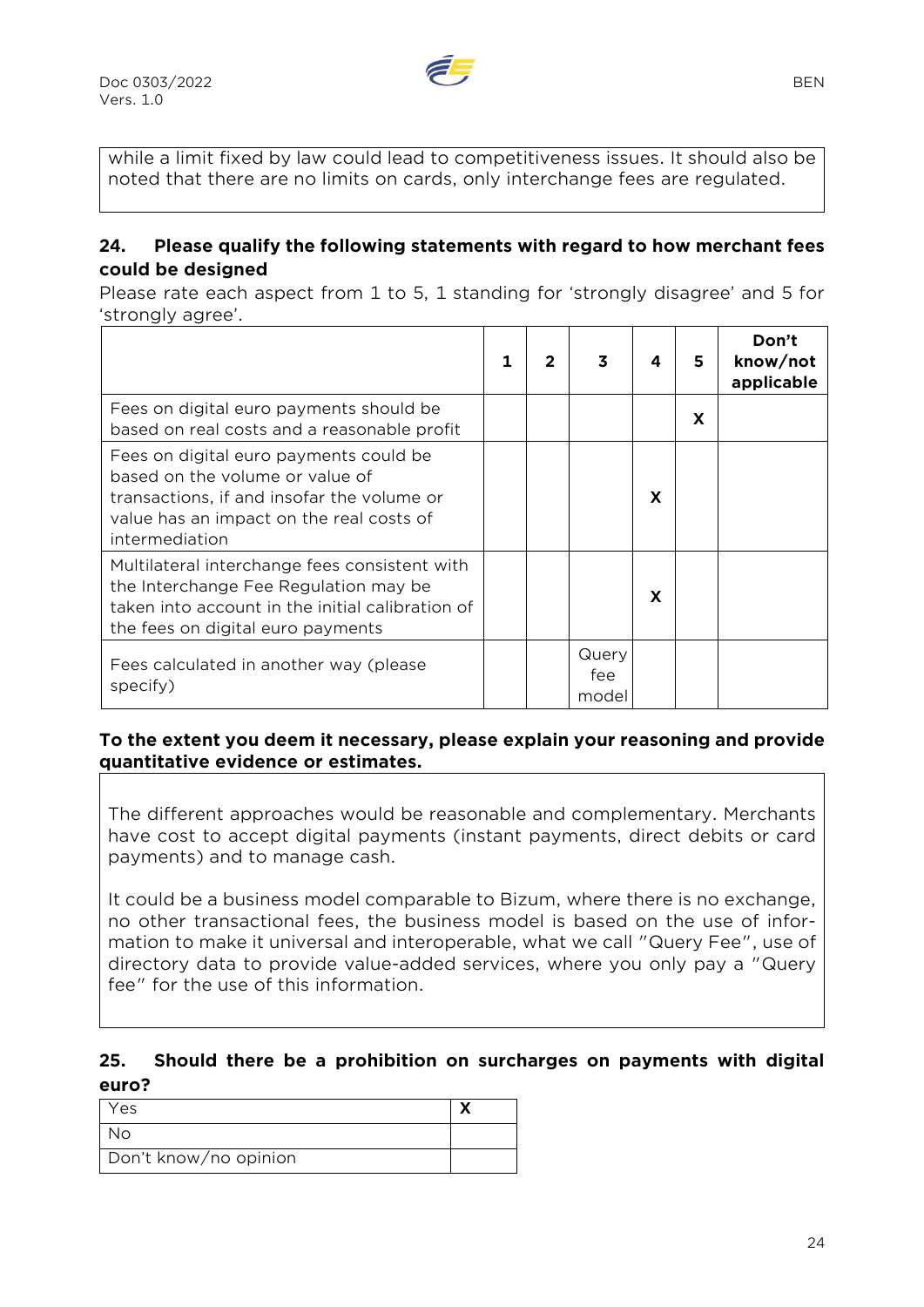

#### **To the extent you deem it necessary, please explain your reasoning and provide quantitative evidence or estimates.**

There is no reason to surcharge payments in digital euro. Customer shall have unique experience and on the other side it will simplify the maintenance.

#### **3.2. The legal tender status of euro cash**

As mentioned in Commission retail payment strategy, while promoting the emergence of digital payments to offer more options to consumers, the Commission will continue to safeguard the legal tender of euro cash. The legal tender of euro banknotes as *lex monetae* is enshrined in Article 128(1) TFEU, according to which 'the banknotes issued by the European Central Bank and the national central banks shall be the only such notes to have the status of legal tender within the Union'. Furthermore Commission Recommendation of 22 March 2010 on the scope and effects of legal tender of euro banknotes and coins defines three core features for the legal tender: mandatory acceptance, acceptance at full face value and power to discharge from payment obligations. Next to this, according to the ECJ, the status of legal tender implies that a means of payment having legal tender involves a default obligation to accept it at full face value in payments and a corresponding default right to pay with it, unless that obligation and right are restricted for reasons of public interest, or waived by contractual agreement. The Commission will assess whether recognising the legal tender status of the digital euro also results in a need to define in a binding EU legislative proposal the meaning of legal tender for cash, in line with CJEU jurisprudence, to ensure coherence. We would therefore like to understand better the implications of the possible granting of legal tender status to the digital euro for the definition of legal tender of cash.

#### **26. If it were decided to include a definition of legal tender status for the digital euro in EU legislation, please state your opinion on the following statements regarding the legal tender status of euro cash (banknotes and coins):**

| <b>Statement</b>                                                                                                                                                   | Yes | <b>No</b> | No<br>opinion |
|--------------------------------------------------------------------------------------------------------------------------------------------------------------------|-----|-----------|---------------|
| The current situation where the legal definition of the<br>legal tender status of cash is set out in the 2010<br>Recommendation and ECJ jurisprudence is adequate. | X   |           |               |
| Legislative action at EU level is needed to enhance legal<br>certainty and enshrine the legal tender status of euro<br>cash in secondary law.                      |     |           |               |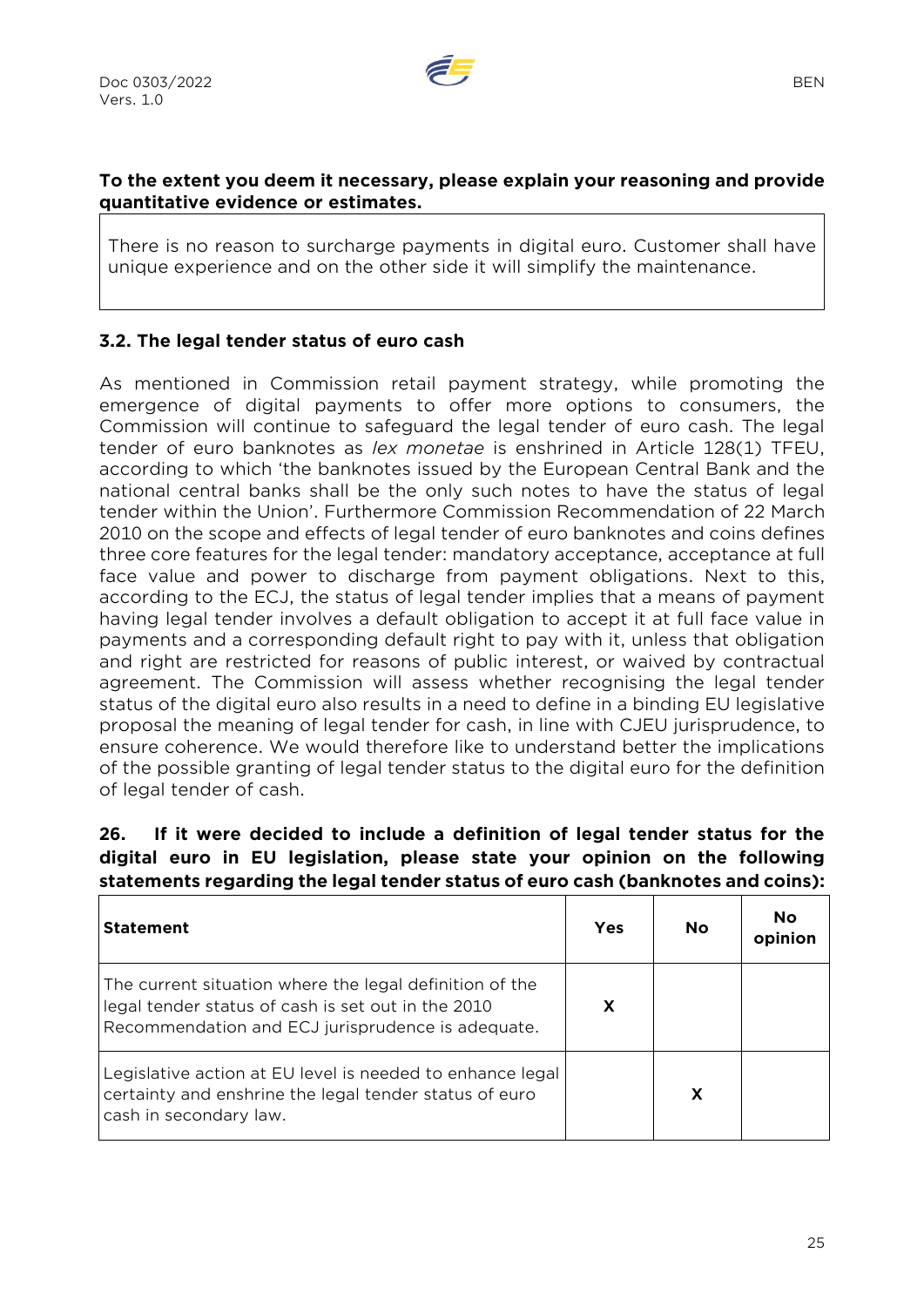

#### **Please explain your answers.**

If there is no economic benefit for consumers, the digital euro will have a slow adoption rate, even if imposed by law. Moreover, there are several questions that would need an answer: who and how will check if a merchant does not accept the currency? Starting from which amount a legal action shall be initiated? Which entity will be responsible to check, to identify and to initiate actions in case of non-acceptance? Realistically, such a law will not drive a faster adoption.

#### **27. According to your organisation, is there a need for a further definition of justified exceptions to the general principle of mandatory acceptance if those are grounded on reasons related to the 'good faith principle'<sup>1</sup>?**

| Yes        |  |
|------------|--|
| <b>No</b>  |  |
| No opinion |  |

#### **28. Which of the following exceptions should be defined?**

| <b>Exception</b>                                                                                                                                                                                                                | Yes | No. | Nο<br>opinion |
|---------------------------------------------------------------------------------------------------------------------------------------------------------------------------------------------------------------------------------|-----|-----|---------------|
| No party shall be obliged to accept more than 50 coins in<br>any single payment (except for the issuing authority and<br>for those persons specifically designated by the national<br>legislation of the issuing Member State); |     | X   |               |
| If refusal is for security reasons;                                                                                                                                                                                             |     |     |               |
| If the value of the banknote tendered is disproportionate<br>compared to the value of the amount to be settled;                                                                                                                 |     | X   |               |
| If a retailer has no change available;                                                                                                                                                                                          |     |     | X             |
| If there would be not enough change available as a result<br>of that payment for a retailer to carry out its normal daily<br>business transactions;                                                                             |     | X   |               |
| Any other exception                                                                                                                                                                                                             |     |     |               |

<sup>1</sup> Notwithstanding the preliminary judgment of the CJEU in Joined Cases C 422/19 and C 423/19, which states in par. 55 that it is not necessary that the EU legislature lay down exhaustively and uniformly the exceptions to that fundamental obligation, provided that every debtor is guaranteed to have the possibility, as a general rule, of discharging a payment obligation in cash.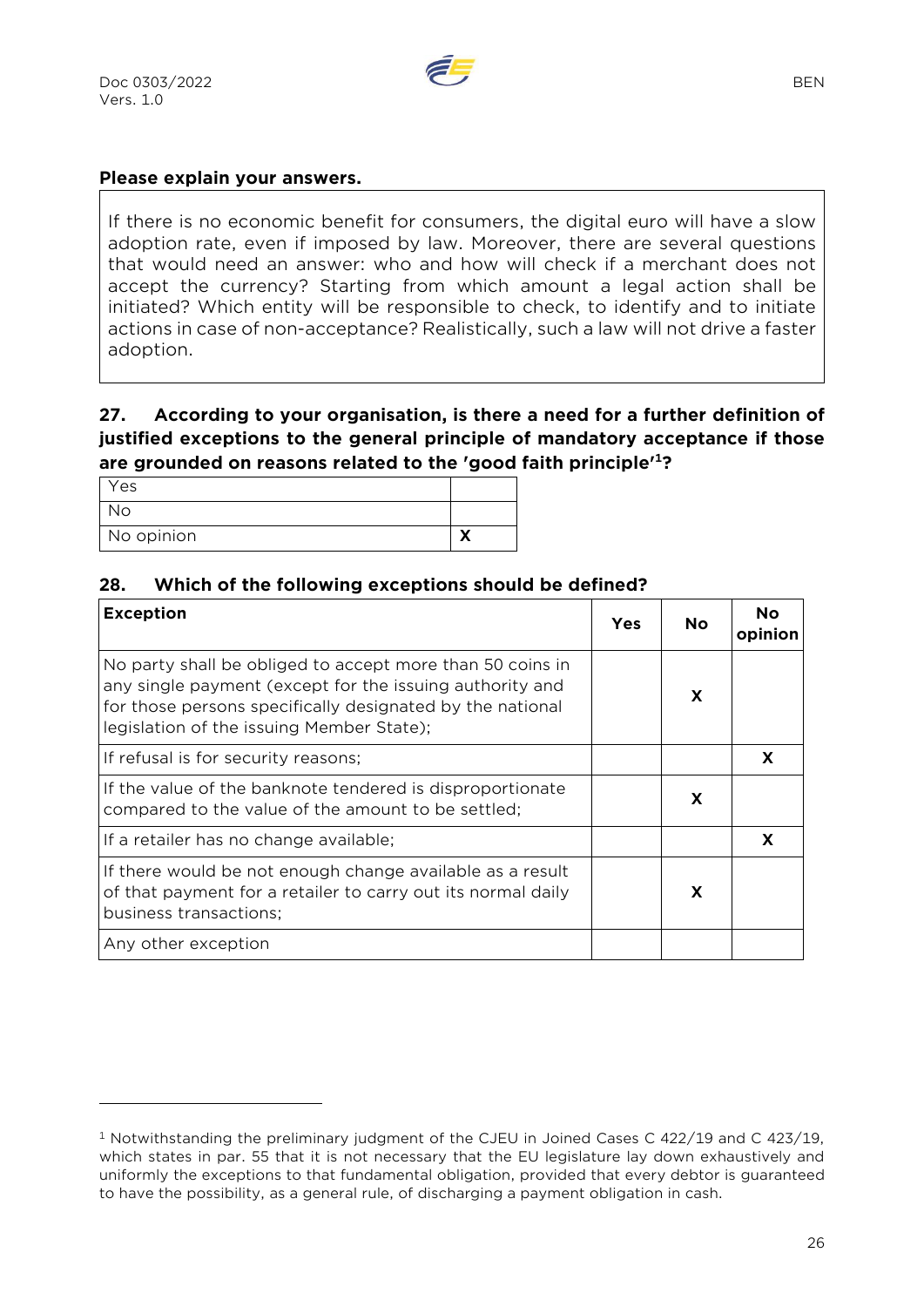# **29. Should there be a provision to require that additional exceptions to the mandatory acceptance principle may be proposed by Member States subject to approval by the European Commission after consulting the ECB?**

| Yes        |  |
|------------|--|
| No         |  |
| No opinion |  |

#### **Please explain.**

All exceptions should be decided and set at EU level to avoid fragmentation.

# **30. Should there be a provision for administrative sanctions for cash nonacceptance?**

| Yes        |  |
|------------|--|
| No         |  |
| No opinion |  |

#### **31. Should the legislative proposal confirm the prohibition on surcharges on payments with euro banknotes and coins?**

| Yes        |  |
|------------|--|
| No l       |  |
| No opinion |  |

#### **Please explain.**

A CBDC should have same treatment as cash.

**32. Since the effectiveness of the legal tender status of cash presumes the widespread possibility of having access to it, should there be a provision which aims to guarantee the availability of cash, such as an obligation on Member States to adopt rules to ensure sufficient access to cash and report these rules to the Commission and the ECB?** 

| Yes        |   |
|------------|---|
| No.        |   |
| No opinion | ↗ |

#### **Please explain.**

The legislation on cash varies differently in each Member State. This topic should stay at national level and the implementation of this principle should not be carried out through regulation but through dialogue with the entities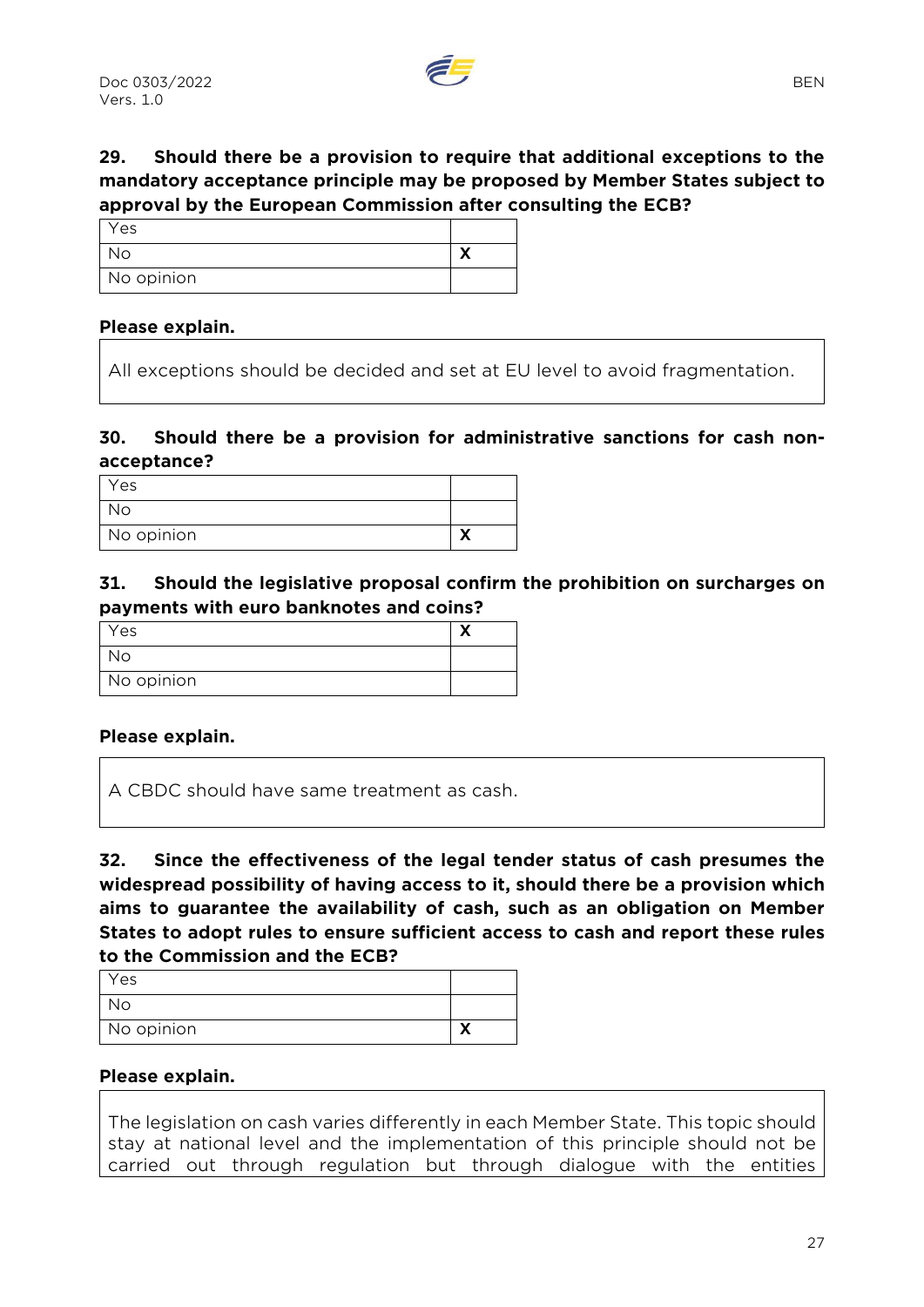

responsible for developing the cash access network. On a more general note, supporting the acceptance is different than imposing it.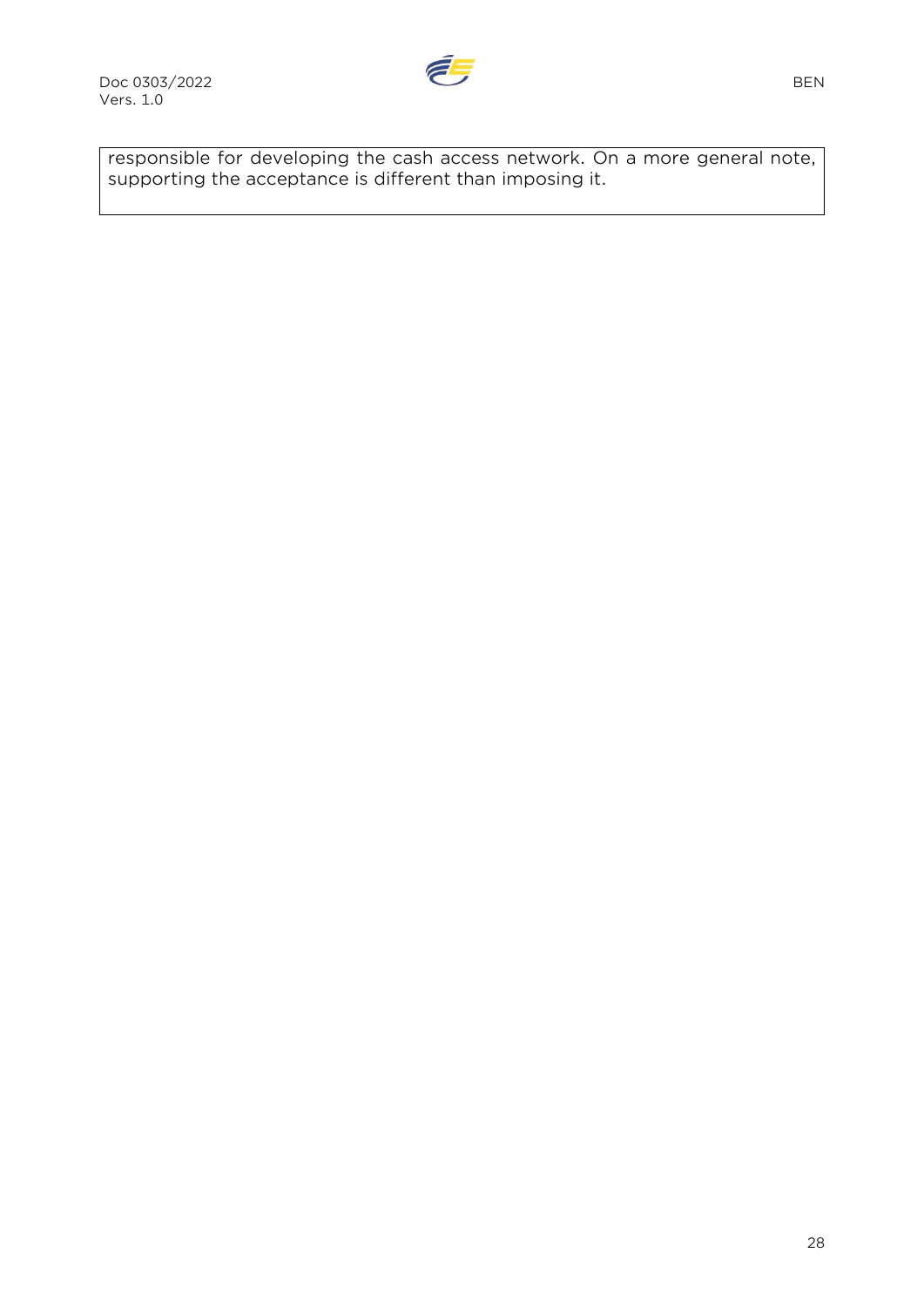

# **4. THE DIGITAL EURO'S IMPACT ON THE FINANCIAL SECTOR AND FINANCIAL STABILITY**

The digital euro could be distributed centrally by the Eurosystem or with the help of private sector intermediaries. In either case, the digital euro would likely have an influence on financial intermediaries' balance sheets, income statements, business model and services. In this section, we would like to understand better how financial intermediaries perceive the impact of the digital euro and how they could offer additional value to the digital euro, also depending on whether the digital euro is account based or bearer instrument/token based.

|                                     | Positive impacts/<br>opportunities                                                                                                                                                                                                                                                                                                                                                                                                                                                                                                                      | Negative impacts/<br>challenges                                                                                                                                                                                                                                                                                                                                                                                                                                                                                                                                                                               |
|-------------------------------------|---------------------------------------------------------------------------------------------------------------------------------------------------------------------------------------------------------------------------------------------------------------------------------------------------------------------------------------------------------------------------------------------------------------------------------------------------------------------------------------------------------------------------------------------------------|---------------------------------------------------------------------------------------------------------------------------------------------------------------------------------------------------------------------------------------------------------------------------------------------------------------------------------------------------------------------------------------------------------------------------------------------------------------------------------------------------------------------------------------------------------------------------------------------------------------|
| Credit institutions                 | - Reduction of cash<br>handling costs<br>- Under certain<br>circumstances, income<br>could arise out of retail<br>CDBC connected to<br>institution-specific value-<br>added services<br>- Stability of the payment<br>system is secured against<br>increasing concentration of<br>payment transactions at a<br>few, very large, non-EU<br>tech companies<br>- Relief for institutes in<br>negative interest rate<br>phases through the outflow<br>of deposits to retail CDBC<br>(especially in a tiered<br>model, less with a low limit<br>per citizen) | - Risk of disintermediation:<br>a retail digital euro can lead<br>to increased refinancing<br>costs and could be<br>dangerous for economic<br>stability, especially in a<br>crisis<br>- Digital bank run risk<br>- Systemic run risk<br>- A digital euro would<br>compete with existing<br>banking payment systems,<br>commercial role unclear, if<br>the digital euro is more<br>than an equivalent to cash<br>(i.e., raw material to the<br>economy)<br>- Cost risk for credit<br>institutions due to currently<br>unclear allocation of<br>implementation costs<br>- Economic/business model<br>challenges |
| Other payment services<br>providers | N/A                                                                                                                                                                                                                                                                                                                                                                                                                                                                                                                                                     | N/A                                                                                                                                                                                                                                                                                                                                                                                                                                                                                                                                                                                                           |
| Crypto-asset services<br>providers  | N/A                                                                                                                                                                                                                                                                                                                                                                                                                                                                                                                                                     | N/A                                                                                                                                                                                                                                                                                                                                                                                                                                                                                                                                                                                                           |

# **33. What do you think the impacts of a digital euro would be on the business of providers of payment services and crypto-asset services?**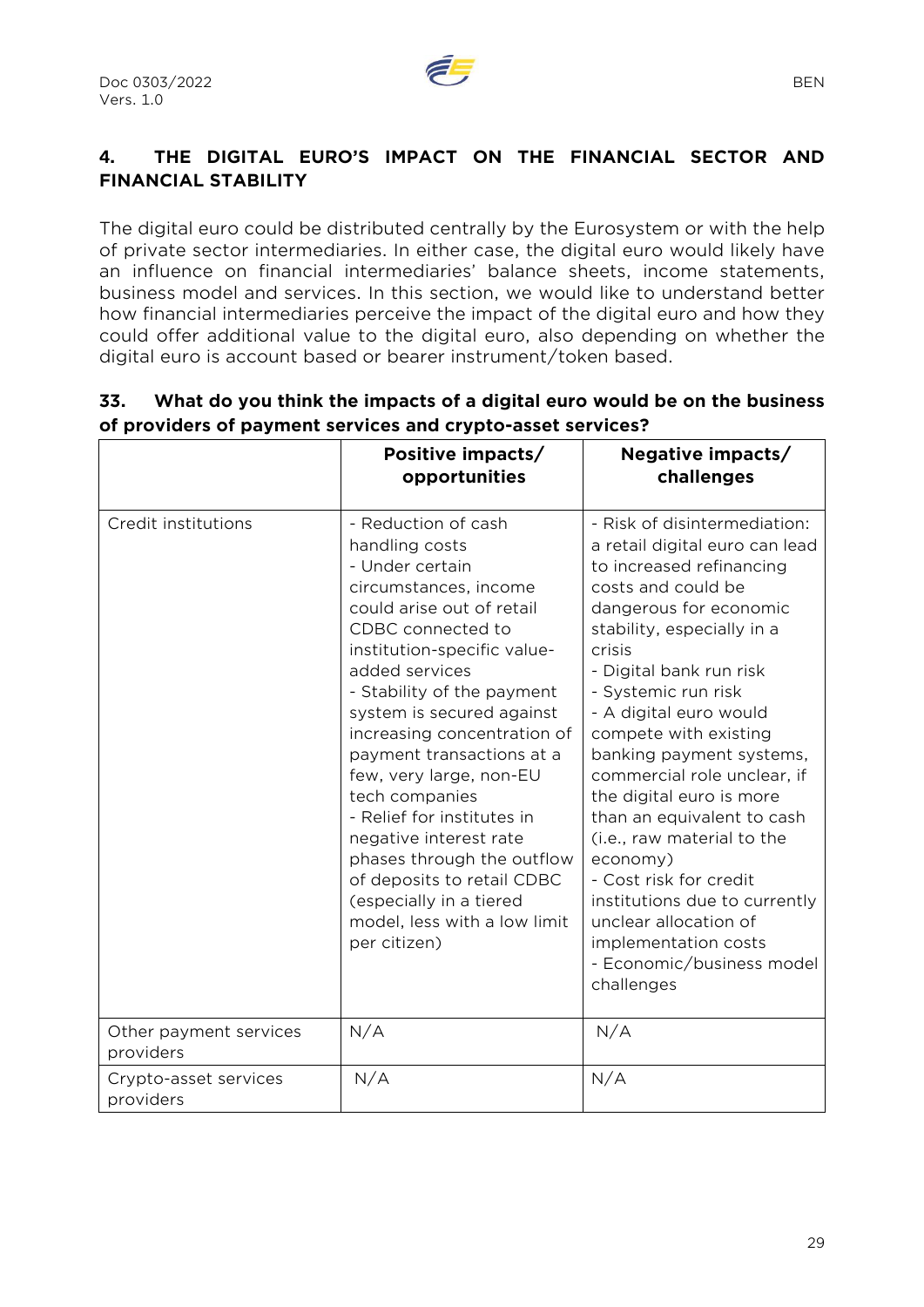

#### **34. How important would it be to limit the store of value function of the digital euro by, introducing holding caps, limitations to transactions, or different interest and/or fees disincentives on large holdings?**

Please rate each aspects from 1 to 5, 1 standing for 'not important at all and 5 for 'very important.

|                                                                                                                                                   |  |  | 5 | Don't<br>know/not<br>applicable |
|---------------------------------------------------------------------------------------------------------------------------------------------------|--|--|---|---------------------------------|
| For financial stability purposes (e.g. to prevent<br>bank runs in crisis situations)                                                              |  |  |   |                                 |
| To prevent that the digital euro structurally<br>disintermediates credit institutions (e.g. large<br>conversion of bank deposits to digital euro) |  |  | X |                                 |
| Other (please specify)                                                                                                                            |  |  |   |                                 |

#### **To the extent you deem it necessary, please explain your reasoning and provide quantitative evidence or estimates.**

The impact on credit institutions would be highly dependent on the future design of a digital euro and how attractive it will be to hold and use. Our answers to Q34 and Q36 are based on the assumption that a digital euro would be off commercial banks' balance sheets, leading to detrimental effects on banks' liquidity, profitability and their capacity to finance the economy. Therefore, we believe that the only way to avoid these effects would be to work on a solution where CBDCs would remain within banks' balance sheets.

For financial stability purposes. A central bank deposit is by definition less risky than a bank deposit. Despite the existence of national and future EU DGSs, the creation of a digital euro could lead to a different perception of risk by depositors between commercial bank money and central bank money and behavioural patterns would likely lead to a flight to safety in a crisis situation, all the more since money transfer to digital wallets is fast and online. If clients lose confidence in the solidity of their bank and massively transfer their money to a digital euro wallet, we believe this would limit the recovery capacity and increase the procyclical risk of failure of such bank. From this perspective, we see a holding cap as a better instrument to limit the withdrawal of assets, with no other constraining framework being able to prevent arbitrage. We would also like to underline that the loss of profitability consequent to the introduction of a digital euro would increase the fragility of the European banking system, which will run counter to the use case for more banking inclusion. This includes notably additional funding needs and higher funding cost on the overall wholesale funding but also the loss of revenues from fees and commissions as detailed in Q36. This would result in more expensive credit for banks customers and tighter credit lending criteria.

To prevent disintermediation. External studies find the flight of retail deposits resulting from the introduction of a digital euro could exceed 15% of the total amount of retail deposits in the case of 3,000 digital euro wallet used in full by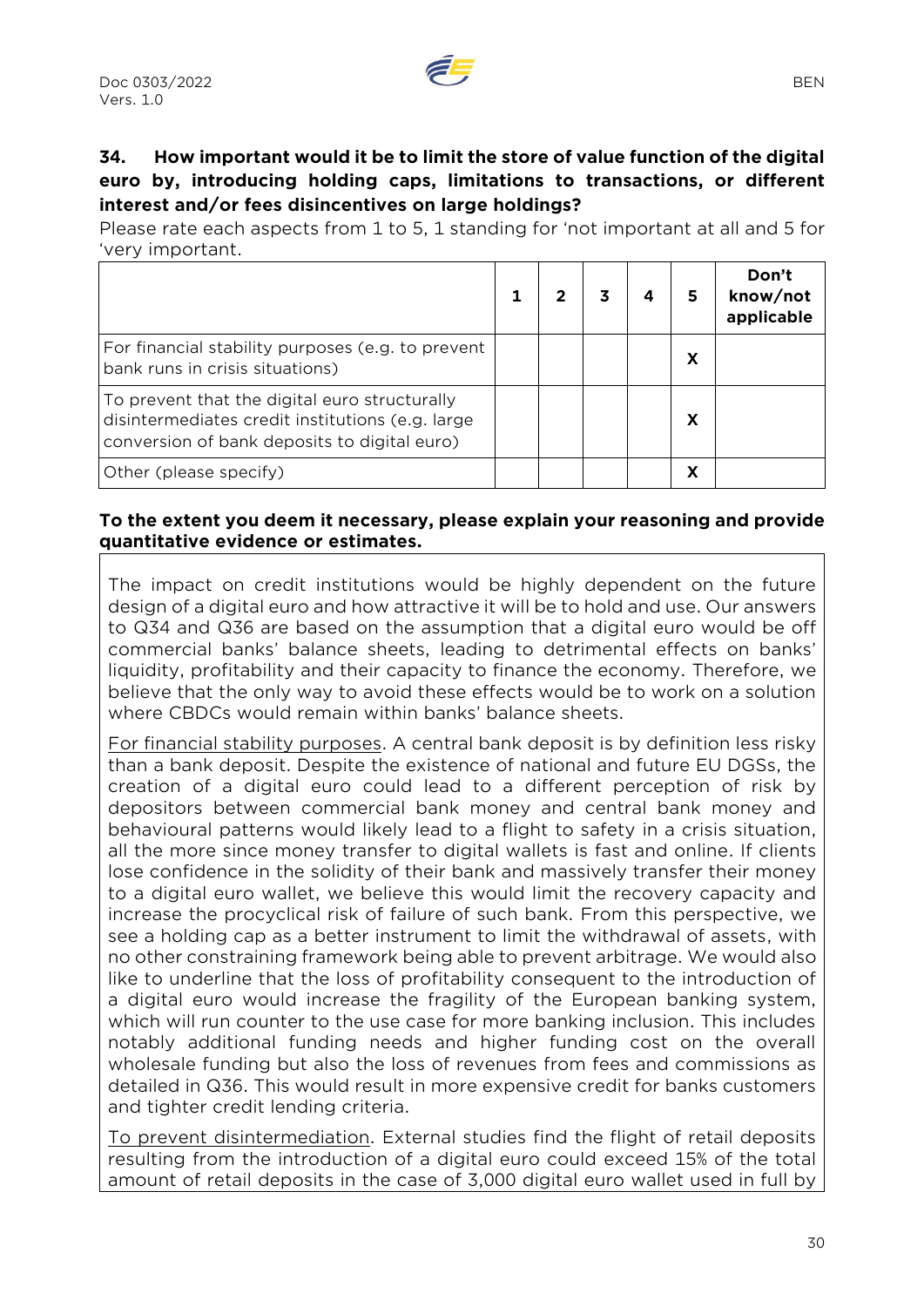

depositors. Extrapolating at Eurozone level, the level of deposits flight could range between  $E1$  and  $E7.4$  trillion. The issue would further increase when adding corporate deposits. In addition, the lost stable retail deposits would have a direct impact on liquidity ratios (LCR outflow rate at 5%, NSFR ASF at 95%) and there could be additional 2nd round effects on LCR and NSFR if the supervisor decides to alter the stability of the bank deposits which remain on their balance sheet (leading to higher LCR outflow rate, lower NSFR ASF rate). Moreover, internal liquidity stress test may be even more binding than the regulatory metrics.

To counterbalance this effect, banks will need to materially adjust their balance sheets. A first possible reaction could be an asset deleveraging which could concern sovereign HQLAs (with a likely deterring negative impact on LCR) or productive lending, to retail and SME clients. Another option could be to switch to market-based financing. However, (i) it is not possible for all banks; (ii) it is not only more expensive, but also more unstable – and hence riskier from a financial stability point of view; and (iii) as for MLT financing, historical SP and SNP issuances data show that the market would not have the capacity to absorb the additional extrapolated €1 trillion potential funding needed at Eurozone level. Wholesale funding will also mean banks being required to hold higher level of liquidity against deposits which would reduce lending further. It would also reduce diversification in banks liabilities. However, a solution just based on long term wholesale debt is not possible. Instead, the only viable solution would be a long-term Eurosystem refinancing, although this option would also require adjustments to the collateral framework (eligibility, haircutting conditions…) as banks would lack eligible collateral under the current collateralisation requirements. The solution to implement a long-term Eurosystem financing would though lead to an increased independence between the commercial banks and the central bank, any potential side effects to such interlinkages must be evaluated before decided to implement such system.

Another key concern is that the above-mentioned issue on the replacement of fixed-rate resources (non-remunerated deposit accounts) by a funding at variable rate could endanger some fixed-rate real estate mortgage systems (as the French one). This could lead to a transfer of this risk to consumers and SMEs and potentially curtail the volume of credit to the economy.

Finally, the developments of Decentralised Finance should also be carefully considered as they also play an important role - depending on future regulatory developments - with potential significant consequences if in particular digital euros could be lent on platforms.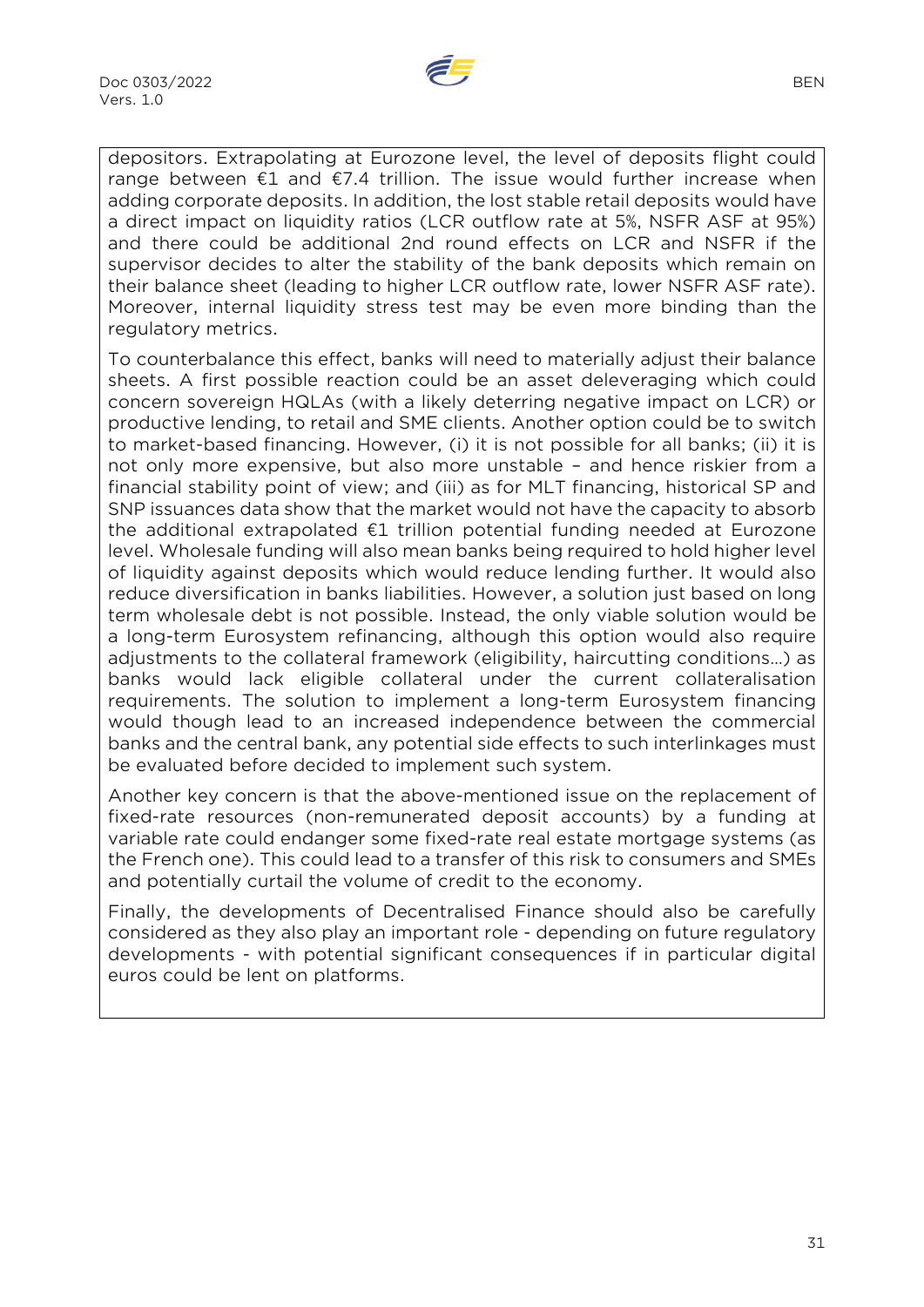# **35. How would holding limits or disincentives to the store of value function affect the usability of the digital euro in the various use cases below?**

*Please rate each aspects from 1 to 5, 1 standing for 'significantly decrease in its usability' 3 ' no change in its usability' and 5 for 'significant increase in its usability'.*

|                               |   |   | 3 | 5 | Don't<br>know/not<br>applicable |
|-------------------------------|---|---|---|---|---------------------------------|
| Person-to-Person payments     |   |   | x |   |                                 |
| Person-to-Business payments   |   |   | X |   |                                 |
| Business-to-Business payments | X |   |   |   |                                 |
| Machine-to-Machine payments   |   | х |   |   |                                 |
| Other (please specify)        |   |   |   |   |                                 |

#### **To the extent you deem it necessary, please explain your reasoning and provide quantitative evidence or estimates.**

The answer depends on the amount of the limits. We think that "reasonable" limits should be defined to allow citizens to process P2P or P2B payments. The amounts of these payments are usually quite small (a few hundred euros, not more) otherwise customers prefer some extra validation by banks. Holding limits or disincentives to the store of value function would not affect the usability of the digital euro in P2P payments, but it wouldn't increase its usability either. P2P payments are the natural use case of a digital euro. Despite some domestic P2P digital solutions that are already in place, there is a lack of a pan-European P2P digital solution.

Limits and disincentives to the store of value function would affect the usability of the digital euro in P2B payments and business-to-business payments, as the volume of this kind of transactions is usually higher than P2P payments. Nevertheless, limits should not be reduced for this reason if we do not want to deal with financial instability and the disintermediation of credit institutions. Furthermore, there are already digital solutions for person-to-business payments and business-to-business payments in place that work well and have proven to be efficient and secure. Trying to change it to introduce a digital euro in this use cases would be risky and inefficient.

For B2B and B2P, we consider corporates should have a higher cap limit.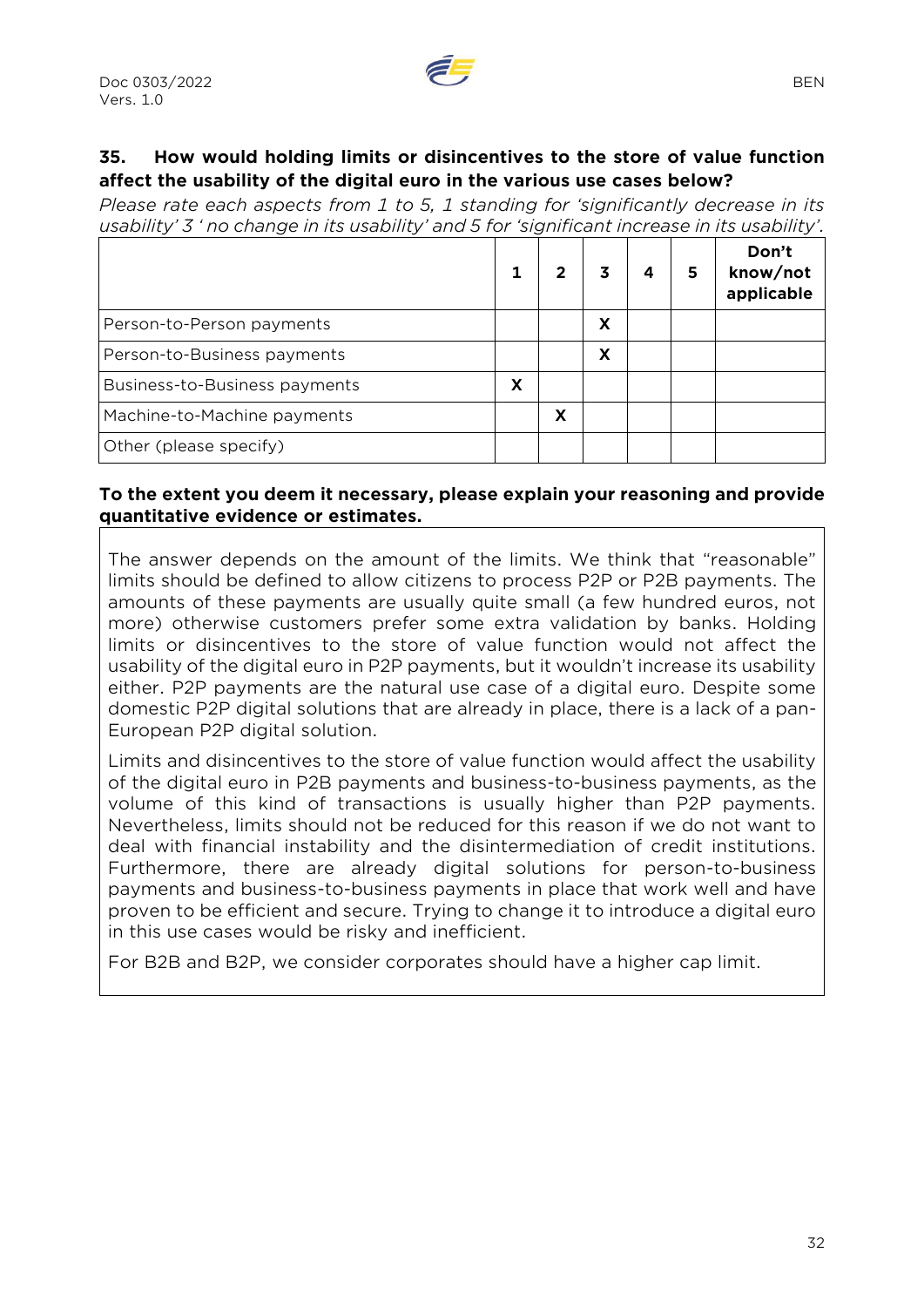# **36. How would a retail digital euro without any holding limits or disincentives for store of value function impact the following aspects of the EU credit institutions?**

Please rate each aspects from 1 to 5, 1 standing for 'significant decrease' and 5 for 'significant increase'.

|                                                                                    |   |   | 3 | 5 | Don't<br>know/not<br>applicable |
|------------------------------------------------------------------------------------|---|---|---|---|---------------------------------|
| Volume (value) of retail deposits                                                  | X |   |   |   |                                 |
| Volume (value) of corporate deposits                                               | X |   |   |   |                                 |
| Liquidity $/$ bank run risk                                                        |   |   |   | X |                                 |
| Volume (value) of new credit provision                                             | X |   |   |   |                                 |
| Revenue from payment services                                                      | X |   |   |   |                                 |
| Net interest revenue                                                               |   | X |   |   |                                 |
| Ability to perform anti money laundering<br>(AML) and other compliance obligations | X |   |   |   |                                 |
| Costs due to operational risk in retail payments                                   |   |   | X |   |                                 |
| Other (please specify)                                                             |   |   |   |   |                                 |

#### **To the extent you deem it necessary, please explain your reasoning including whether your assessment would depend on whether the digital euro is a bearer based instrument or is account-based and provide quantitative evidence or estimates.**

Should corporates also be entitled to hold a digital euro account without proper caps, additional liquidity outflows would occur. Especially deposits from SME's could decrease significantly. For corporates, there should be a special mechanism in place that ensures daily or immediate transfer of digital euro to bank accounts.

Liquidity/bank run risk. Based on some calculation, the deposit substitution of a 3,000 digital euro wallet would range between 0.5% to 18% of aggregate euro area bank liabilities, measured at end of September 2021. This deposit outflow would not be manageable at all for most banking business model in the EU and would likely force banks to deleverage massively. It should be noted that in the quantitative analysis referred to in Q34, the assumption was made that individuals would only be entitled to one digital euro account, i.e., the analysis was carried out at bearer level. It should also be noted that the impact on balance sheet would be even more severe for banks that have no access to market funding today.

Volume (value) of new credit provision. The substitution of deposit accounts or the reduced use of bank deposit accounts by customers will inevitably lead to a reduced knowledge of customers and their solvency. This would impact client scoring and banks' risk management with ultimately more stringent lending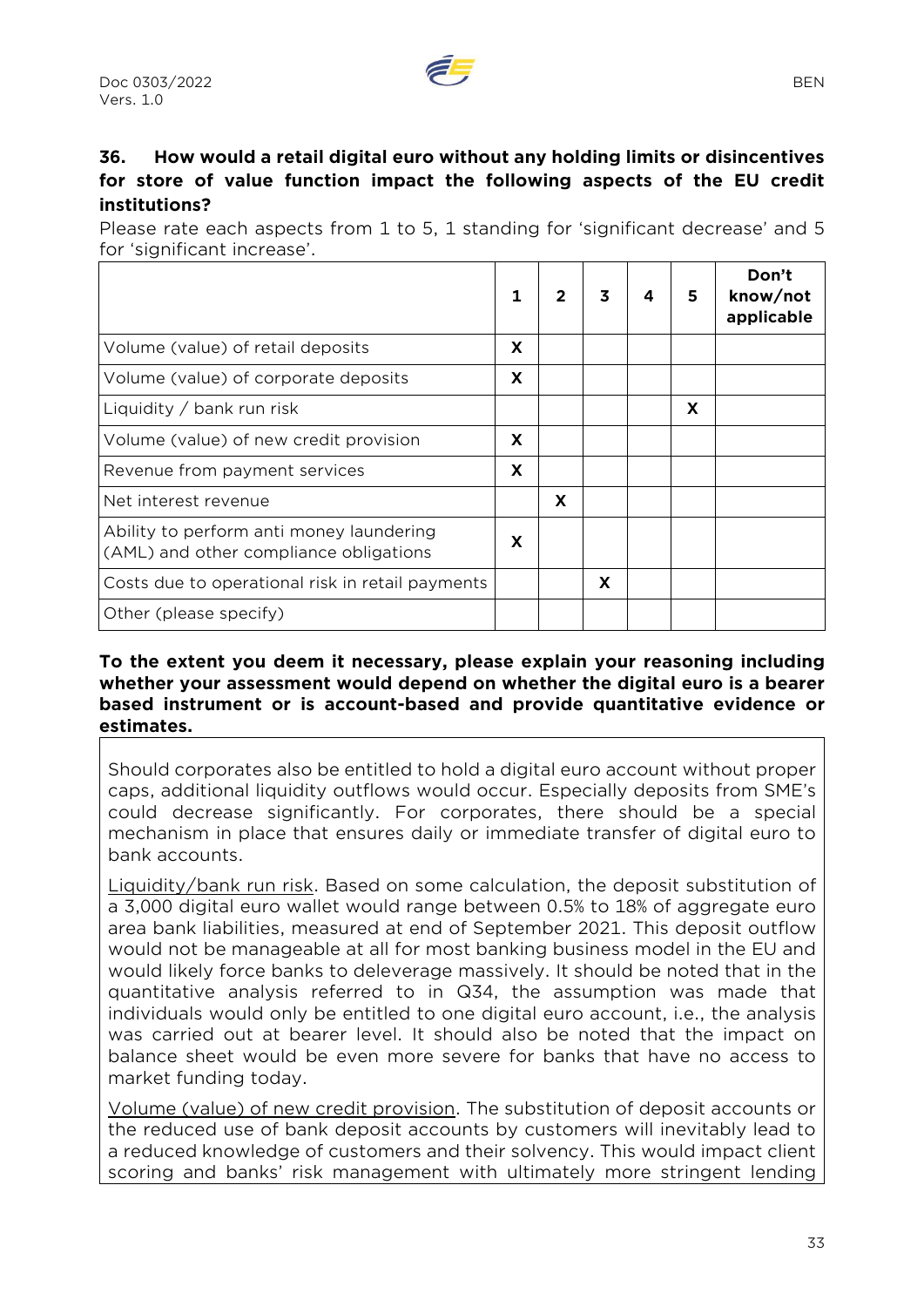

conditions for some categories of lower-income customers or even a risk of eviction of these populations from bank lending.

Revenue from payment services and account management. Fees and commissions income represent approximately 50% of retail banking income and are a reliable revenue stream. Banks would thus face a significant decline in revenues related to fees and commissions paid by retail and SME customers who would either close their deposit account to permanently move to a digital euro wallet or drastically reduce the use of such their deposit account. Such a substitution might endanger the development of retail activities, jeopardize the "universal banking" model that has proven its resilience and robustness and also have repercussions on banks' nationwide physical presence.

Net interest revenue. Any additional funding, whether wholesale or provided by the ECB in replacement of lost retail non-remunerated deposits comes at a significant cost for the banking industry, considering the large volumes involved. This would have a detrimental impact on an already low net interest margin in the current interest rate environment. Not only funding needs would increase with the introduction of the digital euro, but funding costs could also increase if banks' credit quality were to be reduced in relation to higher debt, increased liquidity risk (potentially also factored in P2R capital charge, including for IRRBB) and the lower profitability which also impacts capital ratios. In that case, banks' overall funding needs would be impacted and not only the marginal issuances that would be made to compensate for the flight of deposits. Any attempt to remunerate sight deposits in order to limit the flight to digital euros would also be detrimental to banks' net interest margin in addition to raising serious issues of financial stability.

Ability to perform AML checks and other compliance obligations. In the same vein as for the assessment of clients' solvency profile, the substitution of deposit accounts by the digital euro wallet or the reduced use of bank deposit accounts by customers will inevitably lead to a reduced knowledge of customers (KYC) and a reduced visibility on payment flows, thereby limiting banks' ability to perform AML and other compliance obligations.

# **37. What are the risks and impact on credit institutions of the non-issuance of a digital euro, for example in the scenario of a successful stablecoin in the EU?**

Overall, the digital euro is a support offered to commercial banks. Having a large base, this would be a string competitor to private stablecoins. And if there will be interoperability achieved, digital euro will be the most used digital money. the consequences of a stablecoin will largely depends on the issuer of the stablecoin. The risk of non-issuance of a digital euro is weaker if the stablecoin is issued by European PSPs rather than by a GAFA for example. Similarly, stablecoins issued by non-banks could potentially have detrimental effects on credit institutions, from a funding and liquidity management perspective. If banks would issue stablecoins themselves however, this would have a smaller impact on their funding.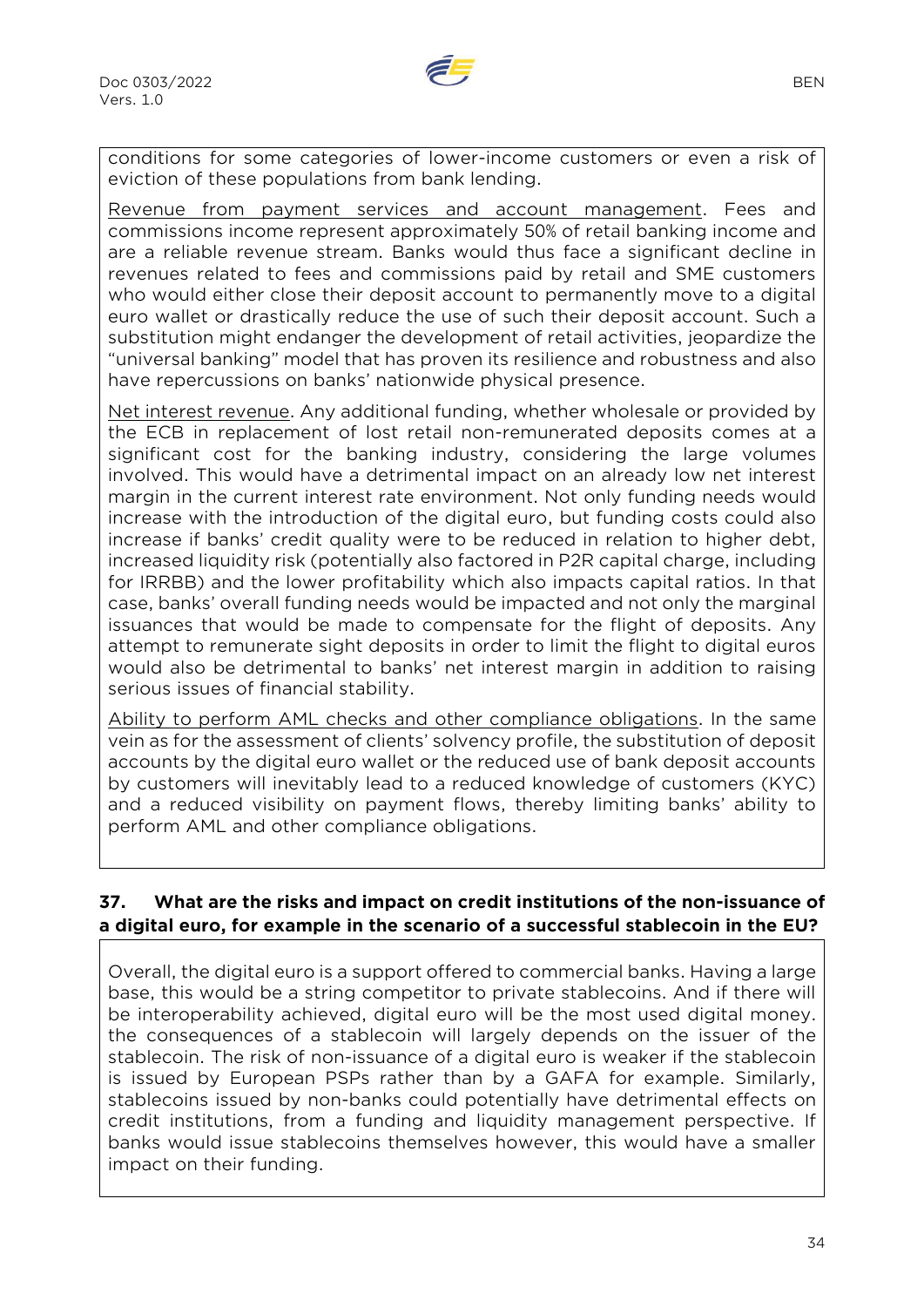Please rate each aspects from 1 to 5, 1 standing for 'significant decrease' and 5 for 'significant increase'.

|                                                                                                                                          | $\mathbf{1}$ | 2 | 3 | 4 | 5 | Don't<br>know/not<br>applicable |
|------------------------------------------------------------------------------------------------------------------------------------------|--------------|---|---|---|---|---------------------------------|
| Volume (value) of funds on payment accounts<br>hosted by payment institutions, e-money<br>institutions or crypto-asset service providers |              |   |   | X |   |                                 |
| Volume (value) of payments initiated by<br>payment service providers or crypto-asset<br>service providers from third party accounts      |              |   | X |   |   |                                 |
| Direct revenue from payment or crypto-asset<br>services                                                                                  |              | X |   |   |   |                                 |
| Revenues from investing the balance of<br>payment or crypto-asset accounts                                                               |              |   |   |   |   | X                               |
| Revenues from data management                                                                                                            |              |   | X |   |   |                                 |
| Ability to perform AML and other compliance<br>obligations                                                                               |              |   | X |   |   |                                 |
| Costs due to operational risk in retail<br>payments and crypto-asset services                                                            |              |   |   | X |   |                                 |
| Other (please specify)                                                                                                                   |              |   |   |   |   |                                 |

#### **39. Where could duly licensed financial intermediaries offer value in the distribution of the digital euro?**

Please rate each aspects from 1 to 5, 1 standing for 'no value' and 5 for 'very significant value'.

|                                                          |  | 4 | 5. | Don't<br>know/not<br>applicable |
|----------------------------------------------------------|--|---|----|---------------------------------|
| Experience in on-boarding of customers                   |  |   | X  |                                 |
| Experience in Know Your Customer<br>(KYC) and AML checks |  |   | x  |                                 |
| Efficient transaction verification and<br>execution      |  |   | X  |                                 |
| Experience in customer management                        |  |   | X  |                                 |
| Developing additional services using the<br>digital euro |  | x |    |                                 |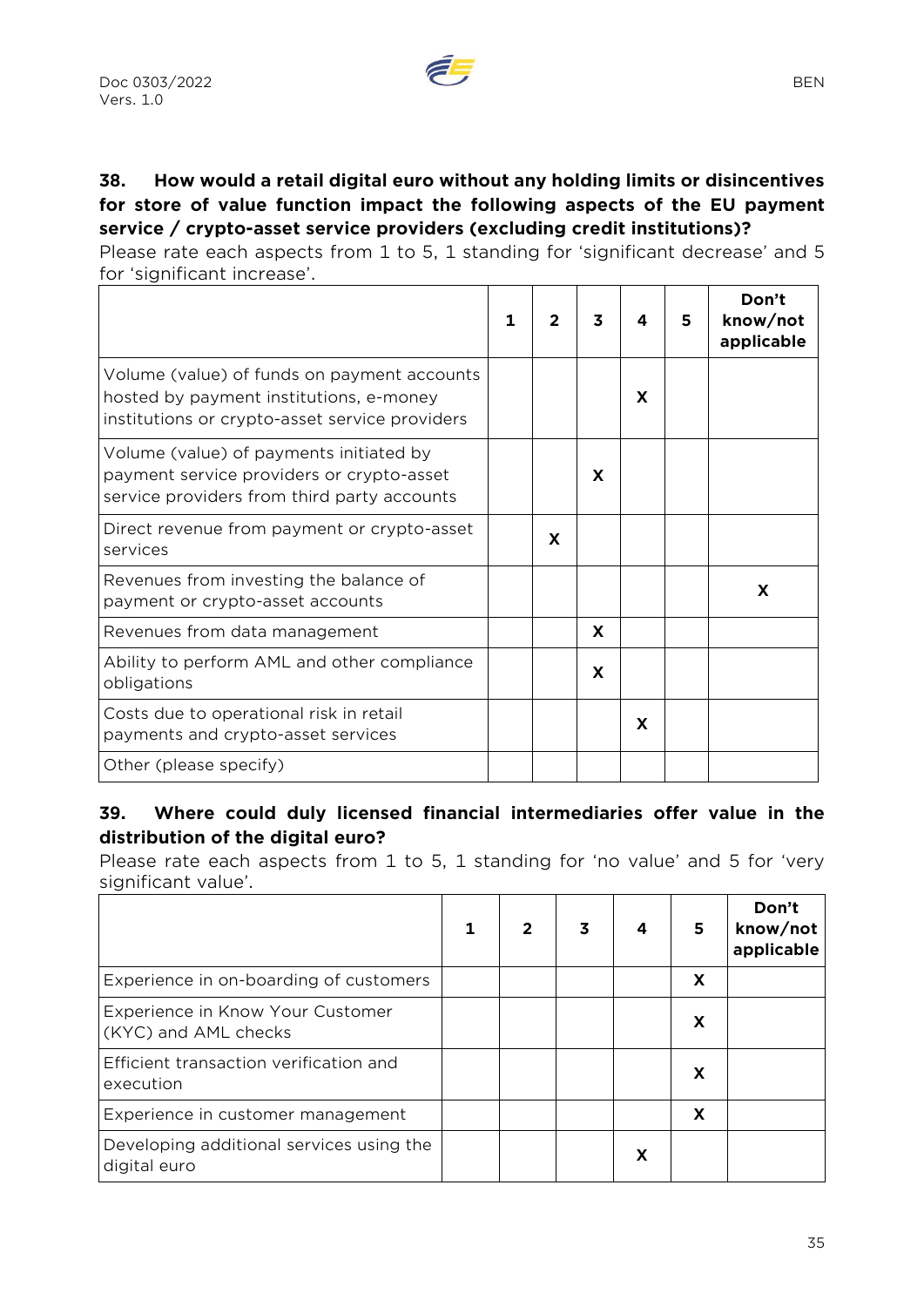

| Existing IT system for customer, front<br>and back office services that could be<br>adapted to the digital euro |  |  |  |
|-----------------------------------------------------------------------------------------------------------------|--|--|--|
| Other (please specify)                                                                                          |  |  |  |

#### **To the extent you deem it necessary, please explain your reasoning and provide quantitative evidence or estimates.**

We believe it is in the interest of central banks to keep the current intermediation role of commercial banks. Banks already have all the mechanisms in place to ensure AML monitoring and to manage customer relations, customer contact channels, administrative management, etc. If deposits were to be made directly to a central bank, this institution would have to maintain customer support, incident reporting and transaction monitoring to minimize the levels of fraud, misuse, and money laundering in the system. As the banking industry already has such capabilities, it would be more than reasonable to employ them, especially considering that neither the ECB nor any other National Central Bank (NCB) have sufficient know-how, experience, or the required capabilities to provide these services.

Nowadays, customers (both retail and business) expect banks to provide a full range of payment services and in case a digital euro is issued they will expect banks to provide additional services and features. In this respect, it should be further investigated whether the digital euro should be programmable, and what kind of additional services intermediaries could offer. Nevertheless, there are still outstanding questions related to legal uncertainties, market efficiency (value added as programmability can be developed also using existing payments systems) and trust in the digital euro.

Irrespective of this, it is clear there needs to be a sustainable business model and credit entities should receive a remuneration to offset the cost of distribution (set-up and on-going management). The authorities should also consider offering alternative financing mechanisms to mitigate negative impacts in the event of a significant substitution of digital euros for bank deposits.

**40. How much increase, do you expect, in payment service providers' (including credit institutions') expenses related to the distribution of the digital euro? Please consider all possible cost elements (e.g. front office and back office services, administrative costs, IT costs, compliance cost etc.)** 

Please rate each aspects from 1 to 5, 1 standing for 'no increase at all' and 5 for 'very significant increase'.

|                  | -- | ◠ | 3 | 4 | 5                               | Don't<br>know/not<br>applicable |
|------------------|----|---|---|---|---------------------------------|---------------------------------|
| One-off expenses |    |   |   |   | v<br>$\boldsymbol{\mathcal{L}}$ |                                 |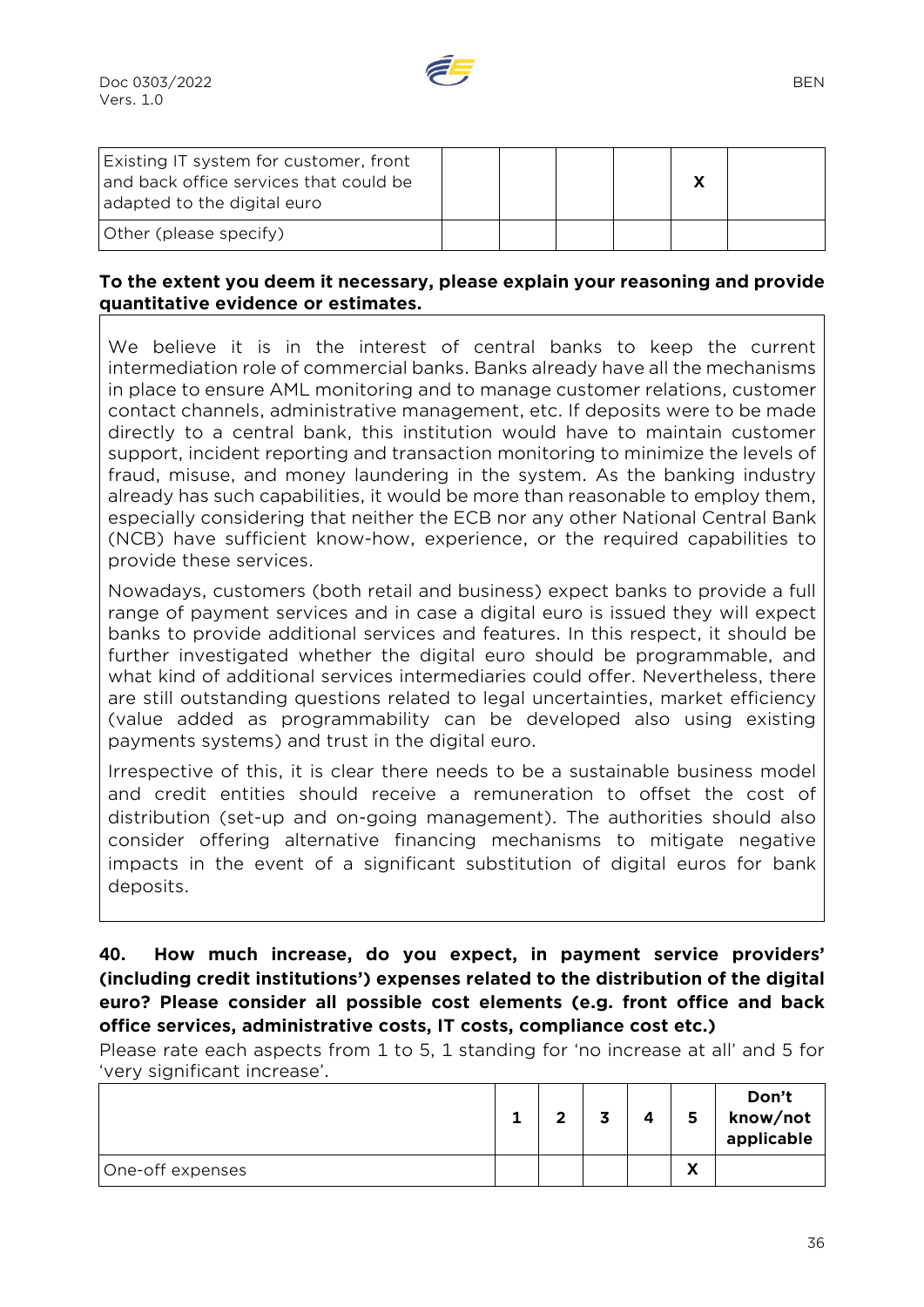

| Annual expenses        |  | ` |     |
|------------------------|--|---|-----|
| Others, please specify |  |   | . . |

#### **Please explain your reasoning and provide quantitative evidence or estimates/ranges on these expenditures.**

It is impossible to provide estimated figures related to the future costs of the distribution of the digital euro, especially considering its design model has not been decided yet. We just can foresee that the way to distribute the digital euro will be significantly different from the current distribution channels. In that way, the distribution costs of PSPs will increase.

#### **41. Using the digital euro, what additional services could your financial institution develop for your customers?**

To be assessed once the concrete characteristics of a digital euro are known.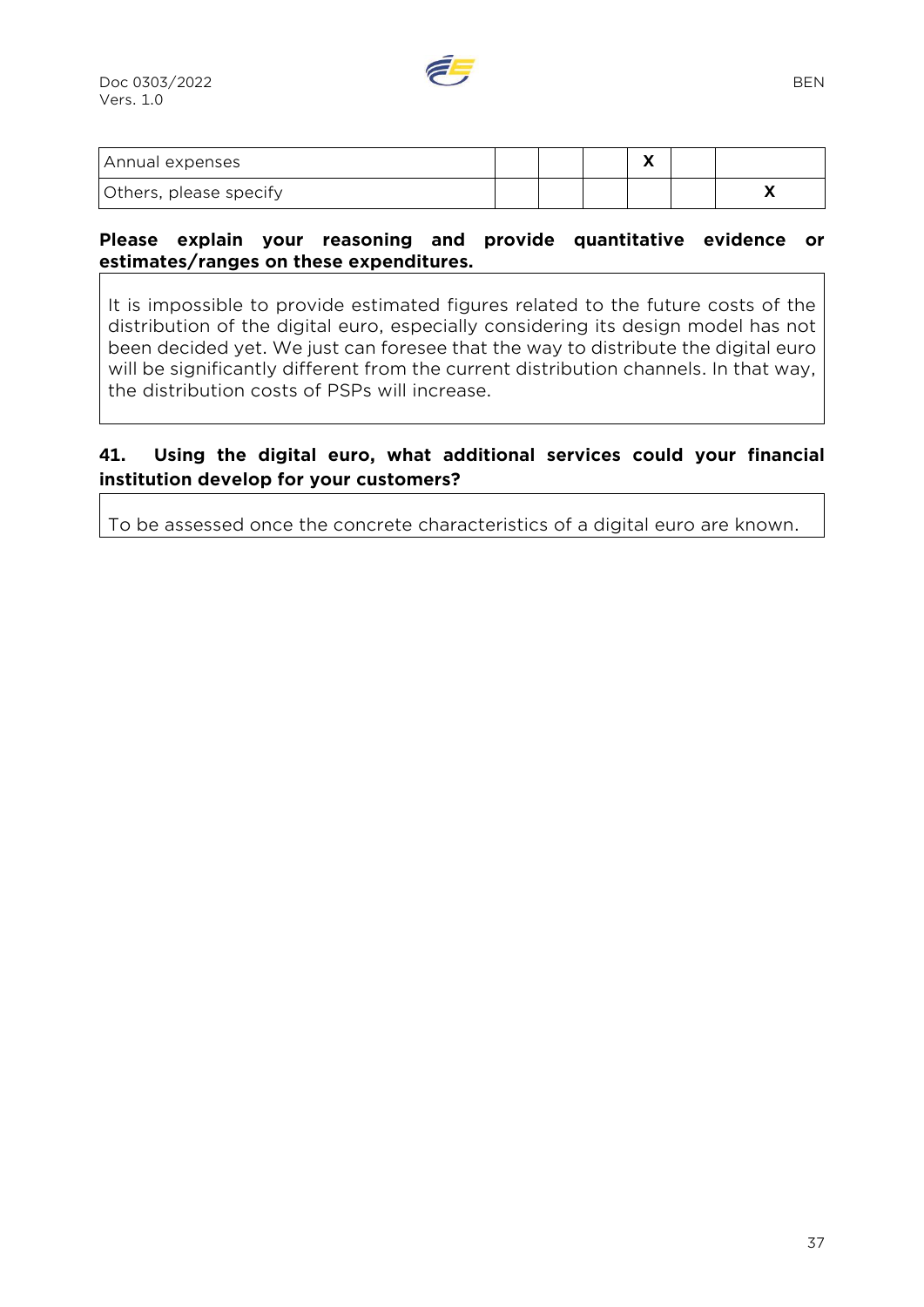# **5. APPLICATION OF ANTI-MONEY LAUNDERING AND COUNTER TERRORIST FINANCING (AML-CFT) RULES**

Intermediaries required to implement AML/CFT rules must conduct due diligence on their clients. These measures need to be performed for example, when a user opens an account, when transactions are carried out, or when there is a suspicion of money laundering or terrorist financing. While specific AML/CFT rules may need to be devised based on the exact design features of a digital euro, general views related to the implications of AML/CFT measures for intermediaries and estimation of compliance benefits/costs are welcome.

#### **42. How various design models of a digital euro would impact the AML/CFT compliance costs of private intermediaries?**

 $(1 = 'no impact', 5 = 'very high increase in cost')$ 

| <b>Design option</b>                         |   | 4 | Don't<br>know/not<br>applicable |
|----------------------------------------------|---|---|---------------------------------|
| Account-based digital euro, available online | x |   |                                 |
| Bearer-based digital euro, available online  |   | Х |                                 |
| Bearer-based digital euro, available offline |   |   |                                 |

#### **For each option, please provide quantitative/qualitative evidence or estimates if available.**

As to the account-based model, we can assess that the AML/CFT rules will not be different for a digital euro transaction and a 'traditional' euro transaction. Therefore, costs should not change significantly.

For the bearer-based model, the AML/CFT rules and obligations for intermediaries should be explicitly defined.

# **43. Intermediaries will have to perform a series of controls and checks according to AML/CFT requirements. In comparison with existing requirements applying to other means of payments, what would be the specific challenges with digital euro payments to best ensure prevention and combat of money laundering and the financing of terrorism?**

Generally speaking, the obligations for intermediaries should be the same for every transaction, irrespective of it happening in 'traditional' euro or digital euro. This would ensure a level playing field between different digital means of payment. Still, a clear governance framework needs to be agreed to ensure that end-to-end payment solutions rely on supervised private institutions in the distribution and provision of user-facing services. To be able to take on this responsibility, intermediating banks will need to continue to have access to transaction data for security, operational, and fraud prevention reasons. In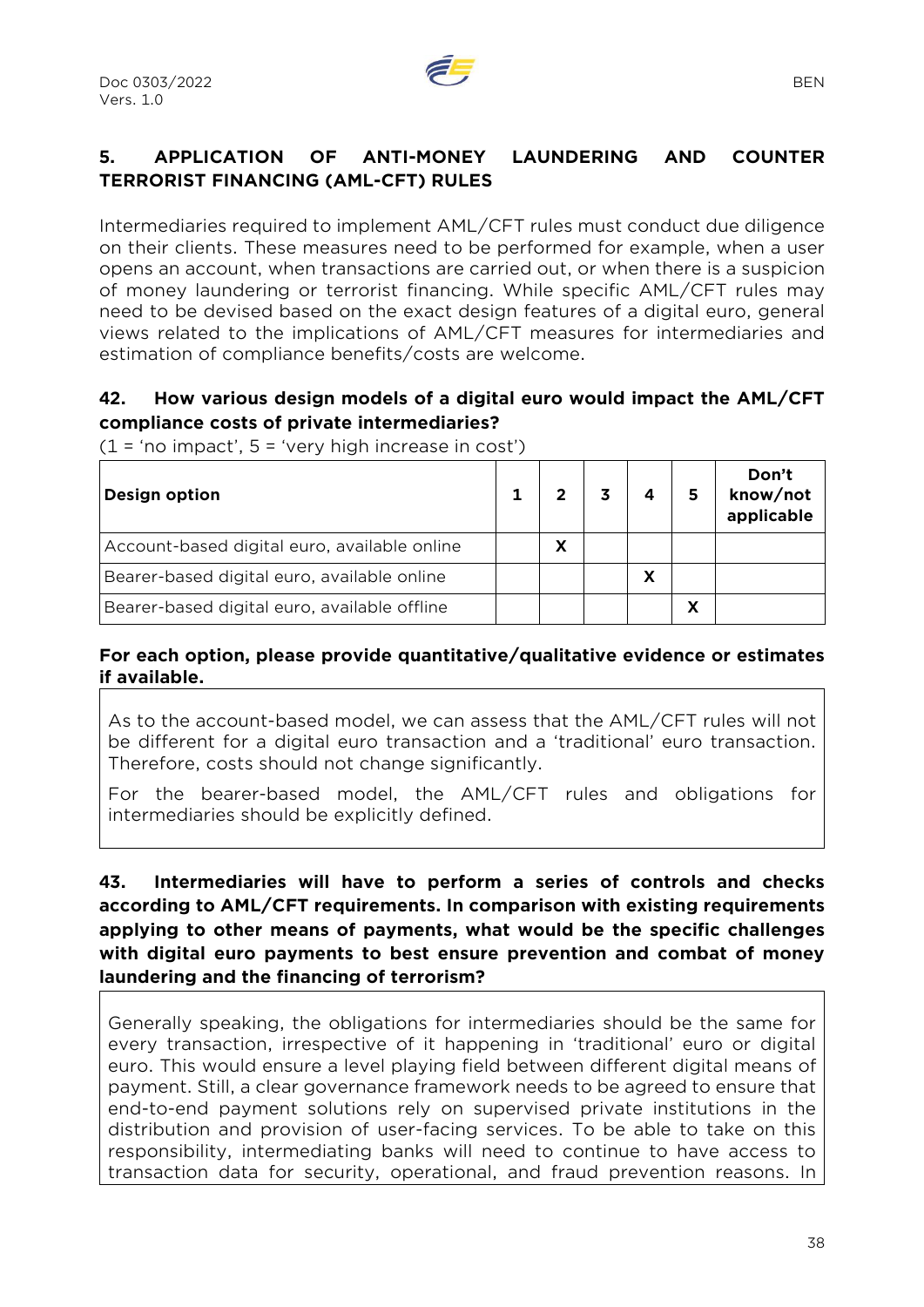

addition, a secure onboarding process, including the identification of the payee when making a transaction /payment, is essential.

More in detail, the concrete challenges will depend on different factors, like on the privacy level of digital euro transactions. For instance, it should be considered that in case of offline transactions, the validation can only happen ex post. In case of bearer model, the system must ensure that the sender intermediary and the receiving bank did a proper customer onboarding.

#### **44. In case the digital euro provides for a functionality that would allow the user to perform low-value transactions offline, what challenges do you think this functionality could generate in the prevention and combat of money laundering and the financing of terrorism?**

From an AML/CFT perspective, offline usage needs to be further investigated. The security and privacy of transactions in offline-mode needs to be separately investigated, as local store-of-value devices may embed transaction history. Any offline use of a CBDC needs to deal with the PSD2 provisions on strong customer authentication and dynamic linking to protect the customer from unauthorized payments. There must also be reconciliation procedures in place as soon as there is an online connection. A limit to the number of consecutive offline transactions and on the amount that can be transferred could also be integrated.

In some circumstances, the validation can be based on compliance vouchers, with a "validation" taking place anyhow.

# **45. In your opinion, how would the risks related to money laundering and terrorism financing of a digital euro allowing the user to perform low-value transactions offline (proximity payments) compare to other payment options listed below?**

*Please indicate in each line your assessment of the relative risks.* 

|                                             | Low-value<br>offline digital<br>euro<br>transactions<br>less risky | Low-value<br>offline digital<br>euro<br>transactions<br>equally risky | Low-value<br>offline digital<br>euro<br>transactions<br>more risky | Don't<br>know/not<br>applicable |
|---------------------------------------------|--------------------------------------------------------------------|-----------------------------------------------------------------------|--------------------------------------------------------------------|---------------------------------|
| Digital euro online<br>payments             |                                                                    | X                                                                     |                                                                    |                                 |
| Cash payments                               |                                                                    | X                                                                     |                                                                    |                                 |
| Online payments in<br>commercial bank money |                                                                    | X                                                                     |                                                                    |                                 |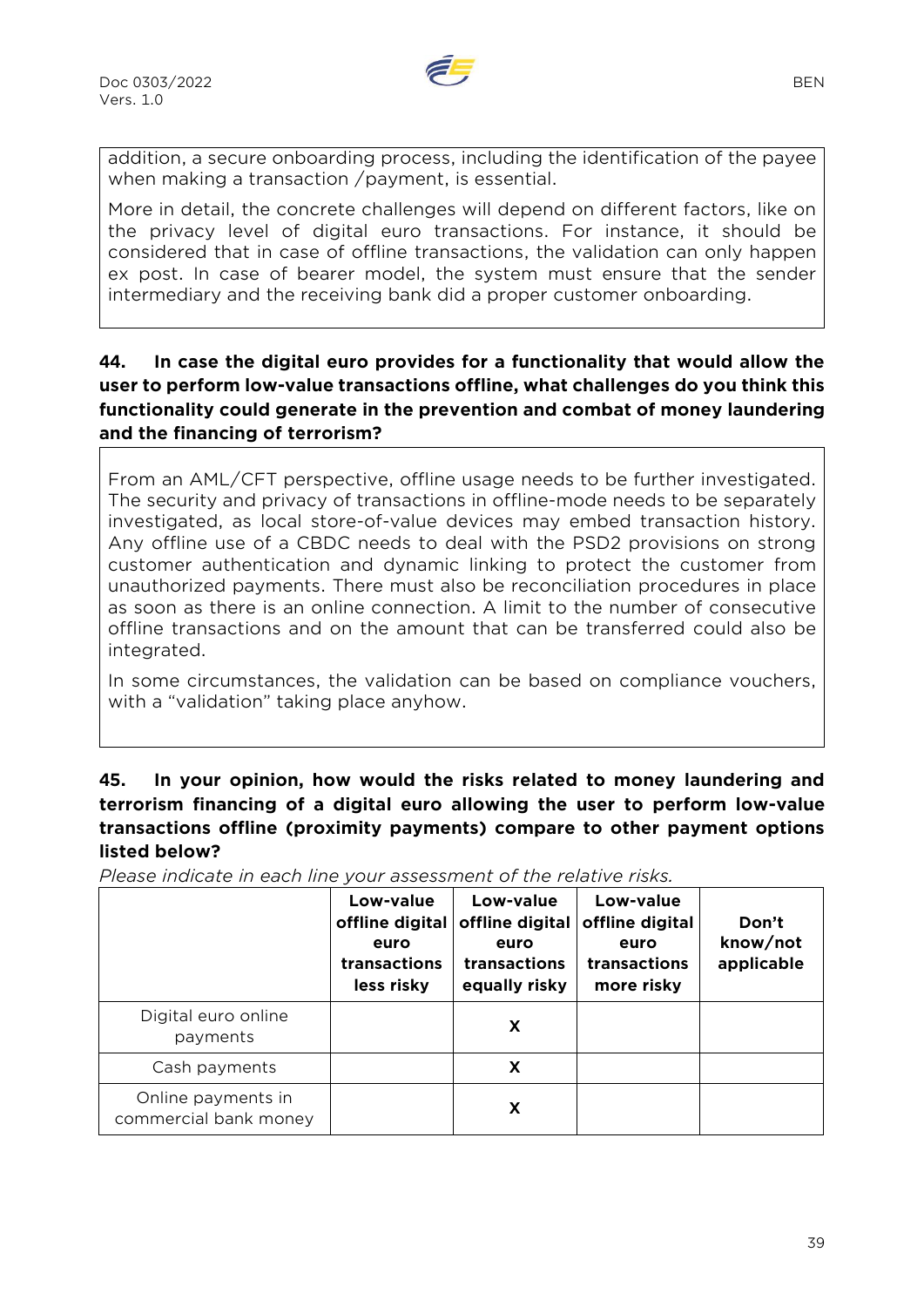

# **For each option, please provide quantitative/qualitative evidence or estimates if available.**

Low value transactions should follow current AML regulation. There should be the same rules for all digital payments, including CBDCs.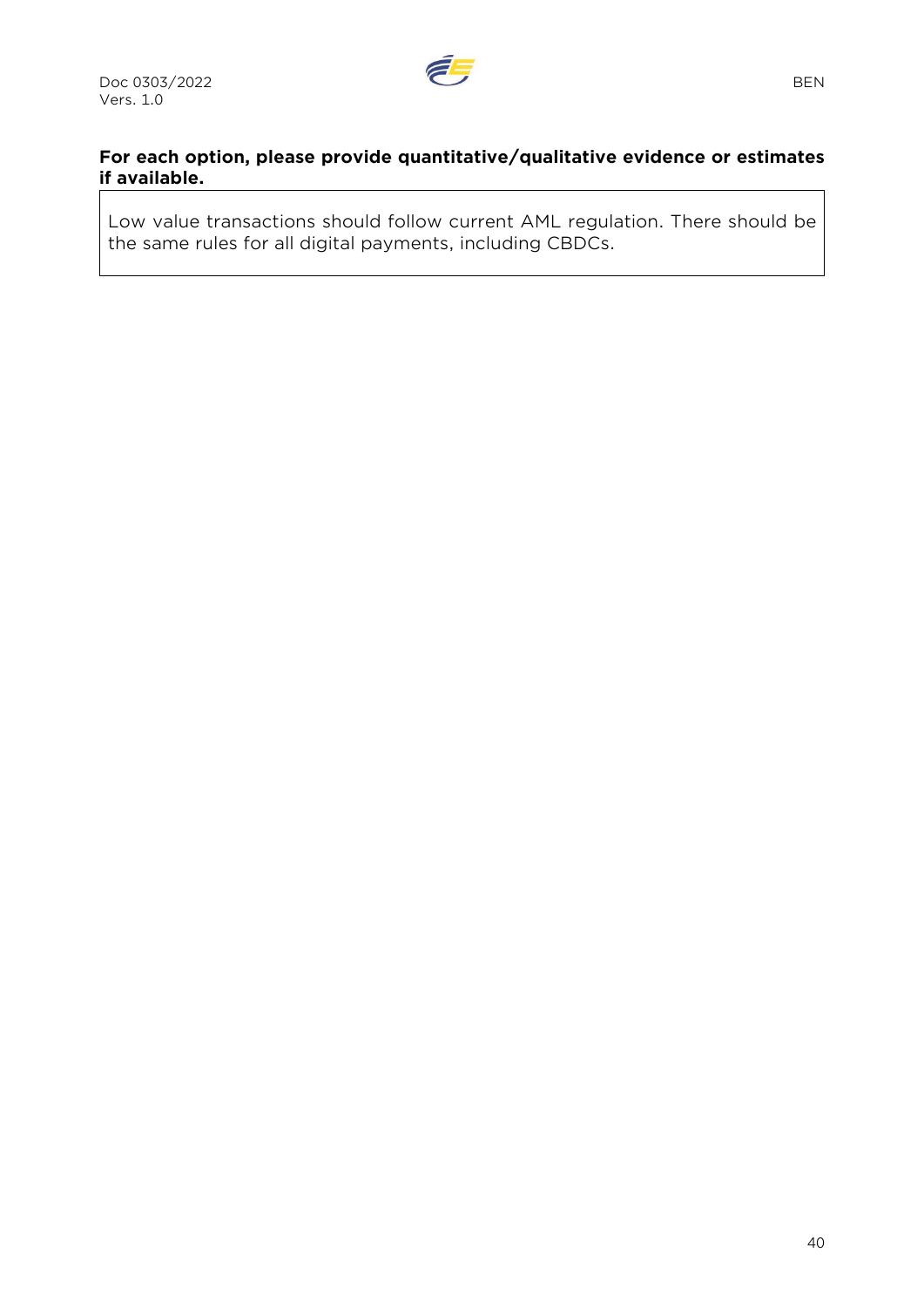

# **6. PRIVACY AND DATA PROTECTION ASPECTS**

The ECB's public consultation on the digital euro indicated that future users of the digital euro see privacy as one of the most important elements. Ensuring an appropriate level of privacy and data protection for the user of a digital euro is important to foster public trust in a digital euro, which underpins its adoption and use. Any processing of personal data must be in line with the Union data protection legislation, including the GDPR and the [EUDPR.](https://eur-lex.europa.eu/legal-content/EN/TXT/?uri=CELEX:32018R1725)

## **46. Which features could appropriately enhance the privacy and data protection of the digital euro users? Note that these features are without prejudice to the lawful grounds of processing, as specified in Article 6 GDPR and the application of AML requirements, as appropriate.**

Please rate each business case from 1 to 5, 1 standing for 'not appropriate at all' and 5 for 'very appropriate'.

|                                                                                                                                                                                |   | 3 | 4 | 5 | Don't<br>know/not<br>applicable |
|--------------------------------------------------------------------------------------------------------------------------------------------------------------------------------|---|---|---|---|---------------------------------|
| Ability to mask the identity of the payer or the<br>payee to each other ('peer-to-peer<br>pseudonymity')                                                                       |   |   | X |   |                                 |
| Ability to mask the identity of the payer or the<br>payee to the other party's intermediary<br>('intermediary-to-intermediary pseudonymity')                                   |   | X |   |   |                                 |
| Ability to limit the knowledge on the identity of<br>the payer or the payee to the central bank,<br>and/or other third party intermediaries not<br>involved in the transaction | X |   |   |   |                                 |
| Ability to completely hide the identity of the<br>payer and payee for low-value offline<br>transactions                                                                        | x |   |   |   |                                 |

**47. The Commission has identified a number of potential activities related to digital euro that could entail the lawful processing of personal data by either private intermediaries or central banks in charge of initiating the digital euro transactions and services. How appropriate are those activities for the lawful processing of personal data?** 

Please rate each activity case from 1 to 5, 1 standing for 'not appropriate' and 5 for 'very appropriate'.

| <b>Purposes</b>                                                | כי | 4 |   | Don't<br>know/not<br>applicable |
|----------------------------------------------------------------|----|---|---|---------------------------------|
| Fight against money laundering, organised<br>crime / terrorism |    |   | χ |                                 |
| Enforcement of tax rules                                       |    | χ |   |                                 |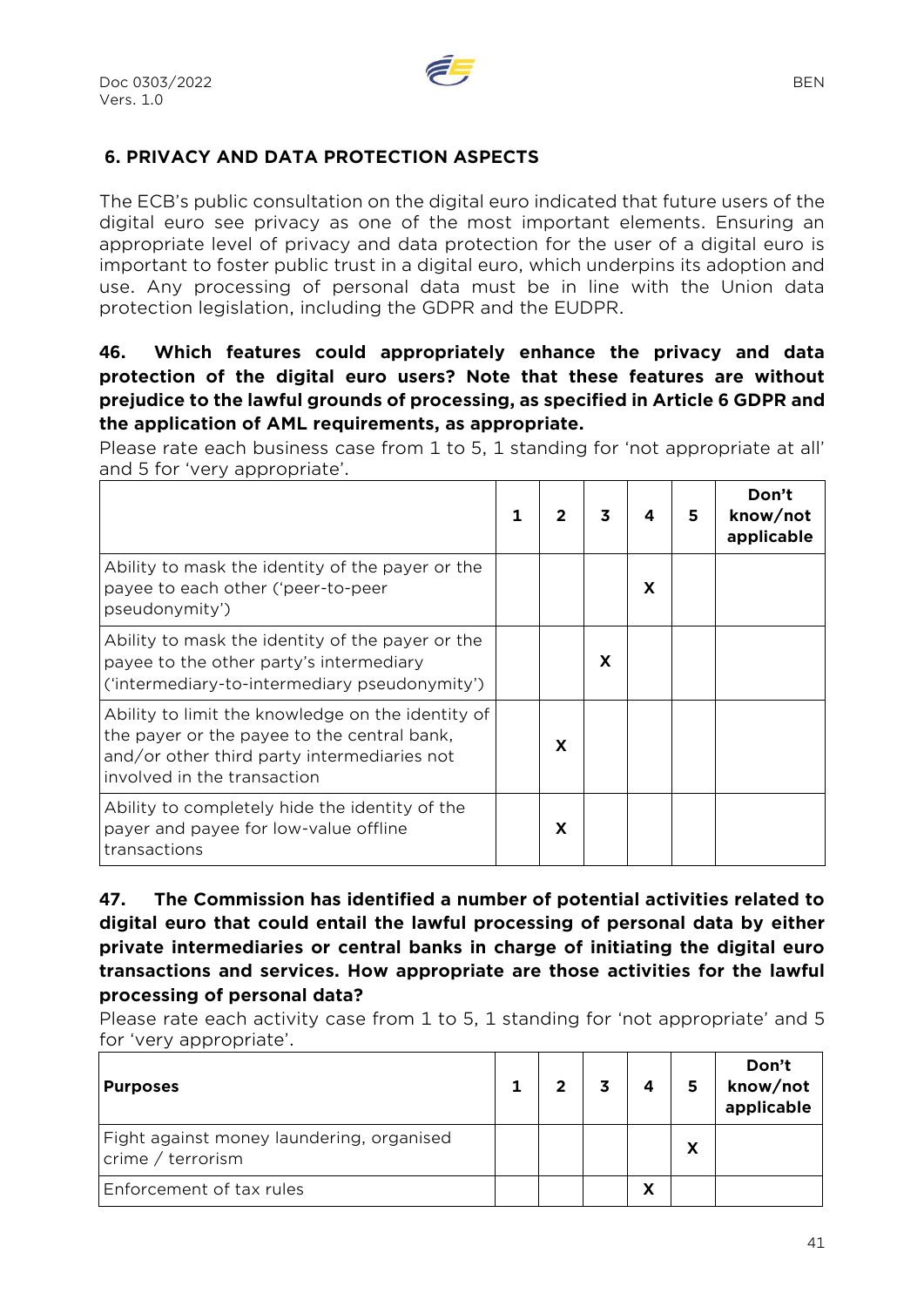

| Payments settlement purposes                                 |  |   | χ |  |
|--------------------------------------------------------------|--|---|---|--|
| Management of operational and security risks                 |  |   | χ |  |
| Enforcement of potential holding limits                      |  | X |   |  |
| Additional innovative online services and<br>functionalities |  |   | Х |  |
| Other, please specify                                        |  |   |   |  |

#### **To the extent you deem it necessary, please explain your reasoning and provide quantitative evidence or estimates.**

Processing personal data would be necessary for activities such as for AML/CFT checks and for the enforcement of holding limits. It may be considered that intermediaries could process personal data to offer additional innovative online services and functionalities related to the digital euro. This would boost the innovation in the UE.

#### **48. Should the central bank be able to access personal data for the purposes listed below?**

|                                                                             | <b>Yes</b> | No | Don't<br>know/not<br>applicable |
|-----------------------------------------------------------------------------|------------|----|---------------------------------|
| Payments settlement purposes                                                |            | X  |                                 |
| Operational resilience/security risks assessment and<br>mitigation purposes |            | x  |                                 |
| AML/CFT                                                                     |            | x  |                                 |
| Fraud                                                                       |            | x  |                                 |
| Other, please specify                                                       |            |    |                                 |

#### **To the extent you deem it necessary, please explain your reasoning and provide quantitative evidence or estimates.**

As central banks will not distribute a digital euro, they will not need to access to personal data for any purpose. The activities mentioned above shall be left to regulated financial institutions that have the necessary experience and tools available.

The digital euro system should follow requirements on protection of personal data and rules regarding money laundering and fraud, e.g., GDPR, AML and CFT regulation. Commercial banks have all the mechanisms in place to manage this (AML monitoring, customer profiling via data, customer relations, administrative management, etc.). A clear governance framework needs to be agreed upon to ensure that end-to-end payment solutions rely on supervised private institutions in the distribution and provision of user-facing services. To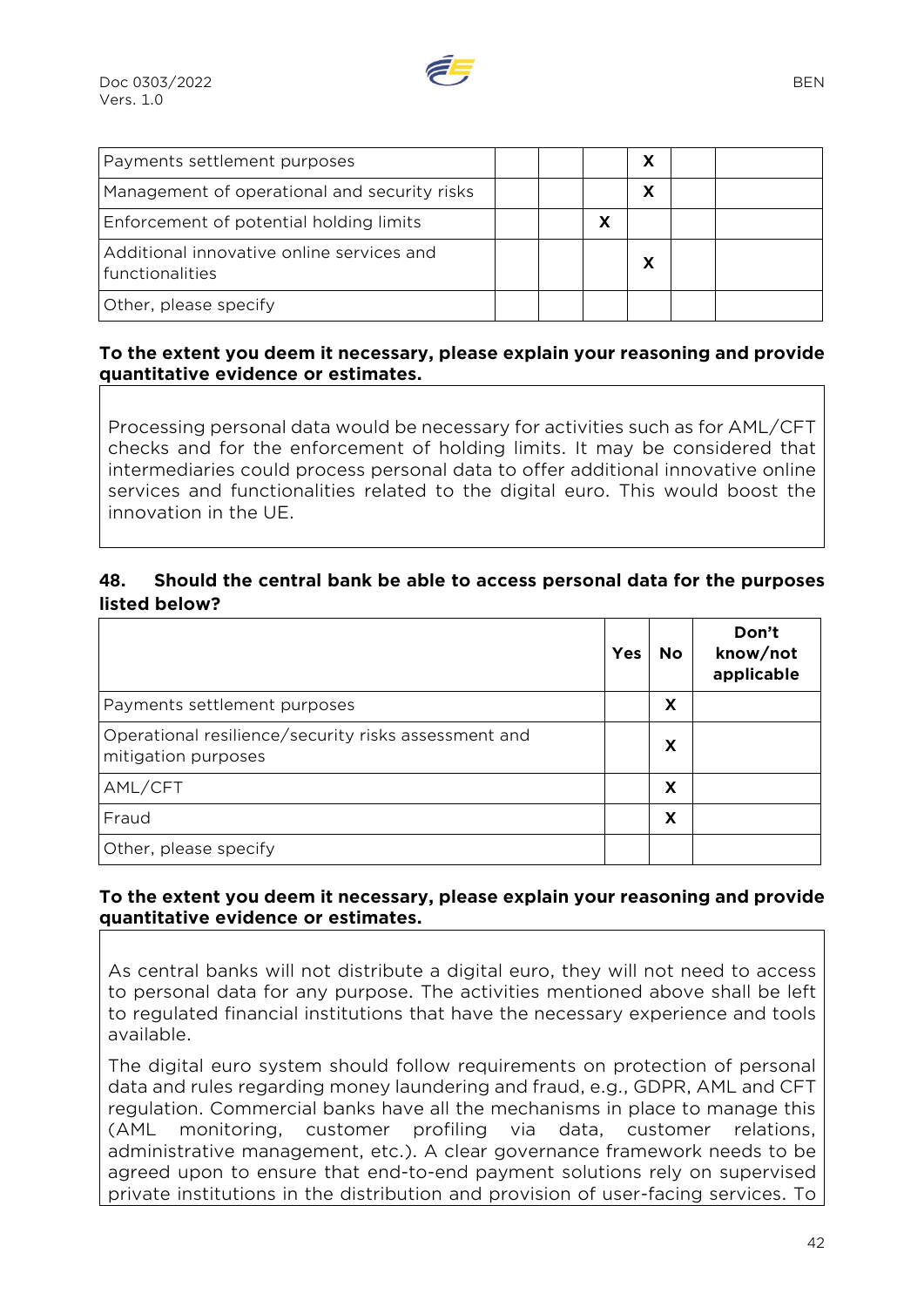

be able to take on this responsibility, intermediating banks will need to continue to have access to transaction data for security, operational and fraud prevention reasons. Any means of payment must be robustly built so that it guarantees good operational reliability and can offer a high level of protection against cyber-attacks and different types of fraud. A robust cyber security strategy will be necessary to ensure the system will be future proof against any potential future large scale cyber-attack. A CBDC system might be a high-risk target. Even if the digital euro would be central bank money, it would still be subject to operational risks associated with fraud, theft, and loss. Just like cash stored in a physical wallet, end-users may lose their money if CBDCs are stored locally on a physical device that it is lost or stolen.

**Should users of a digital euro have the possibility to 'opt-in' and allow their personal data and payments transaction data to be used for commercial purposes, for example to receive additional services from intermediaries?** 

| Yes        |  |
|------------|--|
| No.        |  |
| No opinion |  |

#### **To the extent you deem it necessary, please explain your reasoning and provide quantitative evidence or estimates.**

We believe that the use of data for innovative activities in the EU should not be disincentivised since these will be in the interest of consumers and always safeguarding their rights. In the age of data, users must have the possibility to choose what to do with their personal data and have control over it. Nevertheless, it is of utmost importance to protect the privacy of European citizens, and some restrictions or enhanced consent requirements may be necessary to protect consumers from certain business models that may use data on transactions to target ads or offers, or to sell on to fourth parties.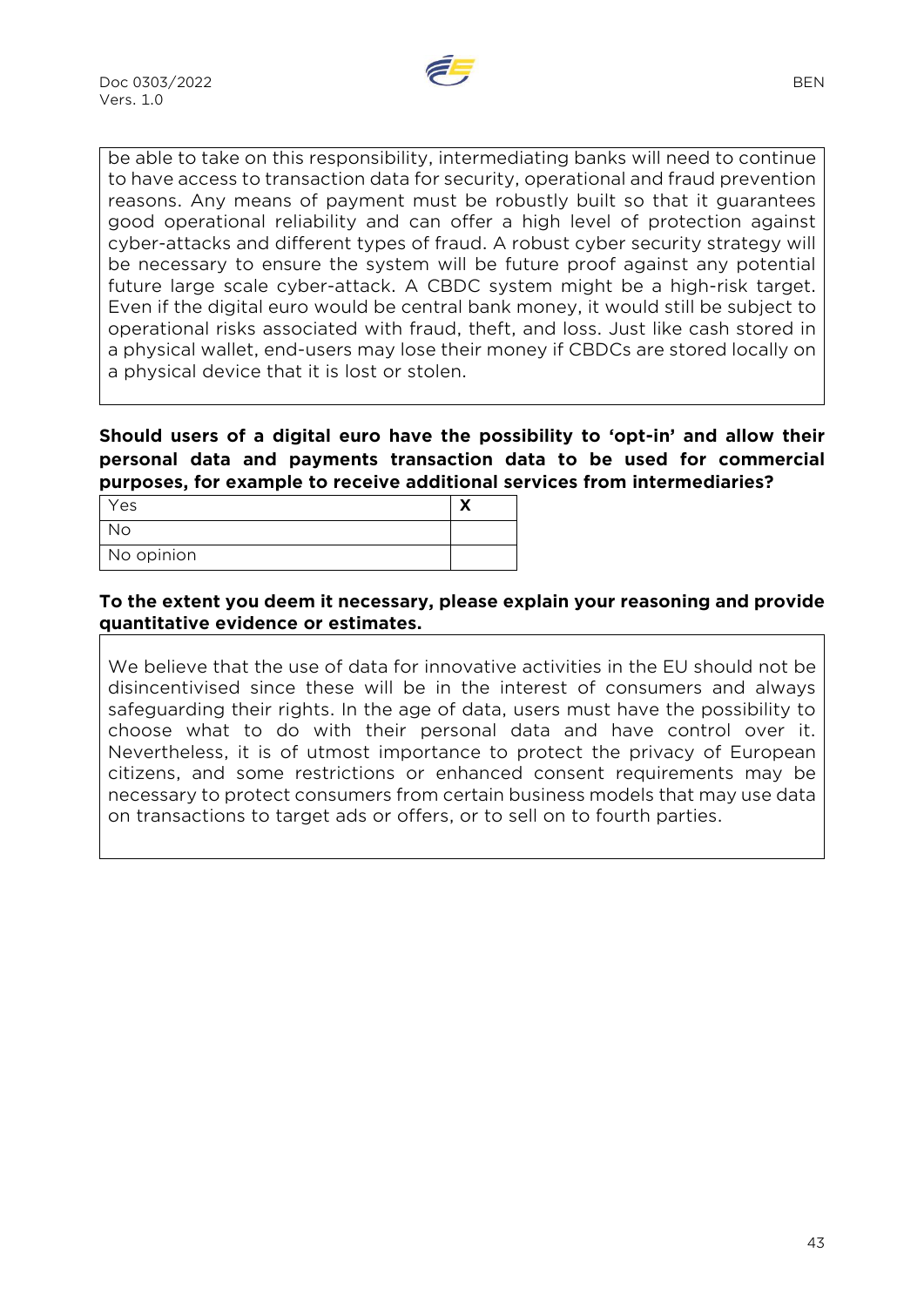

# **7. INTERNATIONAL PAYMENTS WITH A DIGITAL EURO**

While the digital euro is primarily aimed to be used within the euro area, questions about potential cross border use within or outside the EU (including by tourists and businesses) arise. While this may bring user benefits, its impacts on third countries' economies and monetary systems may be significant. While the ECB's consultation asked about the use outside of the euro area, we would like to better understand which use cases could be desired in the international context.

#### **49. How desirable would it be that the digital euro is available for the following users and use cases?**

Please rate each use case from 1 to 5, 1 standing for 'not desirable at all' and 5 for 'very desirable'.

|                                                                                                                                              |   |   | 3 | 4 | 5 | Don't<br>know/not<br>applicable |
|----------------------------------------------------------------------------------------------------------------------------------------------|---|---|---|---|---|---------------------------------|
| Euro area (EA) residents and intra EA<br>payments                                                                                            |   |   |   |   | X |                                 |
| Non-resident visitors to the EA (tourism<br>dimension)                                                                                       |   |   |   | X |   |                                 |
| Selected non-EA residents for trade<br>purposes with third counties                                                                          |   | X |   |   |   |                                 |
| All international retail transactions with third<br>countries without limits on residency and<br>geography of transactions (trade dimension) | X |   |   |   |   |                                 |
| Other Please specify                                                                                                                         |   |   |   |   |   |                                 |

#### **To the extent you deem it necessary, please explain your reasoning and provide quantitative evidence or estimates.**

Tourists coming out of EA are allowed to withdraw cash from ATMs in the EA. As a consequence, they should also have access to digital euro, considering its "similar to cash" function. For trade and international business purposes, the retail digital euro is not appropriate and would require enhanced interoperability. In this case, risks related to capital flows should be further evaluated. On the other hand, we believe it is important to make sure that the digital euro will be future proof for enabling cross-border payments within Europe, including interoperability with other European CBDCs.

# **50. If the digital euro is available for EU citizens living outside of the euro area, how do you assess the impact (risks) of the following aspects in these noneuro-area Member States?**

Please rate each aspects from 1 to 5, 1 standing for 'no negative impact/ increase in risk' and 5 for 'very significant negative impact/increase in risk'.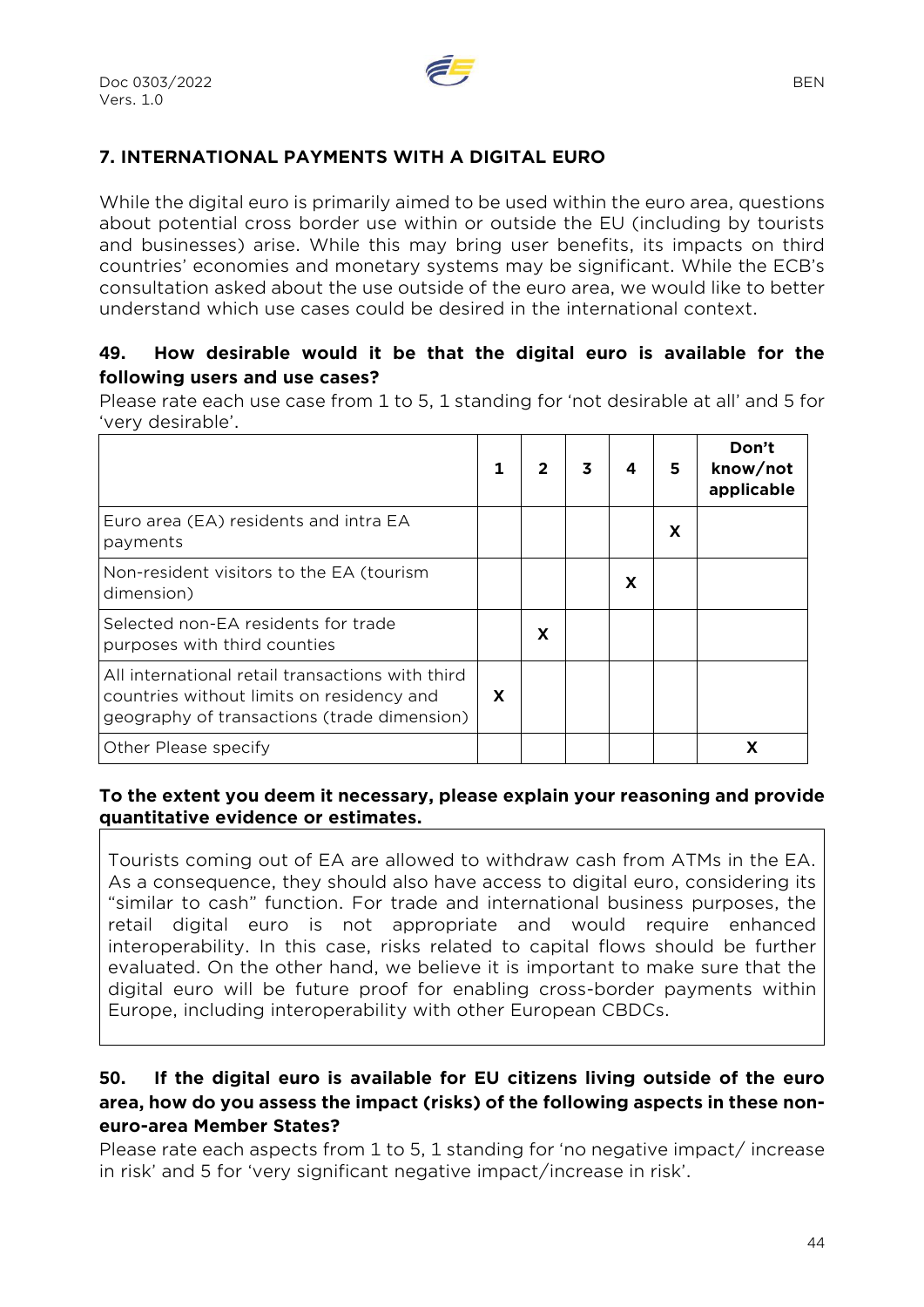|                             |   | 3 | 4 | 5 | Don't<br>know/not<br>applicable |
|-----------------------------|---|---|---|---|---------------------------------|
| Financial disintermediation | X |   |   |   |                                 |
| Financial stability         | X |   |   |   |                                 |
| Monetary autonomy           | X |   |   |   |                                 |
| Capital movements           | X |   |   |   |                                 |
| Others. Please specify      |   |   |   |   |                                 |

#### **To the extent you deem it necessary, please explain your reasoning and provide quantitative evidence or estimates.**

In contrast to many payment services, current solutions to deliver cross-border payments could be significantly improved. While domestic payment services (i.e., intra-EU) are already well developed and essentially work without frictions, we believe cross-border interoperability should be among the top priorities of the ECB. The banking industry is well aware of this and has started thinking about launching innovative projects and initiatives using commercial money. Said initiatives aim to improve cross-border payments, both globally and at European level. Digital means of payment have many features – real-time settlement, traceability and programmability – that if applied to cross-border payments could significantly improve both the quality of the service and the associated risks. Thus, there is room for a private global stablecoin to emerge and address these use cases.

Overall, considering that the digital euro acceptance network will be quasiexclusively developed in euro area countries, we do not see any major negative impacts on regulated entities in a non-euro MS if its citizens hold some digital euros (as long as holding limits apply).